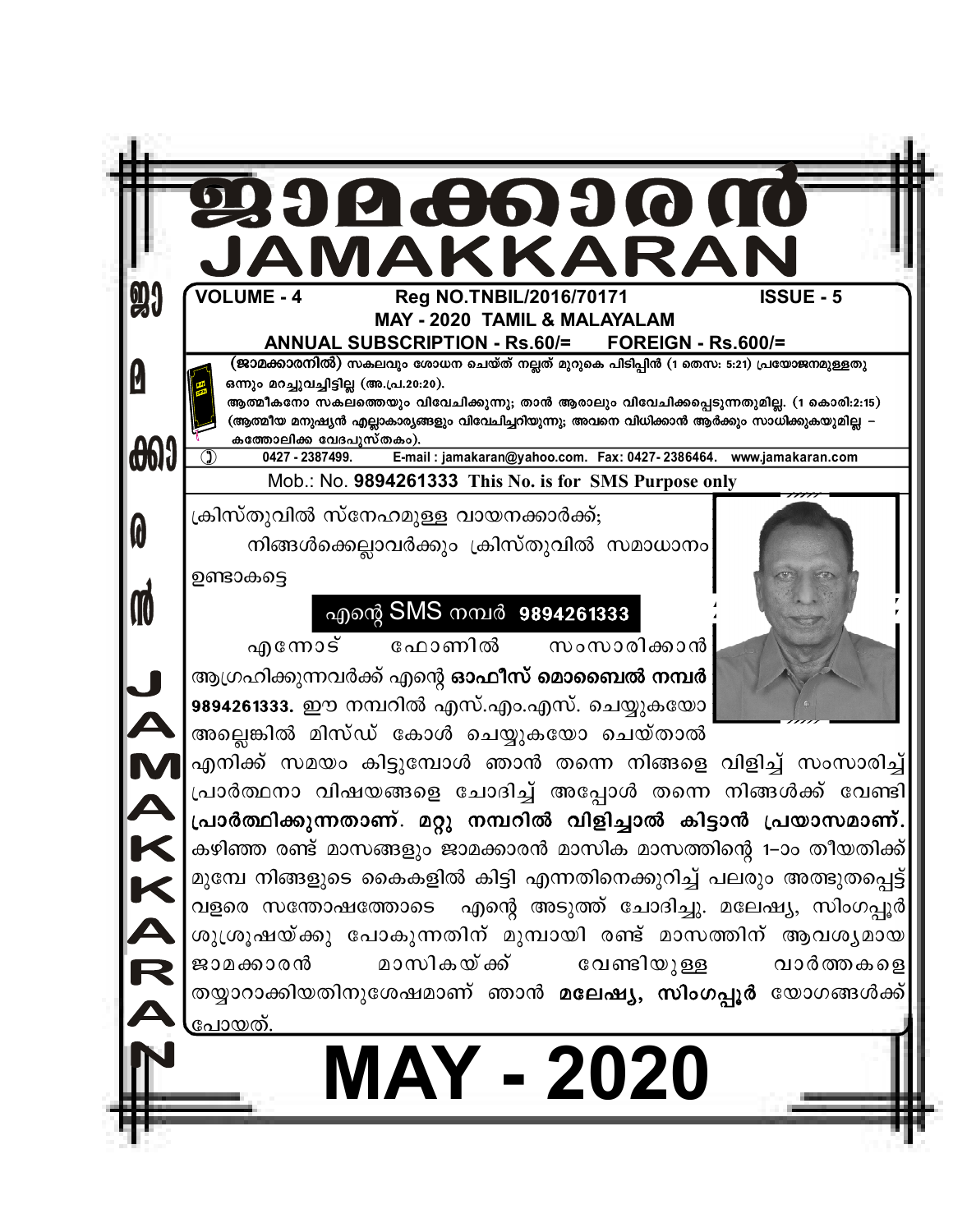## www.jamakaran.com



ചിത്രത്തിൽ ற $\mathfrak{D}$ കാണുന്നതാണ് കൊറോണ എന്ന ഭയങ്കര വൈറസ് **ഈ** വൈറസ് <mark>പാമ്പിന്റെ മലത്തിൽ</mark> നിന്നും തയ്യാറാക്കപ്പെട്ടതാണ്.



കൊറോണ വ<mark>ൈ</mark>റസ് കണ്ണിനു

തയ്യാറാക്കിയ വൈറസ് കഴിയാത്തതാണ് ഈ വൈറസ്. അതുകൊണ്ടാണ് കണ്ണിനു കാണാൻ കഴിയാത്ത മരണ ശത്രു എന്ന് ഇതിനെ വർണ്ണിക്കുന്നത്. അതിനായി ഉണ്ടാക്കിയിട്ടുള്ള പ്രത്യേകമായ ഉപകരണം കൊണ്ടു മാത്രമേ ഈ വൈറസ് രക്തത്തിൽ കലർന്നിട്ടുണ്ടോ എന്ന് മനസ്സിലാക്കാൻ കഴിയുകയുള്ളൂ. ആ പ്രത്യേക ഉപകരണം ഇന്ത്യയിലുള്ള എല്ലാ ജില്ലയിലും ഉണ്ടായിരുന്നില്ല. ഇപ്പോൾ എല്ലാ ആശുപത്രികളിലും ലഭ്യമാണ്.

ചില വർഷങ്ങൾക്കു മുമ്പ് അമേരിക്കയുടെ ശത്രുവായിരുന്ന **ഇറാക്കിന്റെ**  $\Box$ അധിപൻ സദ്ദാംഹുസൈൻ വൈറസ് ആറ്റം ബോംബുകൾ തയ്യാറാക്കി വെച്ചതായി പറഞ്ഞ് ലോകരാജൃങ്ങളെ ഭീഷണിപ്പെടുത്തിയിരുന്നു. മനുഷ്യരെ മഹാരോഗങ്ങളാൽ കൊല്ലുന്ന വൈറസ് ആറ്റംബോംബ് തന്റെ പക്കൽ ഉണ്ട് എന്ന് പറഞ്ഞ് അമേരിക്കയെ ഭീതിപ്പെടുത്തി. അങ്ങനെ അദ്ദേഹം അറിയിച്ച് ചില ദിവസങ്ങൾക്കുള്ളിൽ അണുബോംബു കൃമികൾ ശരീരത്തിനുള്ളിൽ പ്രവേശിക്കാതിരിക്കാൻ സംരക്ഷണ കവചങ്ങളെയും, ഉടുപ്പുകളെയും അമേരിക്കൻ ജനങ്ങൾ തങ്ങളെ സംരക്ഷിക്കുവാൻ വേണ്ടി തയ്യാറാക്കിയിരുന്നു. അമേരിക്ക രാജ്യം മുഴുവനും ഈ വൈറസ് അണുബോംബിനെ ഓർത്ത് ഭയന്നുപോയി. അത്രയ്ക്ക് വലിയ അപകടകരമായതാണ് ഈ വൈറസ്.

സാധാരണ അണുബോബു പൊട്ടിയാൽ ആ രാജ്യത്തിന്റെ ചില ഭാഗങ്ങളിലുള്ള സ്ഥലങ്ങൾ മുഴുവനും നശിച്ചുപോകും. എന്നാൽ വൈറസ് അണുബോബ് കണ്ണിനു കാണാൻ കഴിയാത്ത കൃമികളായി എത്ര സ്ഥലങ്ങളിലും പരന്ന് മനുഷ്യരുടെ ശരീരം മുഴുവനും പടർന്ന് ജനങ്ങളെ കൊന്നുകളയുന്നു.

 $\overline{2}$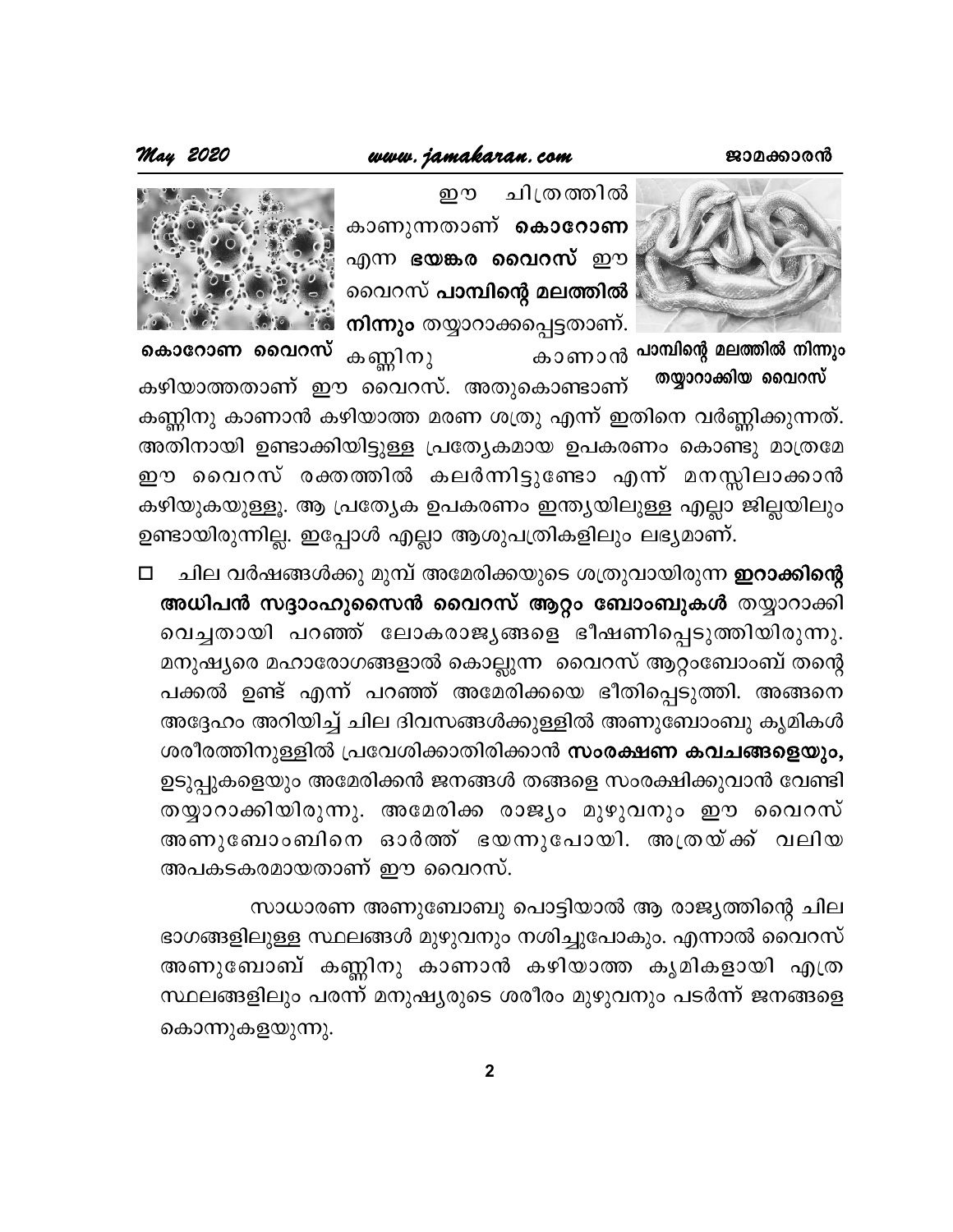ചൈനയിൽ ആദ്യമായി ആരംഭിച്ച ഈ കൊറോണ വൈറസ് കൃമി  $\Box$ ചൈനയിൽ <mark>വുഹാൻ</mark> എന്ന സ്ഥലത്തുള്ള ലബോറട്ടറിയിലുള്ള ശാസ്ത്രഞ്ജൻമാരിൽ കടന്ന് വുഹാൻ നഗരത്തിൽ പ്രവേശിച്ച് അവിടെയുള്ള ജനങ്ങളെ കൂട്ടമായി കൊന്നുകളഞ്ഞു. ലോകത്തിന്റെ നാശത്തിന് വേണ്ടി ആ കൊറോണ വൈറസിനെ ഉണ്ടാക്കിയ ഡോക്ടർമാരിൽ ഒരാളെ അത് കൊന്നുകളഞ്ഞു എന്ന വാർത്ത വന്നിരുന്നു.

വേറെ ചിലർ വുഹാൻ നഗരത്തിൽ മീൻ, പാമ്പ്, കുരങ്ങ്, വവ്വാൽ  $\Box$ പോലുള്ള ജീവികളെ വെട്ടി വില്ക്കുന്ന **ഇറച്ചിക്കടയിലുണ്ടാ യിരുന്ന** പഴയ ഇറച്ചിയിൽ നിന്ന് ഈ വൈറസ് വന്നതായിരിക്കുമെന്ന് പറയുന്നു.

ഇറ്റലിയിലുള്ള വലിയ ഫാക്ടറികൾ, ബാങ്കുകൾ ഇവയെല്ലാം ചൈനാ  $\Box$ ദേശത്തിന്റെ വ്യാപാരികൾക്ക് സ്വന്തമായതാണ്. അതുകൊണ്ട് തങ്ങളുടെ കമ്പനികൾക്കും വ്യാപാര സ്ഥാപനങ്ങൾക്കും വന്ന ചൈനാ വ്യാപാരികളിൽ നിന്നുമാണ് കൊറോണ വൈറസ് ഇറ്റലിയിൽ അതിവേഗമായി പടർന്നത്. അതോടുകൂടെ ചൈനയിൽ നിന്നും ഇറ്റലിക്ക് വിമാനത്തിൽ വന്ന യാത്രക്കാർ മുഖാന്തിരം കൊറോണ വൈറസ് ഇറ്റലിയിലുള്ള ആയിരക്കണക്കിന് ജനങ്ങളുടെ ശരീരത്തിൽ പ്രവേശിച്ച് ഇറ്റലി ദേശത്തിലുള്ള ആയിരക്കണക്കിന് ജനങ്ങൾ മരിച്ചുപോയി. ചൈനയിലേയ്ക്ക് പോയി വന്ന വിനോദയാത്രക്കാർ ചൈനയിൽ എവിടെ എല്ലാം പോയോ അവിടെയുള്ള ജനങ്ങളുടെ കൈകുലുക്കി സ്നേഹം പങ്കുവച്ച് അതുമൂലമായും ആ വൈറസ് കൈകളിൽ ഒട്ടിപ്പിടിച്ച് അസുരവേഗത്തിൽ ലോകം മുഴുവനും പടരാൻ തുടങ്ങി. ഈ <mark>വൈറസിനെ</mark> നശിപ്പിക്കുന്ന പ്രതിരോധ മരുന്ന് കണ്ടുപിടിയ്ക്കാൻ കഴിയാത്തതിനാൽ ലോകത്തിലുള്ള മുക്കാൽ ജനങ്ങളേയു<u>ം</u>  $3000$ മരണഭീതിയിലാഴ്ത്തിക്കളഞ്ഞു.

ഈ നാശത്തിൽ നിന്നും ജനങ്ങളെ രക്ഷിക്കുന്നതെങ്ങനെ എന്ന് ലോകരാഷ്ട്രങ്ങൾ പരിശ്രമിച്ചു നോക്കി. ആ വൈറസ് ഉൽപ്പത്തി ചെയ്ത ചൈ<mark>നയിൽ</mark> തന്നെയാണ് മരണസംഖ്യ കൂടുതൽ. എന്നാൽ ആ വൈറസ് പകരാതിരിയ് ക<u>്</u>കാൻ അധികമായി ചൈന എടുത്ത നടപടി അത്ഭുതാവഹമായിരുന്നു. ആ നടപടി തന്നെയാണ് ലോകം മുഴുവനും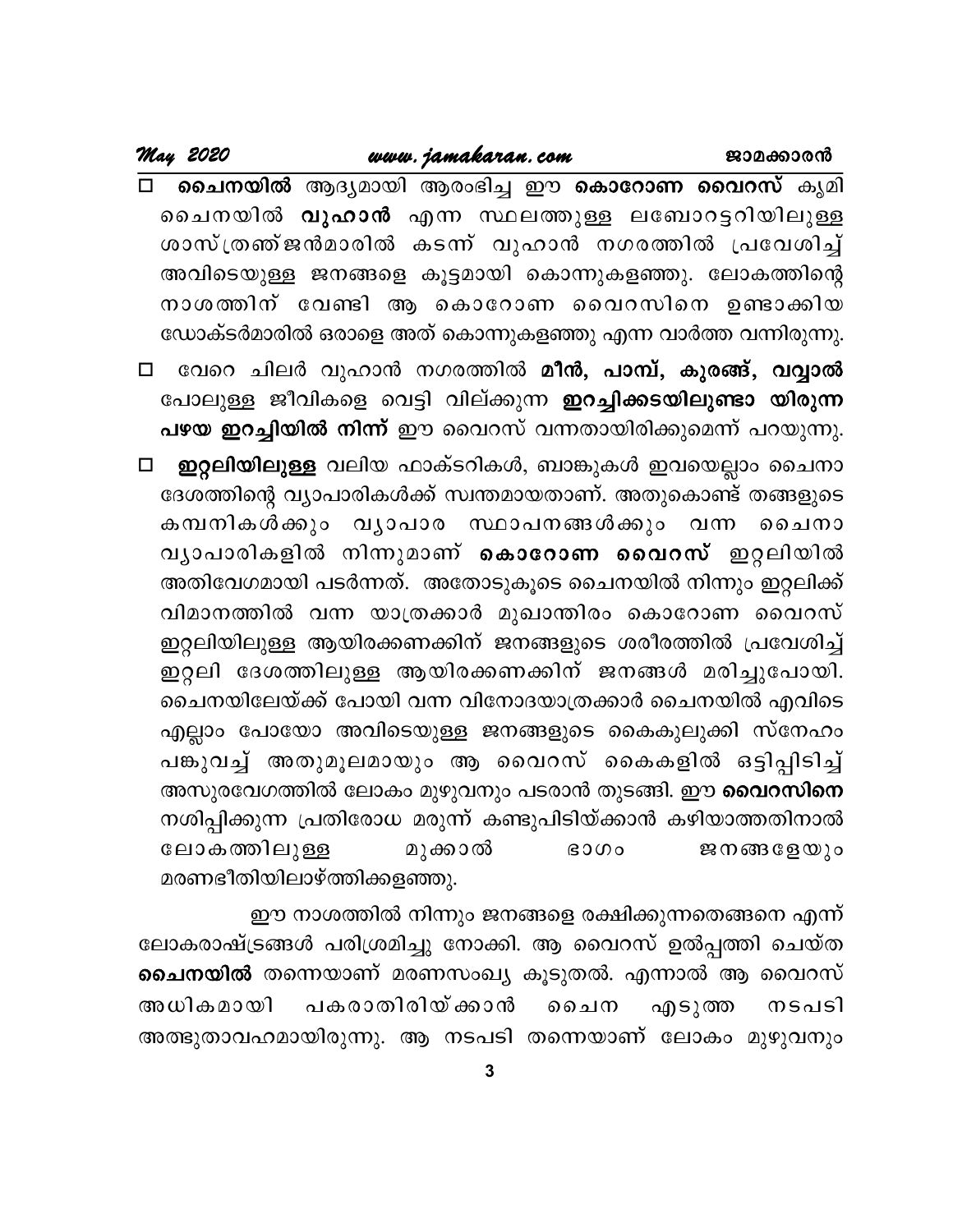May 2020

പിൻപറ്റിയത്. വുഹാൻ നഗരത്തെ ആദ്യം സീൽ വച്ചതിന് ശേഷം ഉള്ളിലിരുന്ന് പുറത്തേയ്ക്കോ, പുറത്ത് നിന്ന് ഉള്ളിലേയ്ക്കോ പോയി വരാത്തവണ്ണം അത് മുഴുവനായും അടച്ചിട്ടു. അതോടുകൂടെ ആരും ആരേയും തൊടാത്തവണ്ണം അണുനാശിനികൾ കൊണ്ട് കൈകാലുകൾ ഇടയ്ക്ക് ഇടയ്ക്ക് കഴുകി തങ്ങളെ സംരക്ഷിച്ചു. ഇപ്പോൾ ചൈനയിൽ കൊറോണയുടെ പകർച്ചയും കുറഞ്ഞു. മരണസംഖ്യയും കുറഞ്ഞു.

അതുപോലെ തന്നെ ചൈനയുടെ ഏറ്റവും അടുത്തുള്ള രാജ്യമായ റഷ്യ കൊറോണ പടരുന്ന വിവരം അറിഞ്ഞ ഉടനെ തന്നെ ചൈനയ്ക്കും റഷ്യയ്ക്കും ഇടയിലുള്ള നീണ്ട അതിർത്തി അടച്ചു. റഷ്യയിൽ പല സംസ്ഥാനങ്ങളിലും കൊറോണ വൈറസ് പടർന്നെങ്കിലും മരണസംഖ്യ കുറവാണ്. ഏറ്റവും കൂടുതൽ മരണസംഖ്യ ഇറ്റലിയിലാണ് സംഭവിച്ചത്. അവർ സുരക്ഷാ ഏർപ്പാടുകൾ വളരെ താമസിച്ച് ചെയ്തതുകൊണ്ട് മരണസംഖ്യ കൂടുതലായി.

- □ കൊറോണ വൈറസ് ഇംഗ്ലണ്ട് നാടിനെയും വെറുതെവിട്ടില്ല. എലിസബത്ത് രാജ്ഞിയുടെ കൊട്ടാരത്തിൽ കടന്ന് ചാർലസ് രാജകുമാരനെ പിടിച്ചു.
- □ യുവദമ്പതികളായ കാനഡ പ്രധാനമന്ത്രിയേയും, അദ്ദേഹത്തിന്റെ ഭാര്യയേയും ഈ കൊറോണ വൈറസ് പിടിച്ചു. പ്രധാനമന്ത്രിയുടെ ഭാര്യയെ ഐ.സി.യു. വിൽ പ്രവേശിപ്പിക്കുന്ന അളവിൽ ഈ രോഗം അവരെ ബാധിച്ചു.
- □ നമ്മുടെ ഇന്ത്യയിലും വളരെ താമസമായി നടപടി എടുത്തെങ്കിലും മറ്റു രാജ്യങ്ങളെ അപേക്ഷിച്ച് മരണസംഖ്യ വളരെ കുറവാണ്. ഈ രോഗം ബാധിച്ചവരുടെ എണ്ണവും കുറവാണ്. ലോക്ക്ഡൗണും, 144 നിയമവും പാസാക്കി യുദ്ധകാലാടിസ്ഥാനത്തിൽ വളരെ ശ്രേഷ്ഠമായ രീതിയിൽ ഏർപ്പാടുകൾ ചെയ്തു. ഒരു ഭാഗത്ത് ഈ ക്രമീകരണം ശ്രേഷ്ഠമായിരുന്നാലും, നാട്ടിലുള്ള ദിവസക്കൂലിക്കാർ, തെരുവിൽ ജീവിക്കുന്നവർ, ചെറുകിട വ്യാപാരികൾ തുടങ്ങിയവരുടെ നില വളരെ ഗുരുതരമാണ്. റേഷൻ മൂലം ഗവൺമെന്റിന്റെ ദുരിതാശ്വാസം ലഭിച്ചവർ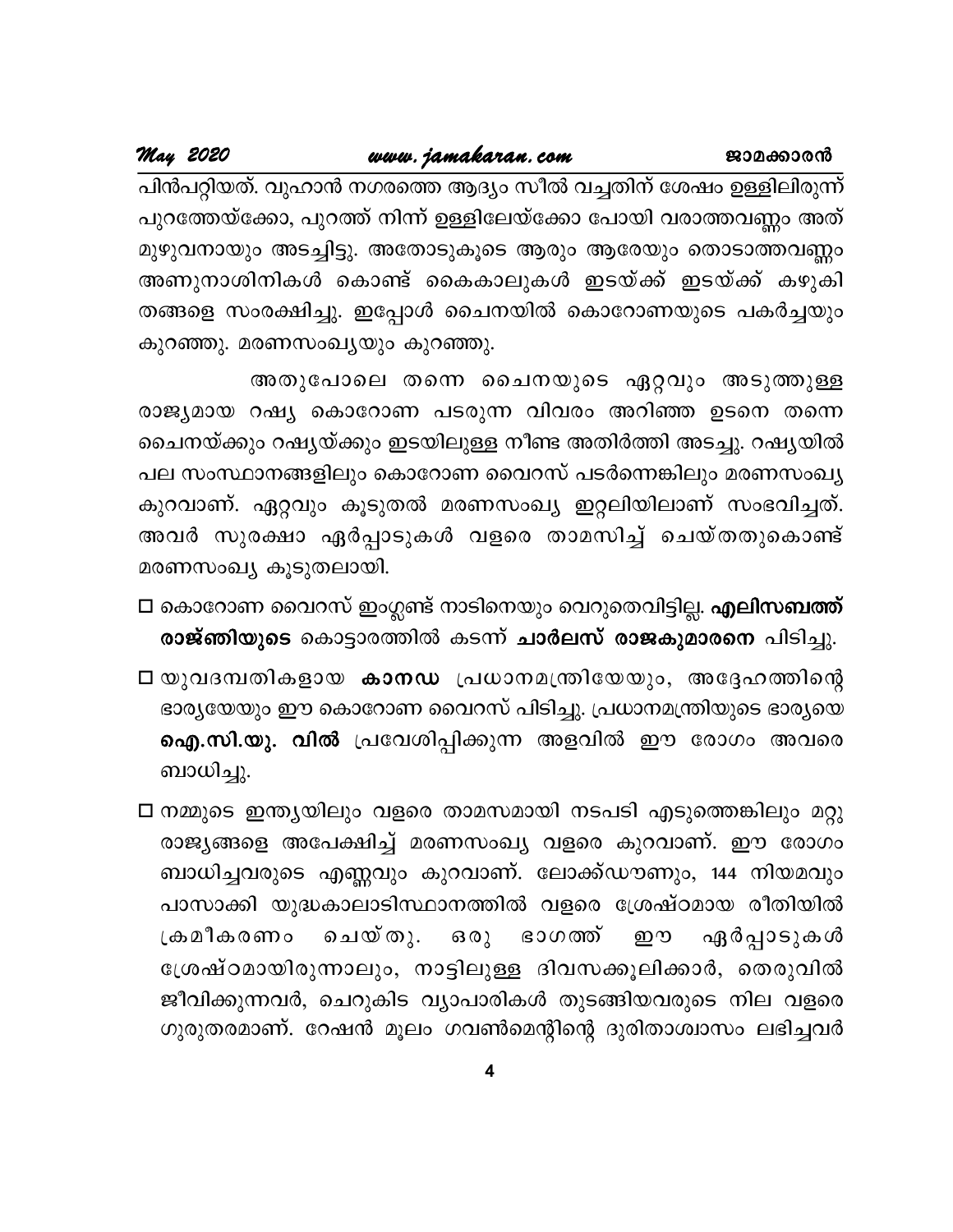ഒരളവിൽ കഴിഞ്ഞുവരുന്നു. എന്നാൽ വീടില്ലാത്തവർ, തെരുവിൽ വസിക്കുന്നവർ എല്ലാം ആഹാരമില്ലാതെ വലഞ്ഞു. പ്രത്യേകമായി ജോലിക്കുവേണ്ടി വന്ന അന്യസംസ്ഥാന തൊഴിലാളികളും, കമ്പനികളും, ഫാക്ടറികളും, ക $\mathsf{S}\oplus\mathsf{B}$ ു $\mathsf{o},$ ഹോട്ടലുകളും എല്ലാം അടച്ചിട്ടിരിക്കുന്നതുകൊണ്ട് അവർ വേലയില്ലാതെ കഷ്ടപ്പെടുകയാണ്. ജോലി നഷ്ടപ്പെട്ട ഇങ്ങനെയുള്ള പാവപ്പെട്ട ജനങ്ങൾക്ക് ഗവൺമെന്റ് എന്തു സഹായം ചെയ്യാൻ പോകുന്നു എന്ന് അറിയില്ല?

ഏകദേശം ഒരു മാസം ട്രെയിൻ, ബസ്സ്, ടാക്സി, ഓട്ടോ, വിമാനം ഒന്നും ഓടാതെ മുടക്കപ്പെട്ടതുകൊണ്ട് പലരുടേയും കുടുംബജീവിതം, വരുമാനം തുടങ്ങിയവ കുഴഞ്ഞു കിടക്കുന്നു. രാജ്യത്തിന്റെ സാമ്പത്തികവും മന്ദഗതിയിലായിരിക്കുന്നു. മെയ് മാസം 3–ാം തീയതിവരെ ഈ നില തുടർന്നു പോകുകയാണെങ്കിൽ പട്ടിണി മരണം, ആത്മഹത്യ തുടങ്ങിയവയുടെ എണ്ണം അധികമാകും. ഇപ്പോൾ തന്നെ അത് തുടങ്ങിക്കഴിഞ്ഞു. കൈയ്യിൽ പണം ഇല്ലാത്തതുകൊണ്ട് കൊല, പിടിച്ചുപറി, മോഷണം, വീട്ടിനുള്ളിൽ കടന്ന് കൊല ചെയ്ത് മോഷ്ടിക്കുന്ന ഭീകരമായ സംഭവങ്ങൾ അധികമാകും. മെയ് മാസം 3–ാം തീയതി ഗതാഗതം തുടങ്ങി ബാങ്ക്, കടകൾ എല്ലാം തുറന്ന് വീണ്ടും പ്രവർത്തിയ്ക്കാൻ തുടങ്ങിയാലും സാമ്പത്തിക വീഴ്ചയുടെ അനന്തരഫലം വളരെ ഭയങ്കരമായിരിക്കുമല്ലോ!

ഇത്ര ദിവസങ്ങൾ കമ്പനികൾ, ഫാക്ടറികൾ, കടകൾ അടച്ചിട്ടിരിക്കുന്നതിനാൽ ജോലി നഷ്ടപ്പെട്ട് ഏകദേശം ഒരു മാസക്കാലം പുറത്തുപോകാതെ വീട്ടിൽ ഇരിക്കുന്നവർക്ക് ആര് ശമ്പളം കൊടുക്കും? **ദിവസ കൂലിക്കാർക്ക്** തങ്ങളുടെ കൂലി നഷ്ടപ്പെട്ടു. ചെറിയ കടകൾ, തട്ടുകട വൃാപാരം, ചെറിയ ജോലികൾ ചെയ്യുന്നവരുടെ നില വളരെ പരിതാപകരമാണ്. ഓരോ ദിവസവും കിട്ടുന്ന വരുമാനംകൊണ്ട് വീട്ടിലുള്ള കുടുംബം മുഴുവനും ഭക്ഷണം കഴിക്കുന്ന നിലയിൽ ഉള്ളവരെയാണ് **അന്നന്നു** കഴിക്കുന്നവരെന്ന് പറയുന്നത്. അവരാണ് അധികം അന്നാ ബാധിക്കപ്പെടുന്നത്. വീട്ടിലുള്ള ചെറിയ ചെറിയ **പാത്രങ്ങളെ** വില്ക്കുകയോ അത് **പണയം വെയ്ക്കുകയോ** ചെയ്താൽ എത്ര കിട്ടും? വീട്ടിലുള്ള എല്ലാവരും ഒരുദിവസം കഴിയ്ക്കാം. അടുത്ത ദിവസത്തേയ്ക്ക് എന്തു ചെയ്യും.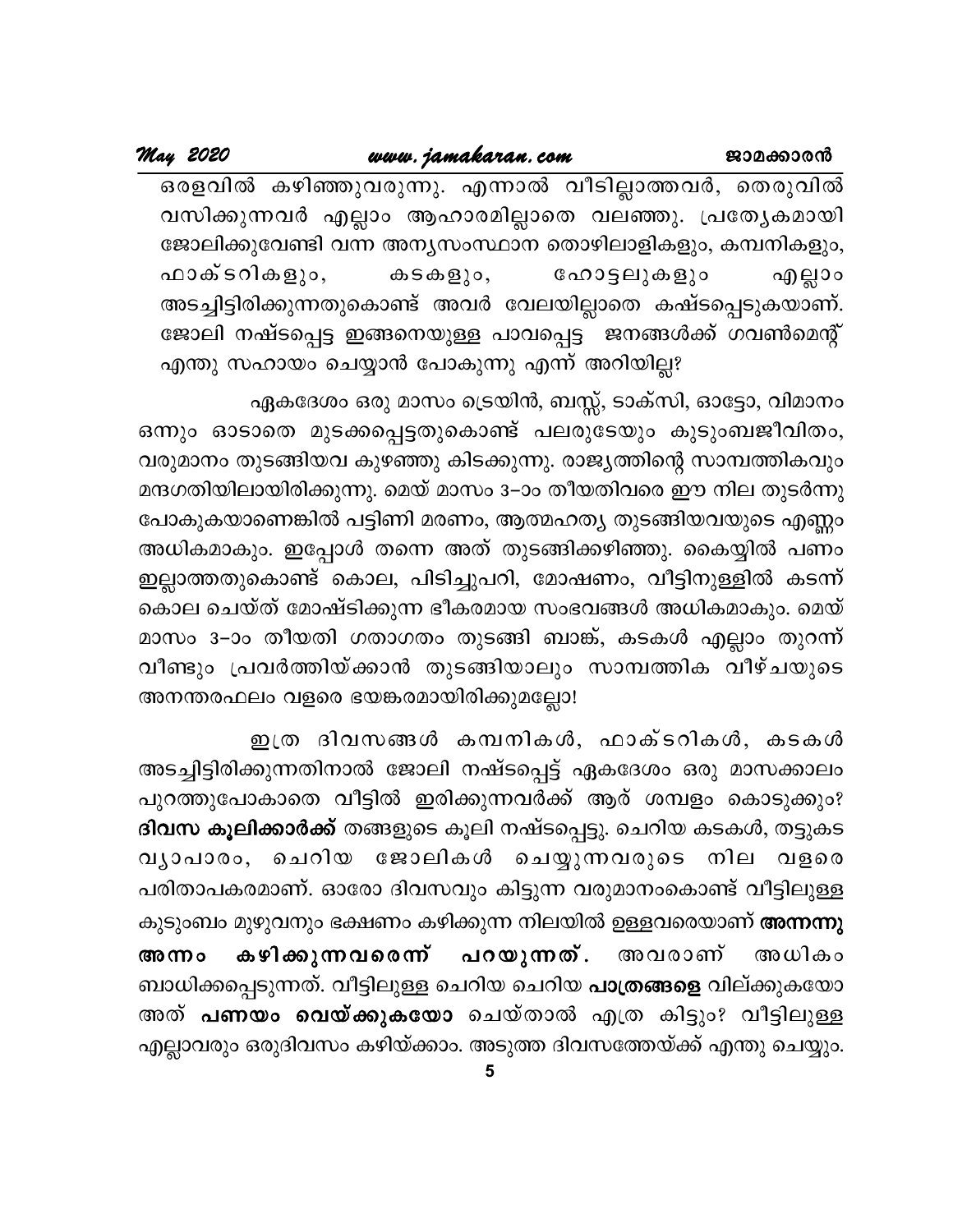അങ്ങനെയുള്ളവർ പണക്കാരുടെ വീട്ടിൽ പോയി യാചിക്കേണ്ട സ്ഥിതി വരും. നടുത്തര വിഭാഗത്തിലുള്ള ജനങ്ങൾ പണംതീർന്ന ശേഷം പണക്കാരുടെ വീട്ടിൽ പോയി യാചിയ്ക്കാൻ മനസുവരുമോ? കുടുംബമായി ആത്മഹത്യ തുടങ്ങിയ വാർത്തകൾ അധികമായി കേൾക്കേണ്ടി വരുമല്ലോ?

രണ്ടാം ലോക മഹായുദ്ധ സമയത്തിലും ഇങ്ങനെയുള്ള അവസ്ഥയുണ്ടായിരുന്നു. എന്നാൽ അന്നു ഭരിച്ച വെള്ളക്കാർ ആരെയും പട്ടിണികിടക്കാൻ അനുവദിച്ചില്ല. താല്ക്കാലിക റേഷൻ കടകൾ തുറന്നു. ബർമ്മയിൽ നിന്നും ചോളം, റാഗി, ഗോതമ്പ്, ഉഴുന്ന് പോലുള്ളവ കപ്പലിൽ കൊണ്ടുവന്ന് ജനങ്ങൾക്ക് വിനിയോഗിച്ചതായി എന്റെ മാതാപിതാക്കൾ പറഞ്ഞു ഞാൻ കേട്ടിട്ടുണ്ട്. ചോളം, ഉഴുന്ന് തുടങ്ങിയവ കൊണ്ട് റൊട്ടിയുണ്ടാക്കി അമ്മ എനിക്ക് തന്നത് ഓർമ്മയുണ്ട്.

എന്നാൽ ഇപ്പോൾ തമിഴ്നാട്ടിൽ കൊടുക്കുന്ന അരി മുതൽ മണ്ണെണ്ണ വരെ എം.എൽ.എ., മന്ത്രിമാർക്കുകൂടെ പങ്കുപോകുന്നു. ഗവൺമെന്റ് ജനങ്ങൾക്ക് കൊടുക്കുന്ന അതുകൊണ്ട് എല്ലാ സാധാനങ്ങളുടെയും അളവ് കുറയുന്നു. ഇതാണ് ഇന്നത്തെ തമിഴ്നാട്ടിലെ ജനങ്ങളുടെ അവസ്ഥ.

ഇതിനെയാണ് വെളിപാടുപുസ്തകം 6:8 ൽ അന്തൃകാല സംഭവത്തെക്കുറിച്ച് പറഞ്ഞിരിക്കുന്നത്. 4–ാമത്തെ ജീവി (കുതിര) യുടെ മേലിരിക്കുന്നവന്റെ പേർ മരണം എന്നതാണ്. അത് പാതാളം, പട്ടിണി, മരണം ആയവ ഉണ്ടാക്കി ലോകത്തിന്റെ നാലിലൊന്ന് ഭാഗം ജനങ്ങളെ നശിപ്പിക്കും എന്നു എഴുതിയിരിക്കുന്നു.

മൃഗ ഇനമായ <mark>പാമ്പിന്റെ മലത്തിൽ</mark> നിന്നും, **വവ്വാലിന്റെ** മല<mark>ത്തിൽ</mark> നിന്നും <mark>കൊറോണ വൈറസ്</mark> തയ്യാറാക്കുന്നു. അത് കണ്ണുകൊണ്ട് കാണാൻ കഴിയില്ല. അത് ലോകം മഴുവനും പടർന്ന് മനുഷൃരുടെ ശ്<mark>വാസകോശത്തെ</mark> ബാധിച്ച് മനുഷ്യനെ കൊന്നൊടുക്കുന്നു. അങ്ങനെയാണ് ചൈനയിലെ 1 കോടി മക്കളെ ബാധിച്ച് കൊന്നു കളഞ്ഞത്. അതോടുകൂടെ ലോകരാജ്യങ്ങൾ മുഴുവനും പടർന്ന് ലോകത്തിൽ മുക്കാൽ ഭാഗം ജനങ്ങളെ കൊന്നു കളഞ്ഞു.

ലോകരാജ്യങ്ങളെ കൊറോണ വൈറസ് തലകീഴായി മാറ്റിമറിച്ചു.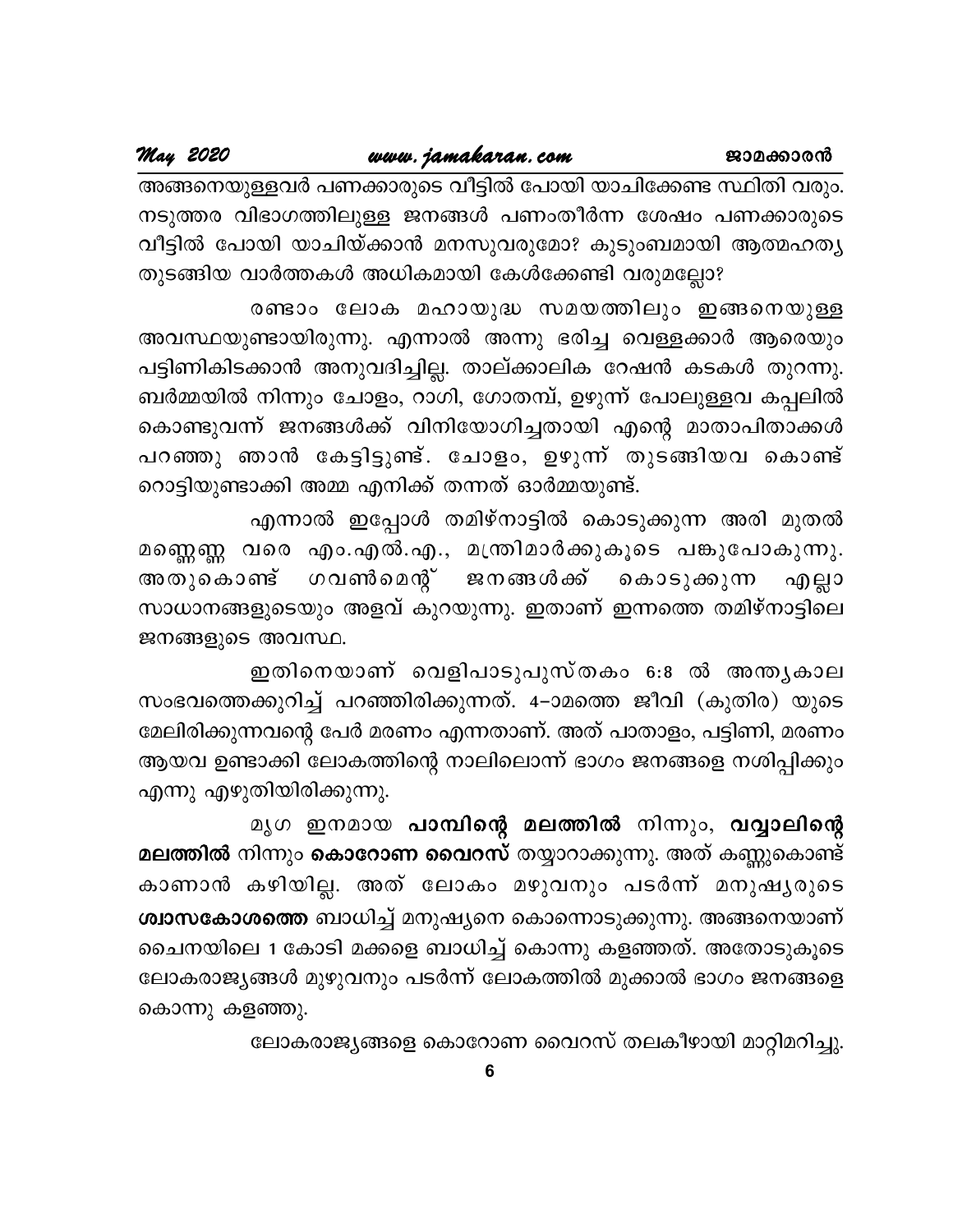May 2020

ഈ രോഗം സൗഖ്യമാക്കാനുള്ള മരുന്നും പ്രതിരോധ മരുന്നും ഇതുവരെ ഒരു രാജ്യത്തിനും കണ്ടുപിടിയ്ക്കാൻ കഴിഞ്ഞിട്ടില്ല.

ലോകത്തിലുള്ള എല്ലാ രാജൃങ്ങളിലും ലോക്ക്ഡൗൺ പുറപ്പെടുവിച്ചിരിക്കുകയാണ്. അമേരിക്കയിൽ ഉറങ്ങാത്ത നഗരം എന്നു പേരു കേട്ട ന്യൂയോർക്ക് സിറ്റിയിൽ <sub>ີ</sub> സ് ເຣ 1ິິິດ 42-ാമത്തെ വളരെ പ്രസിദ്ധിയാർജിച്ചതാണ്. അവിടെ റെയിൽവേ ജംഗ്ഷൻ, ബസ്, ബസ് സ്റ്റാന്റ്, മാർക്കറ്റ് പോലുള്ളതെല്ലാം ഈ 42–ാം സ്ട്രീറ്റിലാണുള്ളത്. ചില ആഴ്ചകളായി കാർ, ടാക്സി, ബസ്, തീവണ്ടി, വിമാനം ഒന്നും ഓടാതെ മനുഷ്യസഞ്ചാരം ഇല്ലാതെ കാണുന്നത് ഒരു ചരിത്രസംഭവം തന്നെയാണ്. അതുപോലെ **ഹോങ്കോംഗ്** നഗരവും ഒരു യുദ്ധം നടന്നു കഴിഞ്ഞതുപോലെ ഒരു ശ്മശാന മൂകതയോടെ കാണപ്പെടുന്നു.

ആർക്കും ഭയപ്പെടാത്ത ജനങ്ങൾ ദൈവത്തിനേയും ഭയപ്പെടാത്ത ജനങ്ങൾ കൊറോണ വൈറസ് നമ്മളേയും ആക്രമിക്കുമോ എന്ന മരണഭയത്തിൽ വീട്ടിൽ വാതിലടച്ച് ഉള്ളിൽ തന്നെ അടഞ്ഞുകിടക്കുന്നു. എന്നാൽ ലോക ജനങ്ങളെല്ലാം ഭയത്തിൽ ഉറഞ്ഞുപോയി കിടക്കുന്നു എന്നാണർത്ഥം. രക്ഷയുടെ അനുഭവം പ്രാപിച്ചു ദൈവകൃപയിൽ നിലനില്ക്കുന്ന ദൈവമക്കൾ മാത്രമാണ് ലോകരാജൃങ്ങളിലെല്ലാം മരണഭയമില്ലാതെ ദൈവത്തെ പാടിസ്തുതിച്ചുകൊണ്ടിരിക്കുന്നത്. 91–ാം സങ്കീർത്തനത്തിൽ പറഞ്ഞിരിക്കുന്നതുപോലെ സുരക്ഷിതത്വം അവർക്കു മാത്രമേ അനുഭവപ്പെടുന്നുള്ളു. അതിൽ ഞാനും ഒരുവൻ എന്നു പറയുന്നതിൽ അഭിമാനിക്കുന്നു. ഇത് ദൈവം തന്ന ദാനം.

കേൾക്കാൻ കഴിയാത്തകാലം വരും വചനം  $\alpha$ <sub>(1)</sub>  $\gamma$ പ്രവാചകൻമൂലം വേദപുസ്തകം മുന്നറിയിപ്പ് കൊടുത്തതുപോലെ, ആ കാലം തുടങ്ങിക്കഴിഞ്ഞു. ഇപ്പോൾ ആ കാലഘട്ടത്തിന്റെ മുൻ അടയാളമായി കഴിഞ്ഞ ചില ആഴ്ചകളായി <mark>സഭകൾ, പള്ളികൾ</mark> എല്ലാം പൂട്ടപ്പെട്ടിരിക്കുന്നു. വിശ്വാസികൾ കൂടി ആരാധിയ്ക്കാൻ ഇന്ത്യ ഗവൺമെന്റ് മാത്രമല്ല ലോകരാജ്യങ്ങളുടെ ഭരണ അധികാരികളും അനുവാദം കൊടുക്കുന്നില്ല. കാരണം കൊറോണ വൈറസ് അടുത്തടുത്ത് നില്ക്കുന്നവരിൽ നിന്ന് പകരും എന്ന കാരണത്താലാണ്.

 $\overline{7}$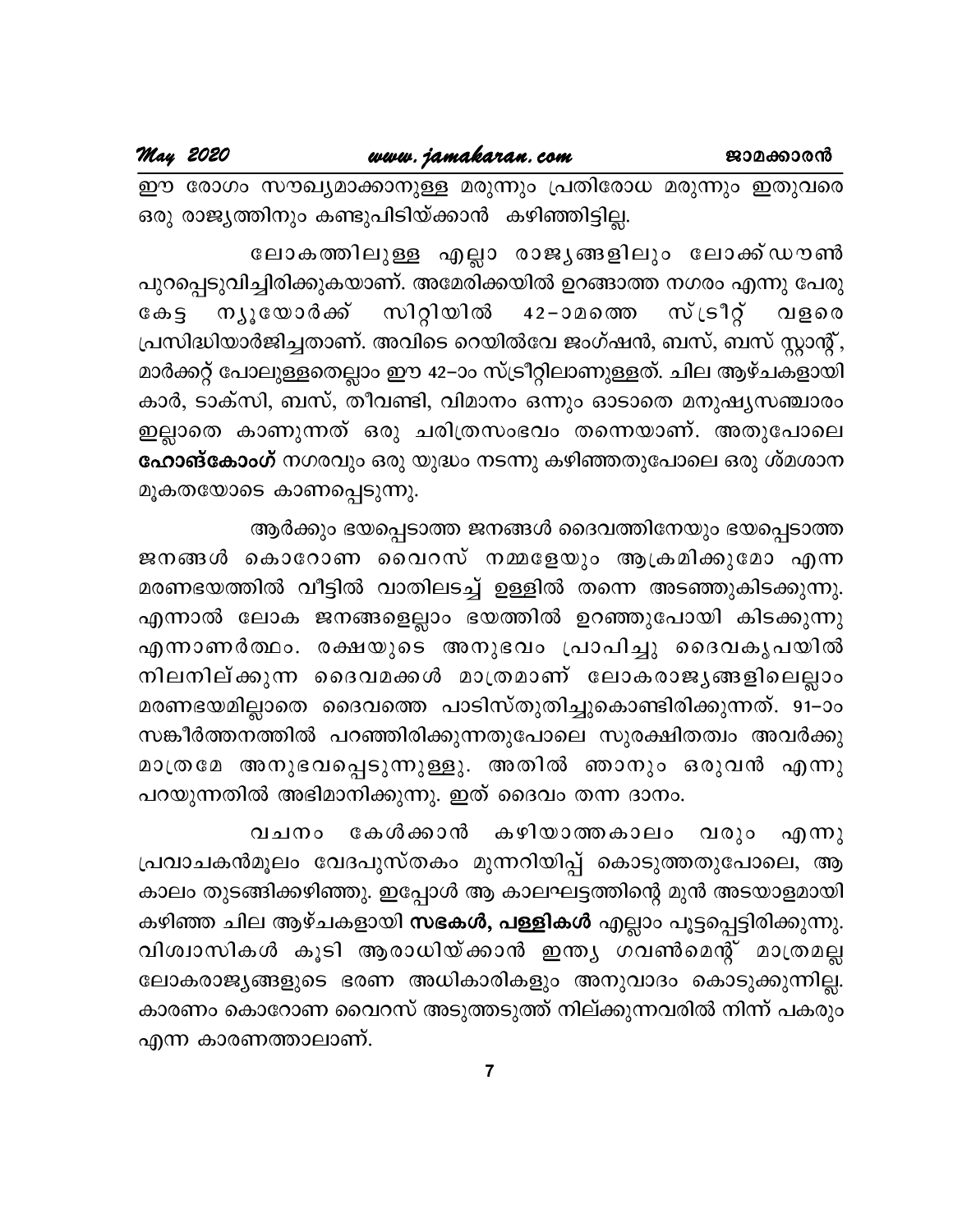May 2020

□ അതുകൊണ്ട് അവരവർ വീടുകളിൽ കുടുംബമായി ആരാധിക്കുന്നു. വേറെ മാർഗ്ഗമില്ലല്ലോ. ഇപ്പോഴാണ് ആദ്യനൂറ്റാണ്ടു സഭയുടെ കാലത്തിലേയ്ക്ക് നാം മടങ്ങി് വന്നിട്ടുള്ളത്. വീടുകൾ തോറും ആരാധന ചെയ്തും അപ്പം നുറുക്കിയും പ്രാർത്ഥന കഴിച്ചും പോന്നു എന്ന് എഴുതപ്പെട്ടിരിക്കുന്നു. ഇപ്പോൾ 2020–ാം വർഷം മാർച്ച് മാസം 29–ാം തീയതി തുടങ്ങി പല ആഴ്ചകളായി ഓരോ ഞായറാഴ്ചയും വീട്ടിൽ വച്ച് ആരാധന നടന്നുകൊണ്ടിരിക്കുന്നു. സഭയ്ക്ക് അല്ലെങ്കിൽ ആലയത്തിലേയ്ക്ക് ചെന്ന് എപ്പോൾ സ്വതന്ത്രമായി ആരാധിക്കാൻ സാധിക്കും എന്ന് ദാഹത്തോടെ വിശ്വാസികൾ ദൈവപാദപീഠത്തിൽ കൂടി കരഞ്ഞു പ്രാർത്ഥിച്ചു കൊണ്ടിരിക്കുന്നു.

ഇങ്ങനെയുള്ള ഒരു അവസ്ഥയെ ആരും സങ്കല്പത്തിൽ പോലും ചിന്തിച്ചിട്ടുണ്ടാവില്ല. എന്നാൽ നമ്മുടെ കാലത്തിൽ തന്നെ ആ സാഹചര്യം ഉണ്ടായല്ലോ!

രോഗികൾക്കുവേണ്ടി പ്രാർത്ഥിക്കാൻ വിശ്വാസികളുടെ ൈദവദാസൻമാർക്ക് വീട്ടിലേയ്*ക്*ക് കഴിയുന്നില്ല. പോകാൻ വണ്ടിയോടിച്ചുപോകാനും പറ്റുന്നില്ല. റോഡിൽ സഞ്ചരിയ്ക്കാൻ കഴിയാതെ 144 നിയമം നിലവിലുള്ളതുകൊണ്ട് വീട്ടിൽ തന്നെ ഇരിക്കണമെന്ന് കർശന നിർദ്ദേശം നല്കിയിരിക്കുകയാണ്.

പല വിവാഹങ്ങൾ നിന്നുപോയി, മരിച്ചവരെ അടക്കം ചെയ്യാൻ അഞ്ചുപേരിൽ കൂടുതൽ പോകാൻ പാടില്ല. ഇത് ഇന്ത്യയിൽ പോലീസുകാർ പുറപ്പെടുവിച്ച കല്പനയാണ്. എന്നാൽ വിദേശരാജ്യങ്ങളിൽ 2 പേരിൽ കൂടുതൽ കല്ലറയിൽ നില്ക്കാൻ പാടില്ല. ഈ സാഹചര്യം എപ്പോൾ മാറുമെന്ന് ശാസ്ത്രജ്ഞനെകൊണ്ടും, ഭരിക്കുന്ന രാജ്യം  $630$ ഭരണാധികാരികളെക്കൊണ്ടും ഉറപ്പിച്ചു പറയാൻ കഴിയുന്നില്ല. അല്ലെങ്കിൽ തന്നെ ഒരു മാസം വീട്ടിൽ നിന്നും വെളിയിൽ വരാൻ കഴിഞ്ഞില്ല. ജനങ്ങൾ തനിച്ചിരിക്കണമെന്ന് ഗവൺമെന്റ് അഭൃർത്ഥിക്കുന്നു. ഈ സാഹചര്യം

ഇനിയും ഡിസംബർ മാസം വരെ നീണ്ടു പോകും എന്നു പറയപ്പെടുന്നു. ജനങ്ങളുടെ മാനസിക നില, യൗവനക്കാരുടെ മാനസിക നില ഗുരുതരമായി മാറും. ടിവിയും, മൊബൈലും, സിനിമയും, സീരിയലും 24 മണിക്കൂറും കണ്ടുകൊണ്ടിരിക്കുന്നതുകൊണ്ട് ജനങ്ങൾക്ക് ഭ്രാന്തു പിടിയ്ക്കാതെ കഴിഞ്ഞു പോകുന്നു. <sub>8</sub>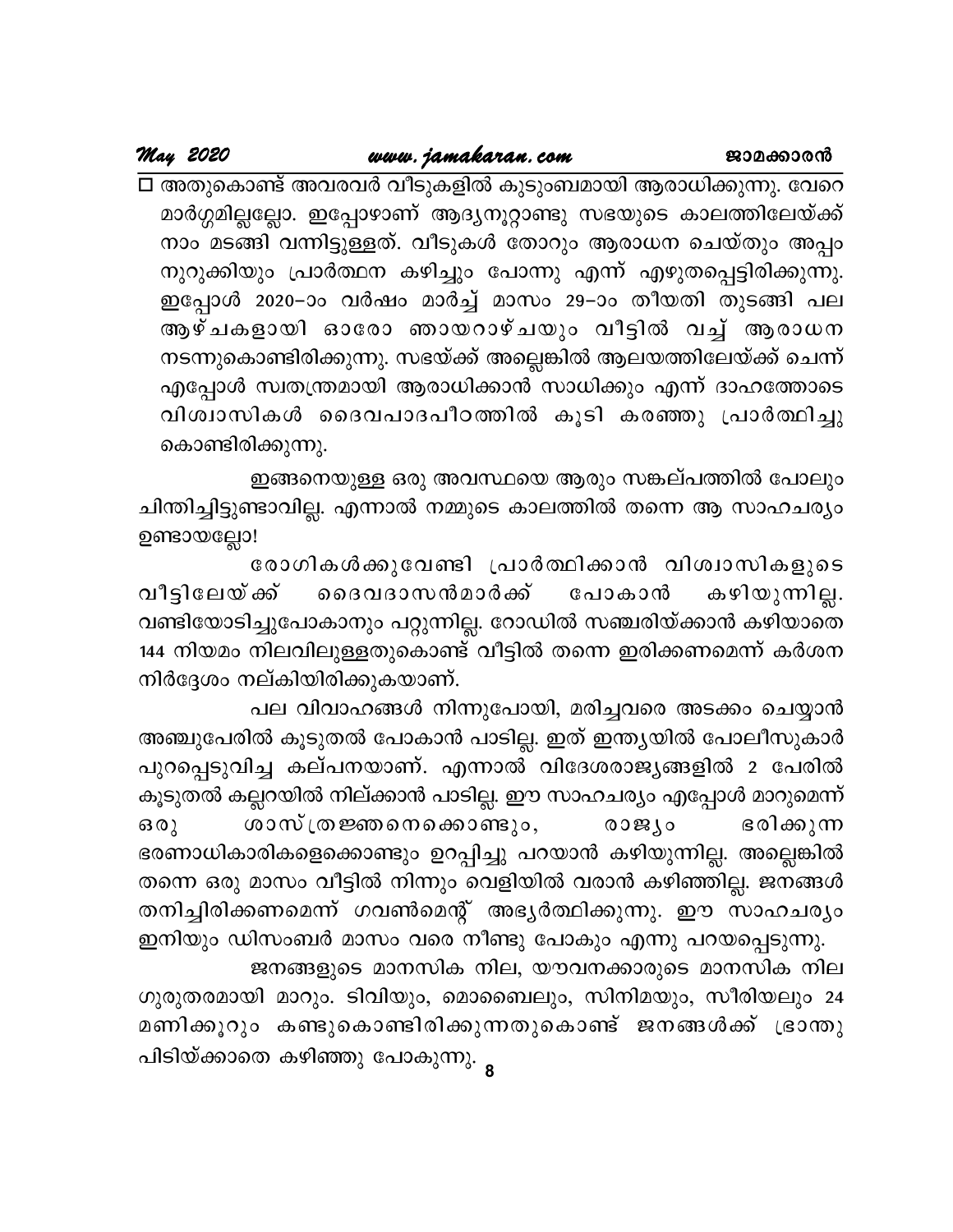ലോകജനങ്ങളുടെ അവസ്ഥ പടുമോശമായി പോയിക്കൊണ്ടിരിക്കുന്നു. ഇതിന് അവസാനം എപ്പോൾ? വേദപുസ്തകം എന്തുപറയുന്നു എന്ന് ജനങ്ങൾ ചോദിക്കാൻ തുടങ്ങിയിരിക്കുന്നു. എത്ര രാജ്യങ്ങൾ എത്ര മരുന്നുകൾ കണ്ടുപിടിച്ചാലും ഈ കൊറോണ വൈറസ് പോകുന്ന ലക്ഷണമില്ല. കഴിഞ്ഞ ദിവസങ്ങളിൽ തുടർച്ചയായി വീട്ടിൽ അടഞ്ഞു കിടക്കുന്നവരുടെ പലരുടേയും കുടുംബത്തിൽ പുതിയ പ്രശ്നങ്ങൾ ഉടലെടുക്കാൻ തുടങ്ങിയിട്ടുള്ളതായി പറയപ്പെടുന്നു. ഭാര്യാഭർത്താവിന്റെ ഇടയിൽ പല പ്രശ്നങ്ങൾ ഉണ്ടായി. പട്ടാപ്പകൽ ഭർത്താവ് തന്റെ ഭാര്യയെ കൊന്ന സംഭവങ്ങൾ ന്യൂസ് പേപ്പറിൽ നാം വായിച്ചല്ലോ.

□ കേരളം : മറ്റു കടകൾ അടച്ചിട്ടതുപോലെ മദൃഷാപ്പുകളും അടച്ചിട്ടതിനാൽ മദൃപാനത്തിന് **അടിമകളായിരുന്ന** പലരും പല ദിനങ്ങൾ മദ്യം കിട്ടാത്തതിനാൽ ആത്മഹത്യ ചെയ്തു. ആദ്യം അഞ്ചു പേർ ആത്മഹത്യ ചെയ്തു എന്ന വാർത്ത പുറത്തു വന്നു. ചിലർ മദ്യം കിട്ടാത്തതുകൊണ്ട് **കൈകൾ വിറച്ച്** പല രാത്രി ഉറക്കമില്ലാതെ ഭ്രാന്ത് പിടിച്ച നിലയിൽ റോഡിൽ കിടന്നുരുണ്ട് കാണിച്ച സംഭവം അവിടെ ഉള്ളവർക്ക് നടുക്കം ഉണ്ടാക്കി. സംഭവം അറിഞ്ഞ കേരള മുഖ്യമന്ത്രി മദൃപാനത്തിന് അടിമയായവർ പെട്ടെന്ന് മദൃപാനം നിർത്തിയാൽ അവർക്ക് വിറയൽ ഉണ്ടാകും മാനസിക നില തകരാറിലാകും. അതുകൊണ്ട് ഡോക്ടർമാരുടെ അങ്ങനെയുള്ളവർ അനുവാദത്തോടും സർട്ടിഫിക്കറ്റോടും കൂടെ മദ്യം വാങ്ങി കഴിയ്ക്കാം എന്ന് അറിയിപ്പു കൊടുത്തു. എന്നാൽ ഭൂരിപക്ഷം ഡോക്ടർമാർ അത് നല്ലതല്ല എന്നറിയിച്ചു.

□ തമിഴ്നാട്ടിൽ മദൃഷോപ്പ് അടച്ചതിനാൽ മദൃപാനികൾ മദൃത്തിന് പകരം കഞ്ചാവ്, പാൻപരാഗ് പോലുള്ള ലഹരി വസ്തുക്കളെ വലിയ തുകയ്ക്ക് വാങ്ങിക്കഴിക്കാൻ തുടങ്ങിയിരിക്കുന്നു.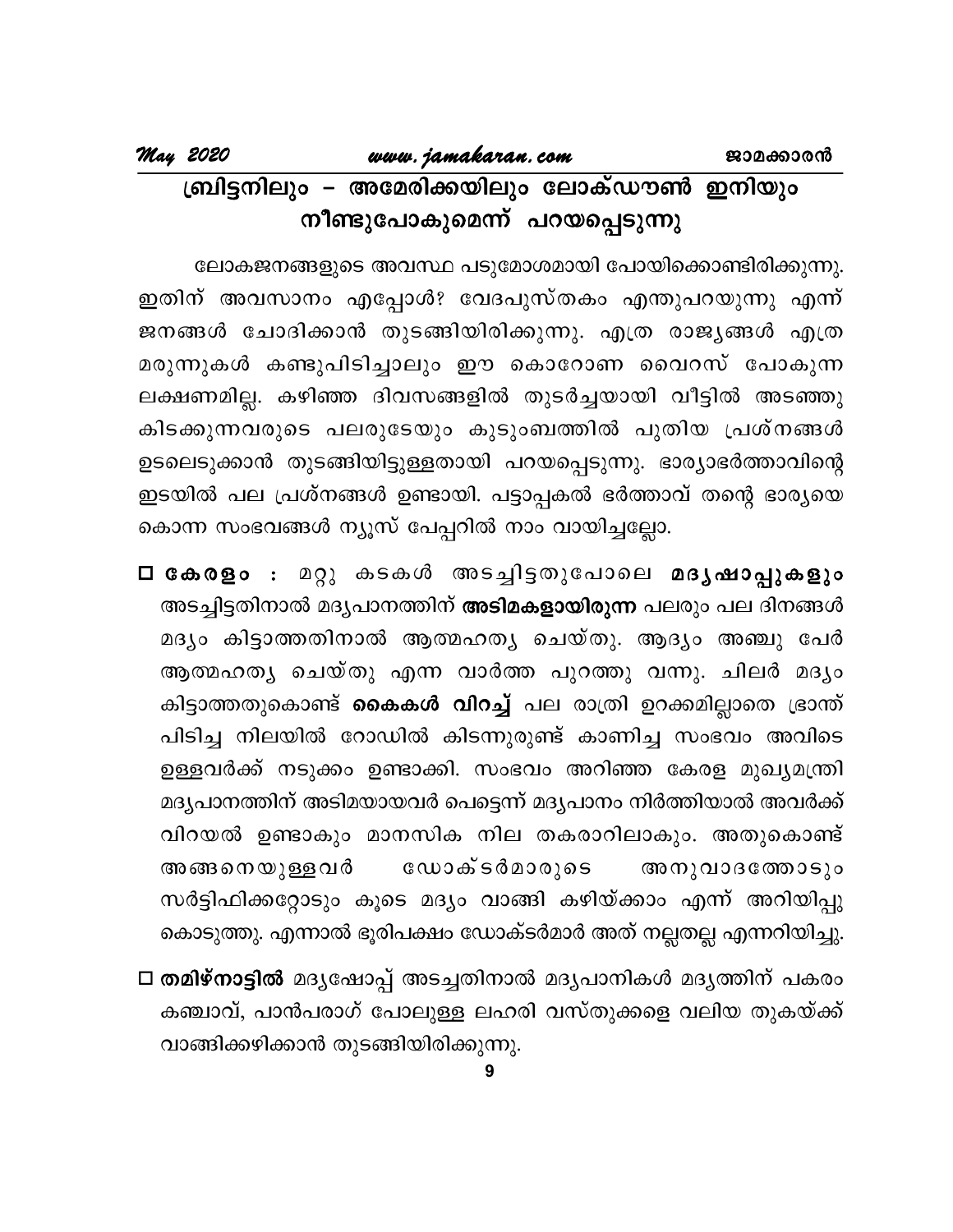## www.jamakaran.com

May 2020

ഈ ലോക്ക്ഡൗൺ നിയമം കുടുംബങ്ങളിൽ പല പുതിയ പുതിയ പ്രശ്നങ്ങൾ ഉണ്ടാക്കിയിരിക്കുന്നു. പലർ മാനസിക രോഗികളായി മാറിക്കഴിഞ്ഞു. ഇനിയും എന്തൊക്കെ അനന്തരഫലങ്ങൾ ഉണ്ടാകുമെന്നറിയില്ല. ലോകരാജ്യങ്ങൾ കൂടെ ഈ ലോക്ഡൗൺ നിയമംമൂലം എന്തെല്ലാം ആപത്തുകൾ സംഭവിക്കുമോ എന്ന് വിറച്ചുകൊണ്ട് എന്തു ചെയ്യണമെന്നറിയാതെ നില്ക്കുന്നു. പൊതുവേ പറഞ്ഞാൽ തന്നെത്താനെ ചുറ്റിക്കൊണ്ടിരുന്ന ഭൂഗോളം പെട്ടെന്ന് നിന്നതുപോലെ തോന്നുന്നു. ഇതിനെല്ലാം കാരണം എന്ത്?

ദൈവത്തിന്റെ കോപം – ദൈവം വെറുക്കുന്ന പാപങ്ങളെ പ്രത്യേകിച്ച് <mark>സ്വവർഗ്ഗഭോഗം</mark> ഇതിനെ പല രാജ്യങ്ങളിൽ നിയമത്തിൽ വന്നു. ഫ്രാൻസിലെ \_നിയമത്തിൽ കൊണ്ടു വരാൻ പാടില്ലെന്ന് ജനങ്ങൾ അതിനെ പോരാടിയിരുന്നു. എന്നാൽ ഗവൺമെന്റ് ജനങ്ങൾ പറയുന്നത് കേൾക്കാൻ നില്ക്കാതെ സ്വവർഗ്ഗ ഭോഗത്തേയും സ്വവർഗ്ഗ വിവാഹത്തെയും നിയമമാക്കി. അമേരിക്ക, ആസ്ട്രേലിയ പോലുള്ള രാജ്യങ്ങളോടുകൂടെ ഈ കൊറോണ ബാധിച്ച സ്പെയിനും ചേർന്ന് മറ്റ് രാജ്യങ്ങളോടുകൂടെ അതേ **പാപത്തെ** നിയമമാക്കി. ഇന്ത്യയിലും ബി.ജെ.പി. ഭരണവും, സുപ്രീം കോടതിയും ചേർന്ന് ആ സ്വവർഗ്ഗവിവാഹത്തെ നിയമത്തിൽ കൊണ്ടുവന്നു. സോദോം ഗൊമോറയ്ക്ക് ഉണ്ടായ നാശം മേലേ പറഞ്ഞിട്ടുള്ള രാജൃങ്ങൾക്കും പ്രത്യേകിച്ച് ഇന്ത്യാദേശത്തിനും നിശ്ചയമായും വരും. ഇതിന്റെ ഒരു ചെറിയ ഭാഗമായി ഏർപ്പെട്ട നാശമാണ് ഈ കൊറോണ വൈറസിന്റെ ആക്രമണം.

ക്രിസ്തീയ ജനങ്ങൾക്ക് പേരിന് മാത്രം ക്രിസ്തു ഉണ്ട് എന്നല്ലാതെ അവർ യഥാർത്ഥത്തിൽ ദൈവത്തെ അന്വേഷിക്കുന്നില്ല. <mark>സഭയും ദൈവത്തെ</mark> അമ്പേഷിക്കുന്നില്ല. ചടങ്ങിന് മാത്രം ഒരു ആരാധന. മാനസാന്തരപ്പെടാത്ത ക്രിസ്തൃാനികൾ പെരുകിയിരിക്കുന്നു. അവർ സഭക്ക് കൊടുക്കുന്ന സ്തോത്രക്കാഴ്ചകൾ വർദ്ധിച്ച് ഭൂരിപക്ഷ സഭകളും പണത്തിൽ കൊഴുത്തു പോയി കിടക്കുകയാണ്.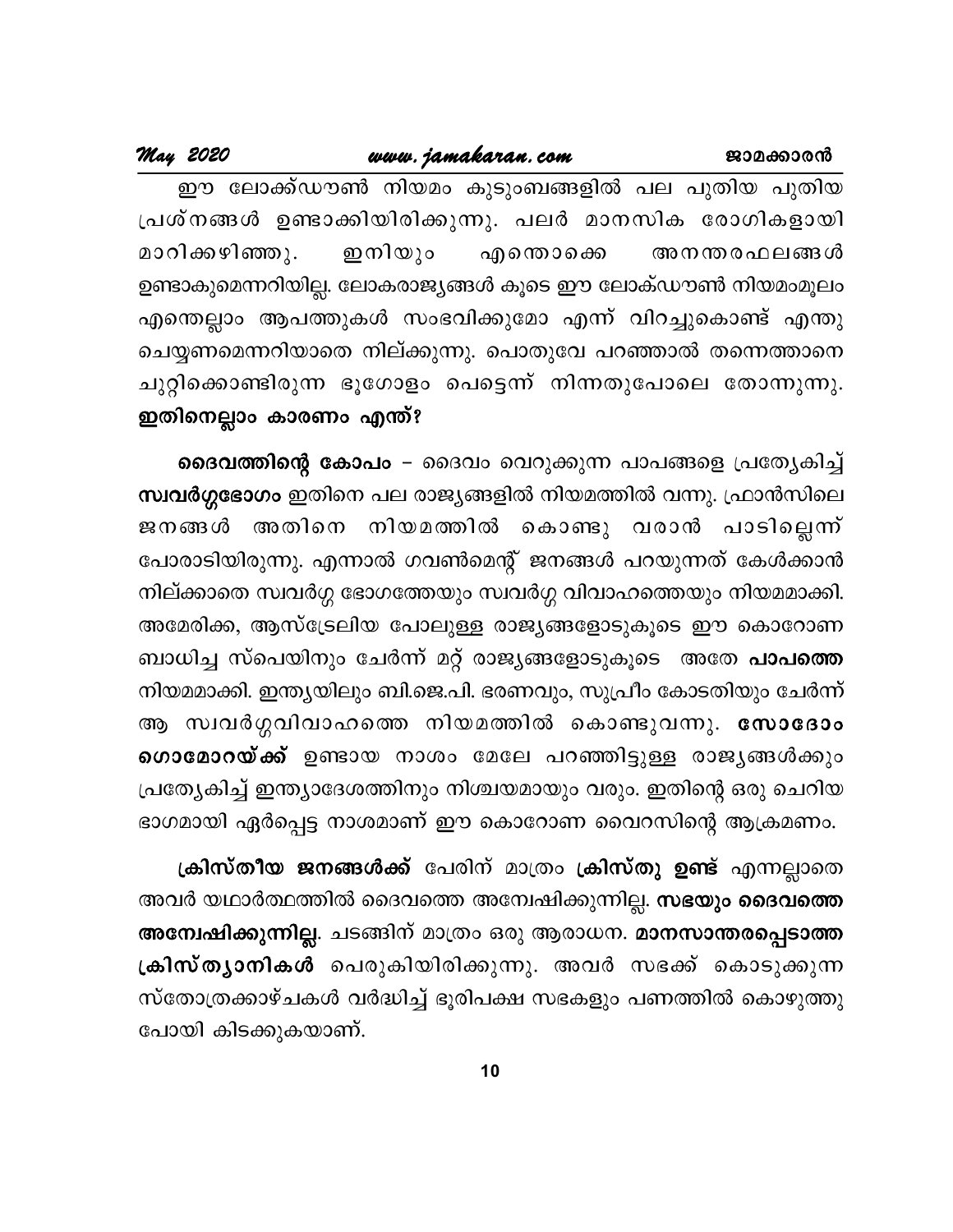| May 2020                    | www.jamakaran.com                                                    | ജാമക്കാരൻ |  |  |
|-----------------------------|----------------------------------------------------------------------|-----------|--|--|
|                             | അതുപോലെ തന്നെ സാക്ഷ്യമില്ലാത്ത ക്രിസ്ത്യാനി കളുടെ എണ്ണവും            |           |  |  |
|                             | വർദ്ധിച്ചിരിക്കുന്നു. കൂടുംബജീവിതത്തിൽ തൊഴിലിൽ,                      |           |  |  |
|                             | വിവാഹബന്ധത്തിൽ, വസ്ത്രത്തിൽ, ജോലി ചെയ്യുന്ന സ്ഥലത്ത് അവർ             |           |  |  |
|                             | സാക്ഷ്യമില്ലാതെ ജീവിക്കുന്നു. എന്തെന്നാൽ സഭാപാസ്റ്റർമാർ, ബിഷപ്പുമാർ, |           |  |  |
|                             | മോഡറൈറ്റർമാർ ഇവരെല്ലാം ദൈവവേല ചെയ്യുന്നു എന്ന പേരിൽ സാക്ഷ്യം         |           |  |  |
| നഷ്ടപ്പെടുത്തിയിരിക്കുന്നു. |                                                                      |           |  |  |

കൊറോണ വൈറസ് ആക്രമണം ഒരു വലിയ ജാഗ്രതാ നിർദ്ദേശമാണ്. ലോകം ഉണ്ടായ നാൾ മുതൽ പുതിയ നിയമസഭ തുടങ്ങുന്നതുവരെ ദൈവം എന്റെ സ്വന്തജനം എന്ന് പറഞ്ഞിരുന്ന ഇസ്രയേൽ ജനങ്ങൾ **ദൈവത്തെ അന്വേഷിക്കാതെ** ഹൃദയകാഠിനൃം നിമിത്തം ദൈവത്തെ അലക്ഷ്യപ്പെടുത്തിയ ആ പഴയ നിയമകാല ജനങ്ങളെ മഹാമാരി അയച്ച് നിർദ്ദേശം നല്കി. ആ കാലത്ത് ആ മഹാമാരി ഒരു പ്രത്യേക ദേശത്തെ മാത്രമേ ആക്രമിച്ചിരുന്നുള്ളൂ. എന്നാൽ ഇപ്പോൾ വന്നിരിക്കുന്ന മഹാമാരിയായ കൊറോണ വൈറസ് ഒരേ വേഗത്തോടെ മുഴുവൻ ലോകത്തേയും ആക്രമിച്ചിരിക്കുന്നതിനെപ്പറ്റി നാം ഇതുവരെ കേട്ടിട്ടുണ്ടോ? അല്ലെങ്കിൽ നമ്മുടെ പൂർവ്വപിതാക്കൻമാർ പറഞ്ഞിട്ടുള്ളത് കേട്ടിട്ടുണ്ടോ? അതുമല്ലെങ്കിൽ ലോകചരിത്രത്തിൽ എവിടെയെങ്കിലും നാം വായിച്ചിട്ടുണ്ടോ? എത്ര ഭയങ്കരമായ മഹാമാരിയാണിത്!

എത്രയോ ലക്ഷം ജനങ്ങൾ മരിച്ചുകഴിഞ്ഞു. ലോകത്തെ തന്നെ തലകീഴായി മറിച്ചിരിക്കുന്നു. എത്ര ഭയങ്കരം! വലിയ വലിയ ബിസിനസ്സ് മേധാവികൾ തൊഴിൽ നടത്താൻ കഴിയാതെ കമ്പനികൾ എല്ലാം അടച്ചുപൂട്ടി വലിയ വലിയ മില്ലുകൾ എല്ലാം അടഞ്ഞു കിടക്കുന്നു. ആയിരക്കണക്കിന് ജോലിക്കാർക്ക് ജോലി നഷ്ടപ്പെട്ടു. തൊഴിൽ സ്തംഭിച്ച് കയറ്റുമതി നിർത്തി വച്ചു. ബാങ്കിൽ നിന്നും വാങ്ങിയ പണത്തിന് പലിശ കെട്ടാൻ കഴിയുന്നില്ല. ചെറുകിട വൃവസായികൾക്ക് ചെറിയ അളവിലുള്ള കടമേയുള്ളൂ. അതേസമയം വലിയ തൊഴിൽ മുതൽ മുടക്കി ചെയ്യുന്നവർക്ക് കോടിക്കണക്കിന് കടം കൊടുത്തു തീർക്കേണ്ടതായിട്ടുണ്ട്.<br>11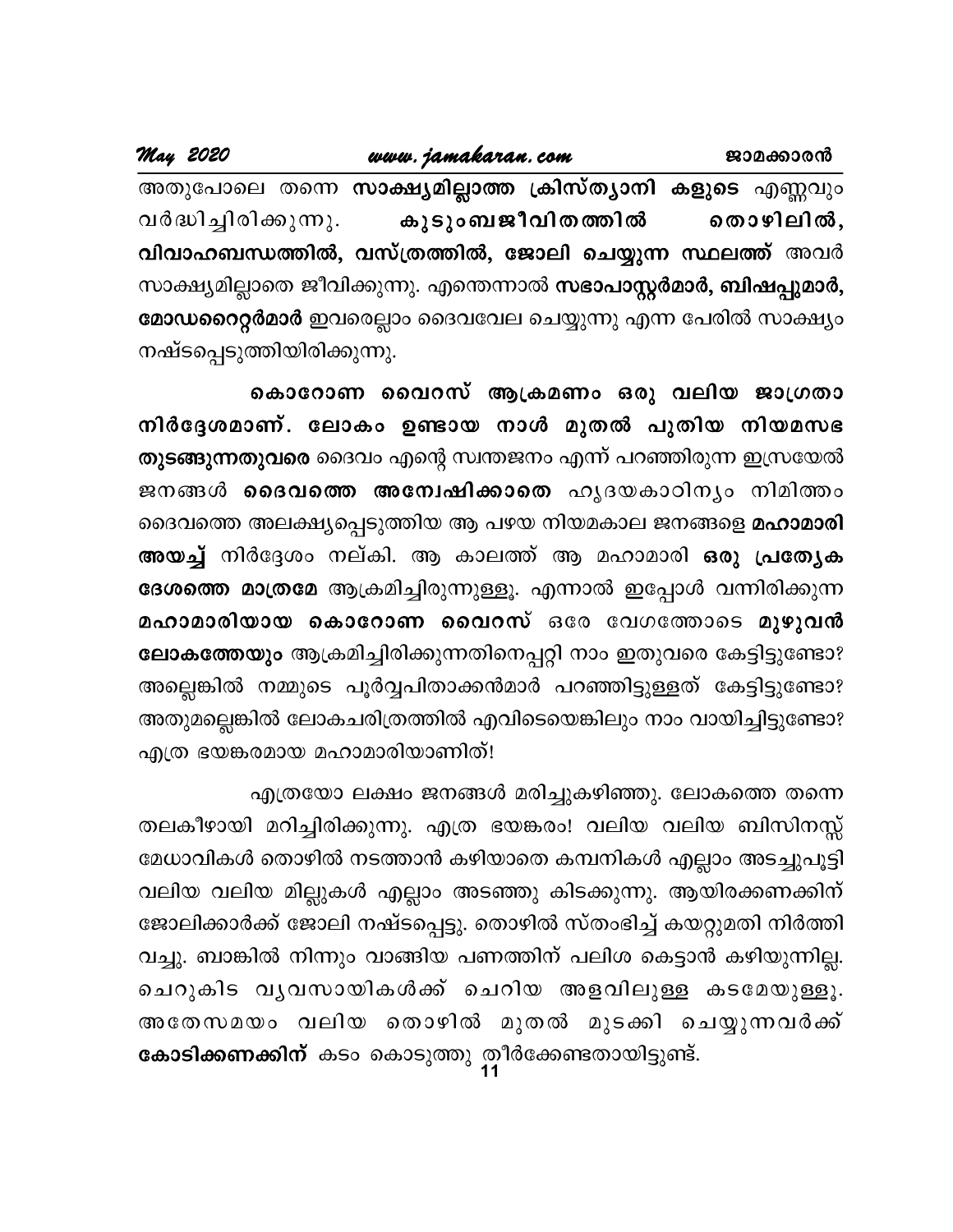## www.jamakaran.com

May 2020

വലിയ തൊഴിൽ മേധാവിയായ അമേരിക്കൻ പ്രസിഡന്റ് ട്രംപിന് ഇന്ത്യയിലും മറ്റുള്ള രാജ്യങ്ങളിലും പല കമ്പനികൾ, അതുപോലെ സ്റ്റാർ ഹോട്ടലുകളും ഉണ്ട്. സമീപകാലത്ത് അമേരിക്കയിൽ തന്റെ സ്റ്റാർ ഹോട്ടലിൽ ജോലിചെയ്യുന്ന ആയിരക്കണക്കിന് ജോലിക്കാരെ ജോലിയിൽ നിന്നും പിരിച്ചുവിട്ടു. വിമാനം ഇല്ലാത്തതുകൊണ്ട് വിദേശത്ത് നിന്നും വിനോദസഞ്ചാരികൾ വരാൻ കഴിയാതെ അദ്ദേഹത്തിന്റെ ഹോട്ടൽ റൂം എല്ലാം കാലിയായതുകൊണ്ട് വെറുതേ ജോലിക്കാർക്ക് പണം കൊടുക്കേണ്ടി വരുന്നതുകൊണ്ട് ജോലിയിൽ നിന്നും പിരിച്ചു വിട്ടു. അതുകൊണ്ട് അമേരിക്കൻ പ്രസിഡന്റിന് വലിയ നഷ്ടം ഏർപ്പെട്ടു. അതുപോലെ മറ്റു പണക്കാരും ഏഴകളായി മാറി എന്നറിയുമ്പോൾ മനപ്രയാസം തോന്നുന്നു.

## □ വചനം കേൾക്കാൻ കഴിയാത്ത കാലം വരും എന്ന് ദൈവം മുന്നറിയിപ്പു നല്കിയിട്ടുണ്ടല്ലോ!

ഇപ്പോൾ ആരാധന നടത്താൻ കഴിയാതെ പള്ളികൾ, സഭകൾ പൂട്ടിയിടേണ്ട അവസ്ഥ വന്നല്ലോ! 2020 ജനുവരി മാസം പുതുവർഷ വാഗ്ദത്തം ദൈവം എനിക്ക് കാണിച്ചു തന്നു എന്ന് പറഞ്ഞ് തു**റന്ന വാതിൽ നിനക്കു** മു**മ്പാകെ വച്ചിരിക്കുന്നു** എന്നു പറഞ്ഞ വാഗ്ദത്തം ഇപ്പോൾ എവിടെ. **ഇന്ന്** ആലയങ്ങളുടെ വാതിലെല്ലാം പൂട്ടിക്കിടക്കുകയാണല്ലോ. വീടുവിട്ട് പുറത്തു പോകാതെ അടഞ്ഞു കിടക്കുകയാണല്ലോ! തുറന്ന വാതിലിൽ എങ്ങനെ പ്രവേശിക്കും.

വഞ്ചനയായ പ്രവചന വാഗ്ദത്തം അല്ലേ ഇനി ജോത്സ്യക്കാരൻ പറയുന്നതുപോലുള്ള ഇങ്ങനെയുള്ള ശുശ്രൂഷകൻമാർ പറയുന്ന വാഗ്ദത്തങ്ങളെ നിങ്ങൾ വിശ്വസിക്കേണ്ട ആവശ്യമില്ല. വേദവചനത്തെ മാത്രം വിശ്വസിക്കുക. ഇപ്പോൾ നവീന ഉപകരണങ്ങളെ വച്ച് കമ്പ്യൂട്ടർ, വാട്ട്സ്ആപ്പ് എന്നിവയെ നോക്കി സിനിമയിൽ കാണുന്നതുപോലെ ആരാധന നടത്തുന്നു. അങ്ങനെ ആരാധിക്കുന്നത് ആരാധനയാകുമോ? പല കുടുംബങ്ങൾ ഒന്നിച്ചുകൂടി ജാതി വ്യത്യാസമില്ലാതെ നീ ഏതു നാട്ടുകാരൻ, ഞാൻ ഏതു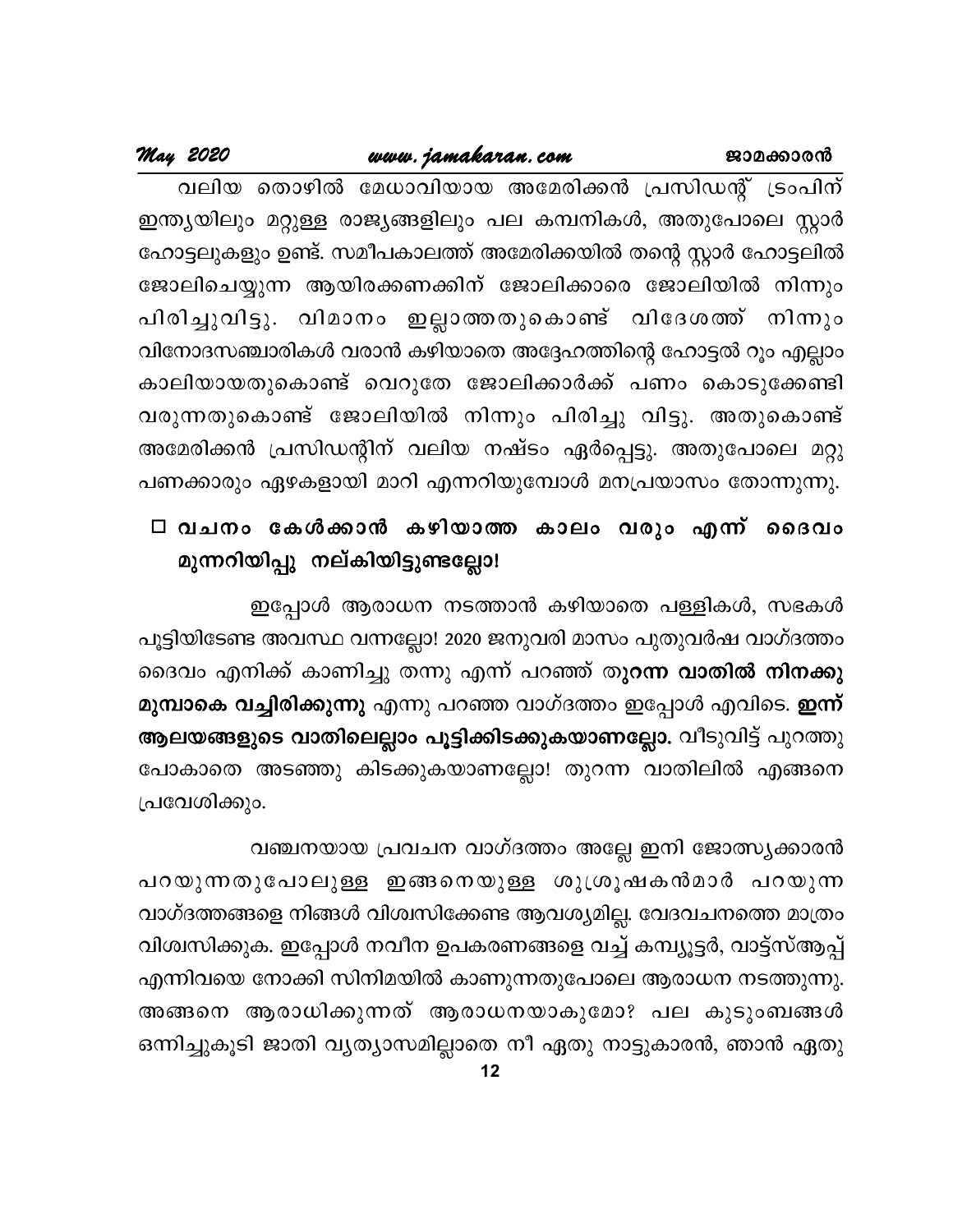May 2020

നാട്ടുകാരൻ എന്നു ചോദിയ്ക്കാതെ ഒരു അമ്മ പെറ്റ മക്കളെപ്പോലെ യേശുവിൻ രക്തത്താൽ കഴുകപ്പെട്ട മക്കൾ എല്ലാവരും ഒന്നിച്ചുകൂടി ഒരേ ദൈവത്തെ ആരാധിയ്ക്കുമ്പോൾ കിട്ടുന്ന ദൈവസാന്നിധ്യം, മനസമാധാനം അത്രയും നമുക്ക് ഇപ്പോൾ നഷ്ടപ്പെട്ടിരിക്കുകയാണ്! ആരാണ് കാരണം ക്രിസ്ത്യാനികളും ക്രിസ്തീയ തലവൻമാരും, ശുശ്രൂഷകൻമാരും ആണ് കാരണം. ആദ്യം ഇവർ ശരിയായ മാനസാന്തര അനുഭവത്തിൽ വന്നതിന് ശേഷം പ്രാർത്ഥന കഴിക്കണം.

കഴിഞ്ഞ ദിവസങ്ങളിൽ പല സഭകളിൽ ആരാധനയാണോ നടത്തിയത്? ആരാധനയിൽ എന്തൊരു ഡാൻസ്, എന്തൊരു തുള്ളൽ! സ്തുതി ആരാധന എന്ന പേരിൽ പെന്തക്കോസ്തു സഭകൾ ആരാധിച്ചതുകണ്ട് അത് അങ്ങനെതന്നെ CSI, മെതഡിസ്റ്റ്, കത്തോലിക്ക തുടങ്ങിയ എല്ലാവരും അതേപോലെ <mark>കോപ്പി അടിയ്ക്കാൻ</mark> തുടങ്ങി. ദൈവവചന പ്രസംഗത്തിന് 10 നിമിഷം മാത്രം മതി എന്നത് ശീലമാക്കി.

സ് തുതിക്കുന്നത് ആരാധനയുടെ  $60<sub>2</sub>$ ൈദവത്തെ മുഖൃഭാഗമാണ്. എന്നാൽ ഇപ്പോൾ സ്തുതി ആരാധന എന്നത് അതിരുകടന്നു പോയിരിക്കുന്നു. അത് പാസ്റ്റർമാരെ കൊണ്ടോ, അച്ചൻമാരെ കൊണ്ടോ നിയന്ത്രിക്കാൻ കഴിയുന്നില്ല. അന്യഭാഷാ എന്ന പേരിൽ വായ് കുഴഞ്ഞ് ഉച്ചത്തിൽ ശബ്ദമുണ്ടാക്കുന്നു. ഭൂരിപക്ഷ വിശ്വാസികൾ അങ്ങനെയുള്ള ശബ്ദത്തെ ഇഷ്ടപ്പെടുന്നു എന്നാണ് അച്ചൻമാർ മറുപടി പറയുന്നത്.

എന്റെ ഭാഗ്യം ഞാൻ **ഇന്ത്യയിൽ** സംസാരിച്ചാലും, **വിദേശത്ത്**  $\Box$ പ്രസംഗത്തിന് വേണ്ടി എന്നെ ക്ഷണിച്ചാലും, എന്നെ ക്ഷണിക്കുന്ന സഭാകമ്മറ്റി, അച്ചൻമാർ, ബിഷപ്പുമാർ, എന്റെ പ്രസംഗത്തെ മാത്രം കേൾക്കാനാണ് ആഗ്രഹിക്കുന്നത്. അതുകൊണ്ട് അവർ സാധാരണയായി പാടുന്ന പാട്ടുകളുടെ എണ്ണത്തെക്കുറച്ച്, സാധാരണ വായിക്കുന്ന വേദഭാഗങ്ങളെ ഒന്നാക്കി ആരാധനാ ക്രമത്തെ ചുരുക്കി രാവിലത്തെ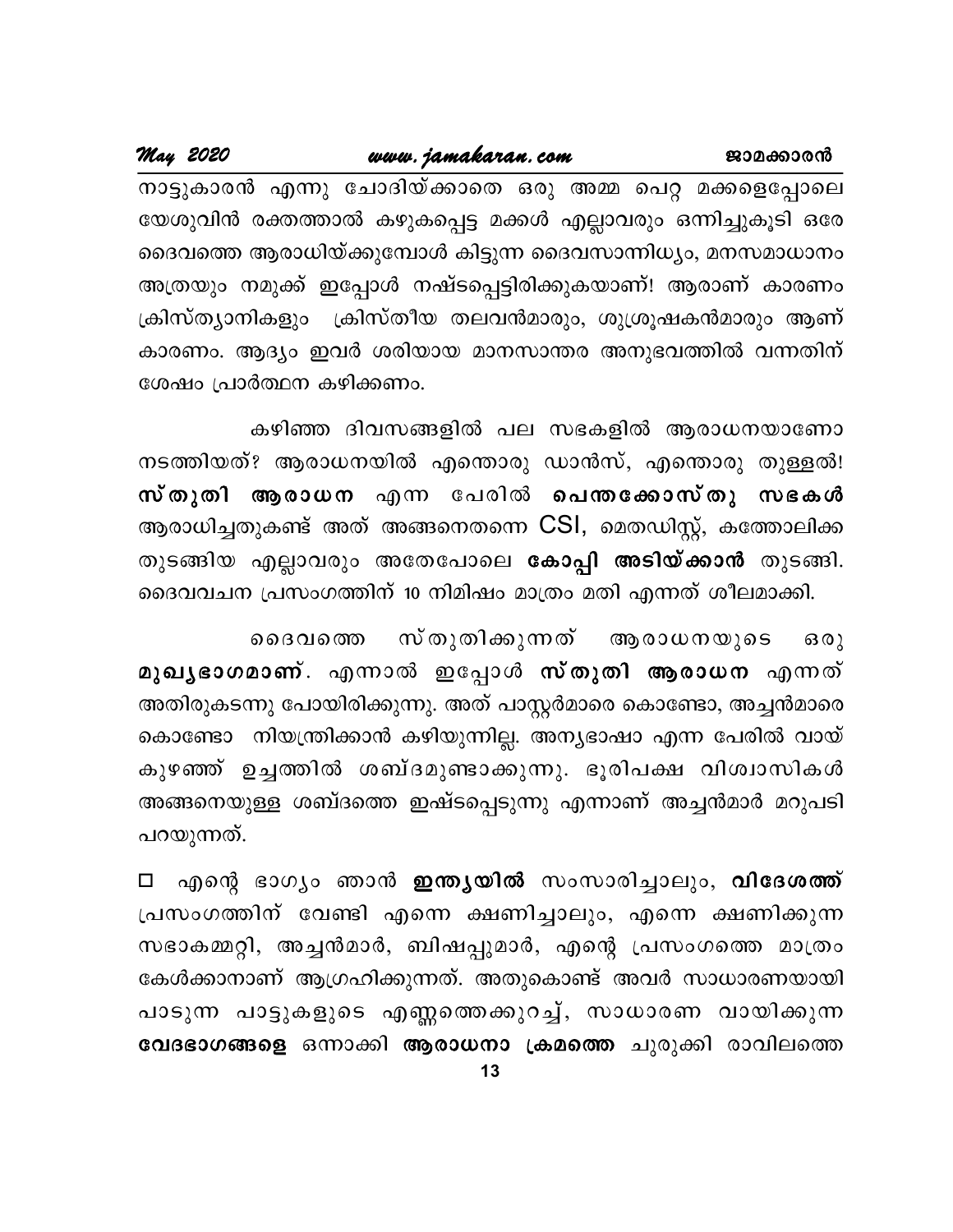ജാമക്കാരൻ

May 2020

ആരാധനയിലും കൂടെ എന്റെ <mark>പ്രസംഗത്തിന്</mark> അധികസമയം കൊടുക്കുന്നു. വേദവചനത്തെ രുചിച്ചറിഞ്ഞവർ അതിന്റെ വ്യാഖ്യാനത്തെ അറിയാൻ ആഗ്രമുള്ളവർ ആയതുകൊണ്ട് അങ്ങനെയുള്ള നല്ല ഏർപ്പാടുകൾ ആരാധനയിൽ ചെയ്തു. **വൈകുന്നേരമുള്ള** കൺവൻഷനുകളിൽ ഞാൻ പ്രസംഗിക്കാൻ എഴുന്നേൽക്കുമ്പോൾ "ഡോക്ടർ പ്രസംഗിക്കാൻ <mark>എത്രസമയം വേണമെങ്കിലും എടുത്തോളൂ"</mark> എന്ന് എന്റെ ചെവിയിൽ അച്ചൻമാർ പറയുമ്പോൾ ഞാൻ എന്റെ ദൈവത്തെ സ്തുതിച്ചു.

ഇപ്പോഴുള്ള ആരാധനയിലും കൺവൻഷൻ യോഗങ്ങളിലും ഗാനശുശ്രൂഷാ നേരത്ത് ഡ്രമ്മിന്റെ ശബ്ദവും, വാദ്യോപകരണങ്ങളുടെ ശബ്ദവും ചെവിക്കല്ല് പൊട്ടിക്കുന്നു. അതുകൊണ്ട് പാട്ടിന്റെ അർത്ഥവും, പാട്ടിന്റെ വാക്കുകളും ജനങ്ങൾക്ക് മനസ്സിലാക്കാൻ കഴിയാത്തതുകൊണ്ട് ജനങ്ങളുടെ ഹൃദയത്തെ സ്പർശിയ്ക്കാൻ കഴിയുന്നില്ല. ദൈവവും അതുമൂലം മഹത്വപ്പെടുന്നില്ല.

വചനം പറയുന്നതുപോലെ ഇന്നുള്ള സഭകളിൽ ജനങ്ങളുടെ വായ് ദൈവത്തെ സ്തുതിക്കുന്നു. പക്ഷെ അവരുടെ ഹൃദയമോ എന്നെ വിട്ട് അകന്നു പോയി എന്ന് ദൈവം ദുഃഖിക്കുന്നു എന്നു വായിക്കുന്നു.

## കൊറോണാ വൈറസിന്റെ ക്രൂരമായ ആക്രമണത്തിൽ നിന്ന് എപ്പോൾ വിടുതൽ കിട്ടും!

എനിയ്ക്കറിയില്ല! ആ വൈറസ് ആരെയെല്ലാം കൊല്ലണമോ അവരെയെല്ലാം കൊതിതീരെ കൊന്ന് കൂട്ടി അതു തന്നേ നശിച്ചു പോകുന്നതു വരെ അത് വിട്ടുപോകും എന്നു തോന്നുന്നില്ല.

## പകരം വേറൊരു വഴിയുണ്ട്!

ഇപ്പോഴുള്ള സംഹാരത്തിന് മരുന്നു കണ്ടുപിടിച്ചിട്ടില്ല. പ്രതിരോധ മരുന്നും കണ്ടു പിടിച്ചിട്ടില്ല. ലോകരാജ്യങ്ങളിലുള്ള ശാസ്ത്രജ്ഞൻമാരുടെ പരിശ്രമങ്ങളെല്ലാം വ്യർത്ഥമായിപ്പോയി രിക്കുന്നു.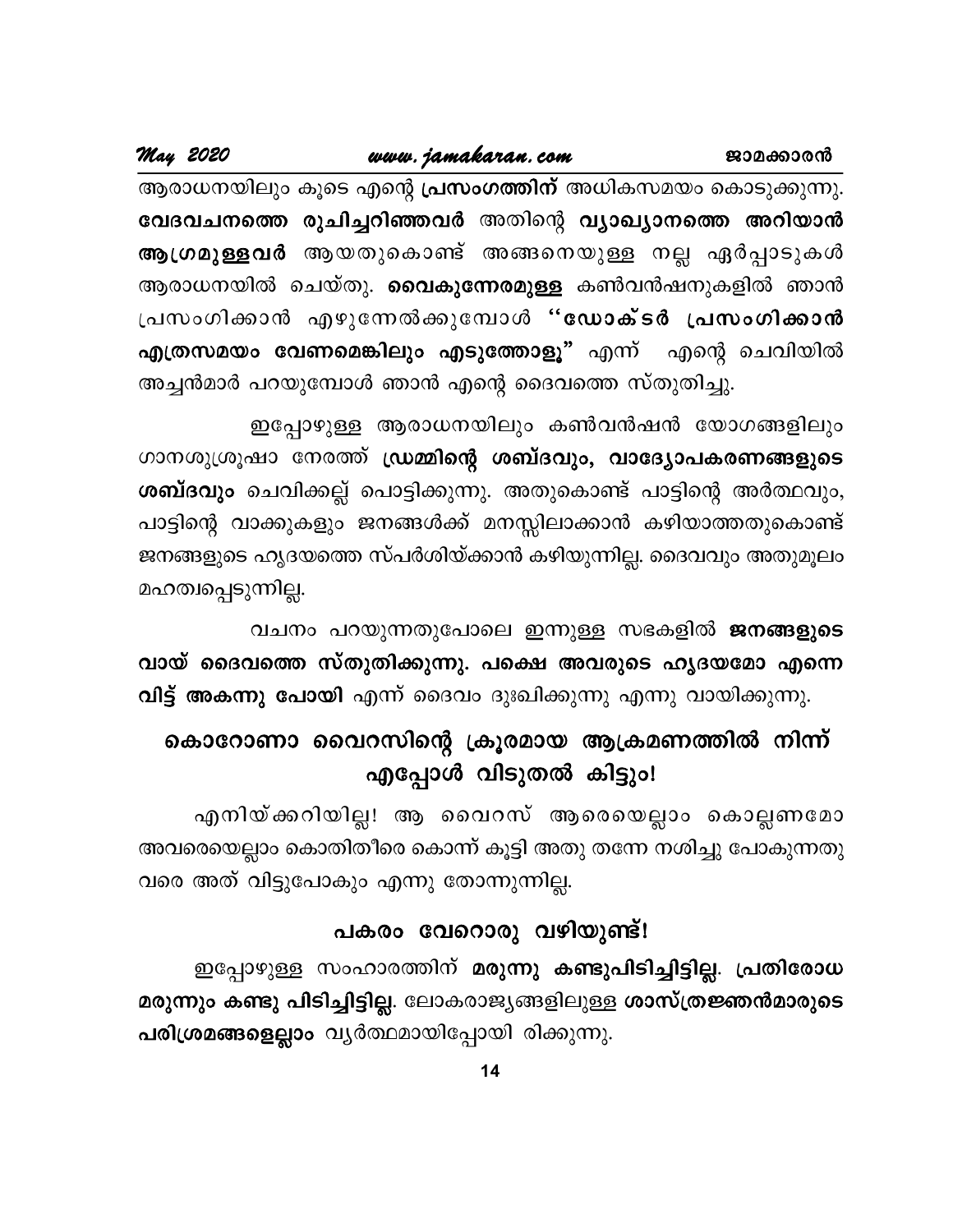ഒറ്റ വഴിയേയുള്ളൂ! ആകാശത്തേയും ഭൂമിയേയും ഉണ്ടാക്കിയവനായ യേശുക്രിസ്തുവിനെ നോക്കി ലോകത്തിലുള്ള സകല ജനങ്ങളും കൈകൂപ്പി പ്രാർത്ഥിക്കുമ്പോൾ <mark>ദൈവം തീർച്ചയായും മനസലിയും</mark>. അവൻ മനസലിയുന്ന മഹാദൈവമാകുന്നു.

എന്റെ ജനം തങ്ങളെ താഴ്ത്തി പ്രാർത്ഥിച്ച് ഉപവസിച്ച് എന്നെ വിളിച്ചപേക്ഷിക്കുമ്പോഴും (2 ദിന. 7 : 14), ഇടിവിൽ നില്ക്കുമ്പോഴും ദൈവം അത് കണ്ട് ദേശത്തെ നശിപ്പിയ്ക്കാതവണ്ണം രക്ഷിയ്ക്കും (യെഹസ്ക്കേൽ  $22:30).$ 

□ സൈന്യത്താലുമല്ല, ശക്തിയാലുമല്ല എന്റെ ആത്മാവിനാലാകും എന്ന് ദൈവം പറയുന്നു (സെഖ. 4 : 6).

## ആരുടെ പ്രാർത്ഥനയാണ് ദൈവം കേൾക്കുന്നത്

ഏത് പ്രാർത്ഥന ദൈവം കേൾക്കും, ആരുടെ പ്രാർത്ഥന **ദൈവം** സ്ഥീകരിക്കും. ഇന്ന് എവിടെ നോക്കിയാലും കൊറോണയ്ക്കുള്ള ഉപവാസ പ്രാർത്ഥന നടന്നു കൊണ്ടിരിക്കുന്നു. എല്ലാവരും വരുവിൻ പ്രാർത്ഥനയിൽ പങ്കെടുപ്പിൻ എന്ന് കല്യാണത്തിന് ക്ഷണിക്കുന്നതുപോലെ പരസ്യം ചെയ്യുന്നു. ആ ഉപവാസ പ്രാർത്ഥന യോഗങ്ങളിൽ പങ്കെടുക്കുന്ന ശുശ്രൂഷകൻമാരുടെ പേർ പട്ടികയുടെ നീളം വലിയതായിരിക്കും.

ആ പ്രാർത്ഥനാ യോഗങ്ങൾക്ക് വരുന്ന ജനങ്ങളുടെ എണ്ണവും അധികമായിരിക്കും. <mark>സ്റ്റേജിൽ വച്ച് ഓരോ ശുശ്രൂഷകൻമാരും കരഞ്ഞ്</mark> ഉച്ചത്തിൽ <mark>പ്രാർത്ഥിക്കുന്നത്</mark> ടി.വി. സ്ക്രീനിൽ കാണിക്കും. അത് കാണുന്ന ജനങ്ങളും കരഞ്ഞു പ്രാർത്ഥിക്കുന്നത് ടിവിയിലും, വീഡിയോയിലും, യു ട്യൂബിലും അവർ കാണിക്കുന്നു.

ഇങ്ങനെയുള്ള പരസൃപ്രാർത്ഥന ദൈവം കേട്ടിരിക്കും എന്ന് ചിന്തിക്കുന്നുണ്ടോ? തീർച്ചയായും കേൾക്കില്ല. ആ പ്രാർത്ഥന മേൽക്കൂര കൂടി കടന്നു പോകില്ല. കുറ്റം കണ്ടു പിടിക്കുന്ന ബുദ്ധി നിങ്ങളെ വിട്ടു പോകില്ല<mark>െ</mark> എന്ന് പലരും എന്നെ ശാസിയ്ക്കാറുണ്ട്. ഇത്രപേർ കൂടി പ്രാർത്ഥിക്കുന്നതിൽ ഒരാളുടെ പ്രാർത്ഥനയെങ്കിലും ദൈവം കേൾക്കാതിരിക്കുമോ? എന്നു പലരും ചോദിയ്ക്കാറുണ്ട്. ആ പ്രാർത്ഥിച്ച ഒരാൾ യഥാർത്ഥ്തതിൽ ആത്മഭാരമുള്ള

ആളായിരുന്നെങ്കിൽ ആ ഉപവാസ പ്രാർത്ഥനയ്ക്ക് പോയിട്ടുണ്ടാവില്ല!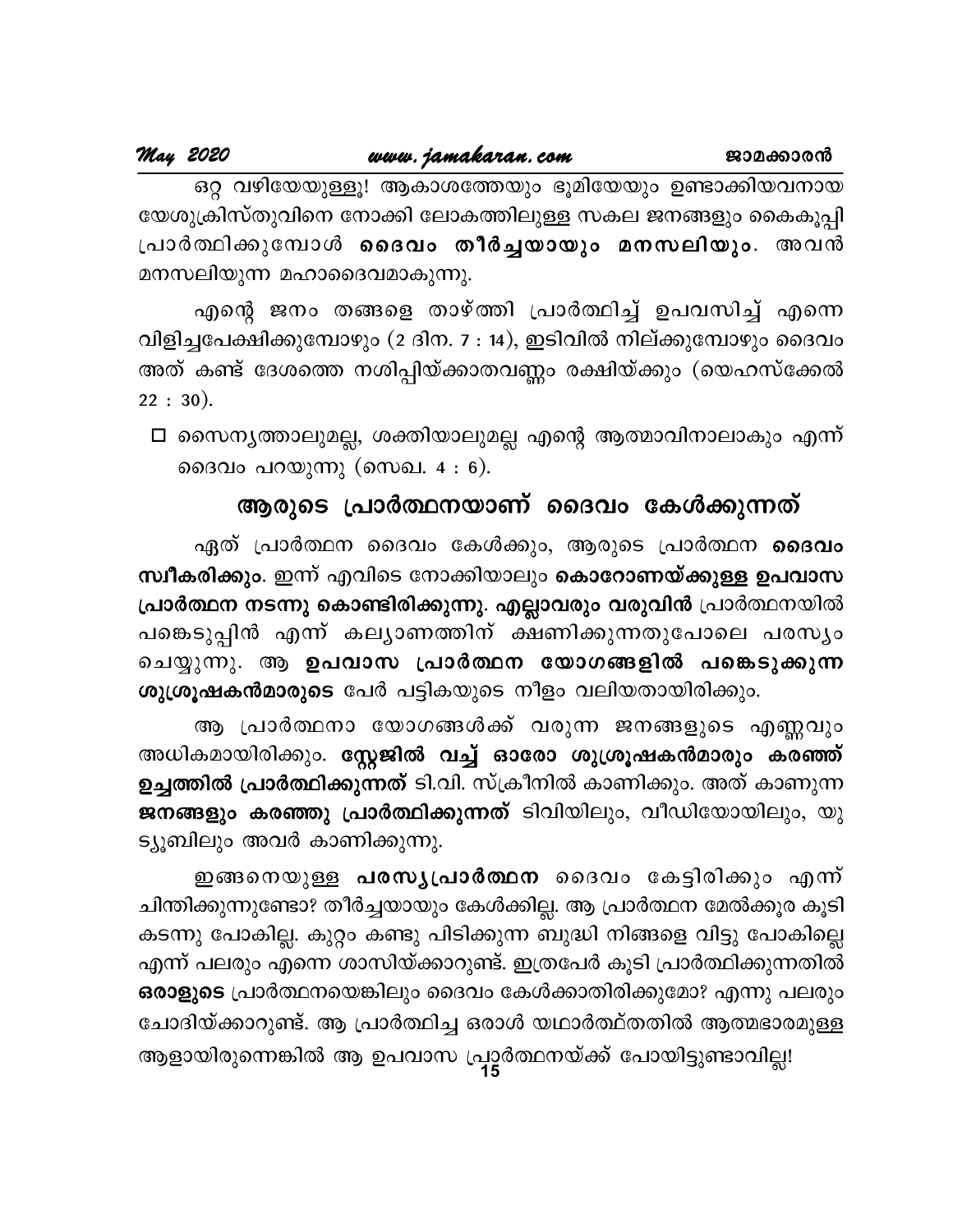May 2020

ഒരു ഉപവാസ പ്രാർത്ഥനായോഗം നടത്താൻ 60 ലക്ഷം, 70 ലക്ഷം എന്ന് പണം ശേഖരിച്ച് <mark>കൂറ്റൻ സ്റ്റേജ്</mark> ഉണ്ടാക്കി അവിടെ വരുന്ന എല്ലാ ജനങ്ങളും കേൾക്കത്തക്കവണ്ണം വലിയ, വലിയ സ്പീക്കർ എല്ലായിടത്തും വച്ച് മൃൂസിക് ഉപകരണങ്ങൾ ഉപയോഗിക്കുന്നവർക്കും പാട്ടു പാടാൻ വരുന്നവർക്കും, വലിയൊരു തുക കൊടുത്ത് ഇങ്ങനെയുള്ള ക്രമീകരണങ്ങൾ ചെയ്ത് നടത്തുന്ന ഉപവാസ പ്രാർത്ഥനകൾ കേൾക്കപ്പെടുമോ?

വെളിച്ചത്തിനും ⊡ ഇരുളിനും ബന്ധമെന്ത് ? മറിയയോടും, അന്തോണിയാസിനോടും പ്രാർത്ഥിക്കുന്ന ബിഷപ്പുമാരെയും അവരുടെ മാനസാന്തരപ്പെടാത്തതും വിളിച്ച് സഭാജനങ്ങളേയും രക്ഷിയ്ക്കപ്പെടാത്തതുമായ ജനങ്ങളെ കൂട്ടിച്ചേർത്ത് പ്രാർത്ഥനായോഗം നടത്തിയിട്ട് എന്ത് പ്രയോജനം.

മാനസാന്തരപ്പെടാത്ത ബിഷപ്പുമാരേയും, ഭാര്യയെ തുരത്തി വിട്ട പ്രശസ്ത ശുശ്രൂഷകനേയും വച്ച് ആ യോഗത്തിൽ പ്രാർത്ഥിപ്പിച്ചാൽ ആ പ്രാർത്ഥന ദൈവം കേൾക്കുമോ? ഈ യോഗങ്ങൾക്കിടയിൽ **പെന്തക്കോസ്തു** പാസ്റ്റർമാർ, ശുശ്രൂഷകൻമാർ അവരുടെ സഭാജനങ്ങൾ എല്ലാവരും **വ്യാജമായ അന്യഭാഷയിൽ** സംസാരിച്ചു പ്രാർത്ഥിക്കുന്ന പ്രാർത്ഥന ശക്തിയുള്ള പ്രാർത്ഥനയായിരിക്കുമോ?

അതുകൊണ്ടാണ് ഇന്ത്യയിലുള്ള എല്ലാ സംസ്ഥാനങ്ങ ളിലും ഇപ്പോൾ മുസ്ലീമുകൾക്ക് ഉത്കണ്ഠയും, പേടിയും, വേദനയും അധികമായിരിക്കുന്നത്. ഉദാ. വെസ്റ്റ് ബംഗ്ലാളിൽ ബംഗാളഭാഷ.

□ ലോകരാഷ്ട്രങ്ങളുടെ തലവൻമാരെ ഈ കൊറോണാ ഭയത്തിൽ ഉറഞ്ഞുപോയി കടക്കുന്നു. ഈ സ്ഥിതിയിൽ പ്രാർത്ഥനയിൽ കരയുന്നതുപോലെ കാണിച്ച് തങ്ങളെ തന്നെ പരസൃപ്പെടുത്തുന്ന ശുശ്രൂഷകൻമാർ വർദ്ധിച്ചു വരുന്നു.

മാനസാന്തരപ്പെട്ട് രക്ഷ പ്രാപിച്ച വിശ്വാസികൾ മാത്രമേ ഈ പ്രാർത്ഥനായോഗത്തിൽ പങ്കെടുക്കാൻ പാടുള്ളൂ മറ്റുള്ളവർ നിർബന്ധമായും വരേണ്ടന്നും എപ്പോൾ ഇവർ അറിയിപ്പ് കൊടുക്കുന്നുവോ അപ്പോൾ ആ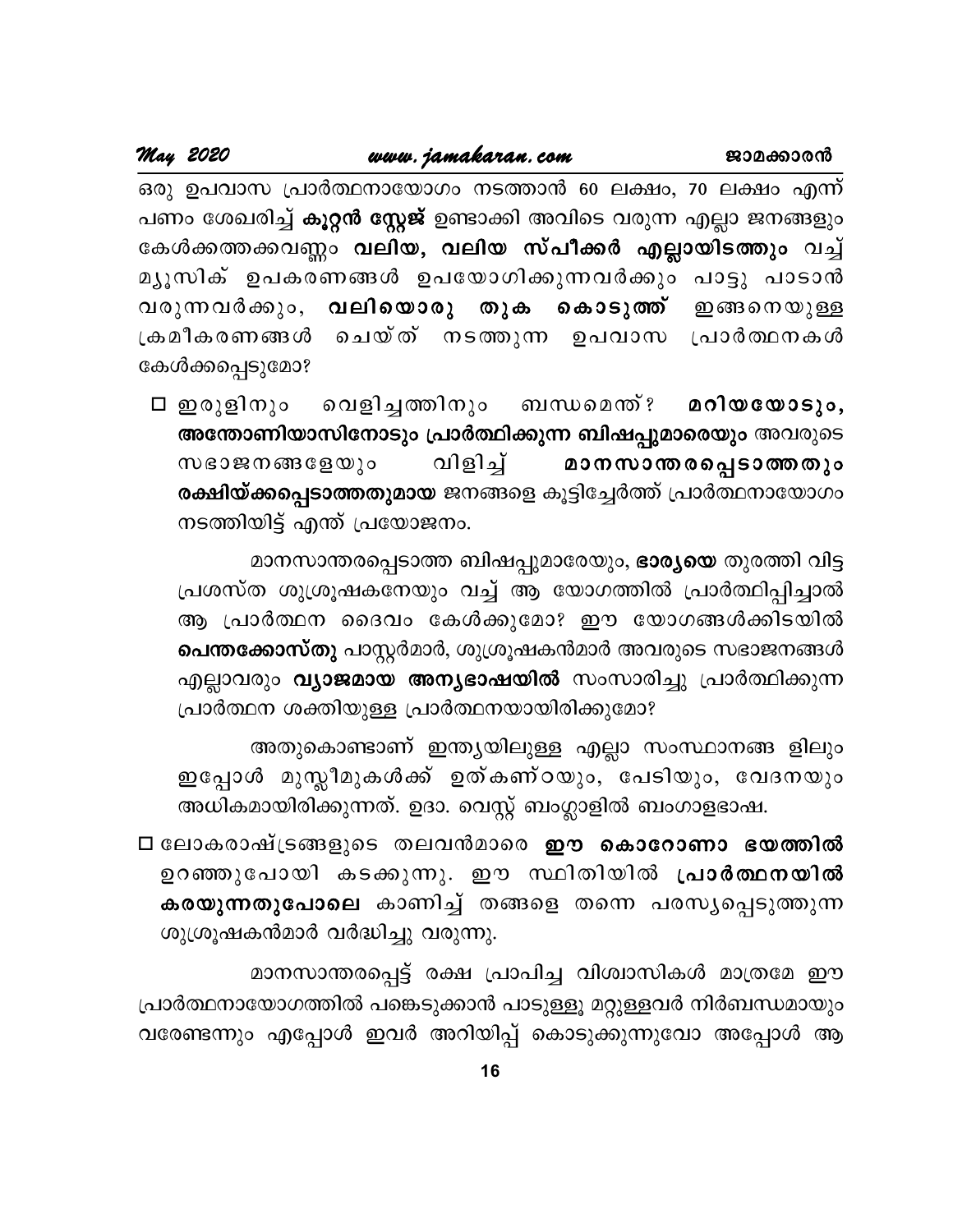പ്രാർത്ഥനായോഗത്തിൽ പ്രാർത്ഥിക്കുമ്പോൾ വ്യാജമായ കരച്ചിലിന്റെ ശബ്ദവും കേൾക്കില്ല കരയുന്നതുപോലുള്ള കാപട്യം ഉണ്ടാവില്ല.

**കുറിപ്പ് :** ഞാനും 1968 മുതൽ ഇന്ത്യയുടെ ഓരോ ജില്ലയിലുള്ള തലസ്ഥാനത്ത് വച്ച് കന്യാകുമാരി മുതൽ കാശ്മീർ വരെ ഉപവാസ യോഗങ്ങൾ നടത്തിയിട്ടുണ്ട്. എന്റെ വായനക്കാരേയും വിളിച്ച് വർഷത്തിൽ രണ്ട് അല്ലെങ്കിൽ മൂന്നുപ്രാവശ്യം ഉപവാസ പ്രാർത്ഥനകൾ നടത്തിയിട്ടുണ്ട്. സഭകളിൽ ലഘുലേഖകൾ മൂലമായും, എന്റെ മാസികയായ ജാമക്കാരൻ മൂലമായും, ഉപവാസ യോഗങ്ങളെപ്പറ്റി പരസ്യം ചെയ്ത് അറിയിക്കും. അതിൽ മാനസാന്തരപ്പെട്ട് രക്ഷിപ്പിന്റെ അനുഭവമില്ലാത്തവർ ഈ യോഗങ്ങൾക്ക് വരേണ്ട, രോഗികളെ, കൈക്കുഞ്ഞുങ്ങളെ കൂട്ടിക്കൊണ്ടു വരാൻ പാടില്ല, ഇത് രോഗശാന്തി നല്കുന്ന യോഗമല്ല എന്നും അറിയിച്ച് പ്രത്യേകമായി ഈ യോഗങ്ങളിൽ സ്തോത്രക്കാഴ്ച എടുക്കപ്പെടുന്നതല്ല അക്ഷരത്തിൽ എഴുതി അറിയിക്കും. ഇങ്ങനെയുള്ള എന്നും വലിയ ഉപവാസ പ്രാർത്ഥനാ യോഗങ്ങളെ ഞാൻ വിദേശ രാജ്യങ്ങളിലും നടത്തിയിട്ടുണ്ട്. അതിന് വലിയ സ്വീകരണം എനിയ്ക്ക് ലഭിച്ചിട്ടുണ്ട്.

വായനക്കാർ ஹு കൊറോണയുടെ ആ ക്രമണത്തേയും, അപകടത്തേയും മനസിലാക്കി രക്ഷിയ്ക്കപ്പെട്ട വിശ്വാസികളായി വീടുകളിൽ കൂടി ഒറ്റപ്പെട്ട മുറിക്കുള്ളിൽ അല്ലെങ്കിൽ വെളിയിൽ മരച്ചുവട്ടിൽ ഇരുന്നു കണ്ണീരോടെ പ്രാർത്ഥിക്കണം.

കൂലിപ്പണിക്കുപോകുന്നവരുടെ സ്ഥിതിയേയും കൊറോണ ബാധിച്ച് ജയിലിൽ അടയ്ക്കപ്പെട്ടവരെപ്പോലെ ആരും തൊടാതെ ഏകരായി രോഗക്കിടക്കയിലായിരിക്കുന്നവരേയും ഓർത്ത് പ്രാർത്ഥിക്കുക. നിങ്ങളെപ്പോലെ ഞാനും എന്റെ കുടുംബവും പുറത്ത് **പോകാൻ കഴിയാതെ** ജയിൽ തടവുകാരനെപ്പോലെ വീട്ടിൽ അടഞ്ഞു കിടന്നിരുന്നു. ആരെങ്കിലും ഞങ്ങളെ കാണാൻ വന്നാൽ ഗെയ്റ്റിനു പുറത്ത് നിർത്തിവച്ച് സംസാരിച്ച് അയച്ച ദുഃഖകരമായ സംഭവം ഞങ്ങൾക്കുണ്ടായി.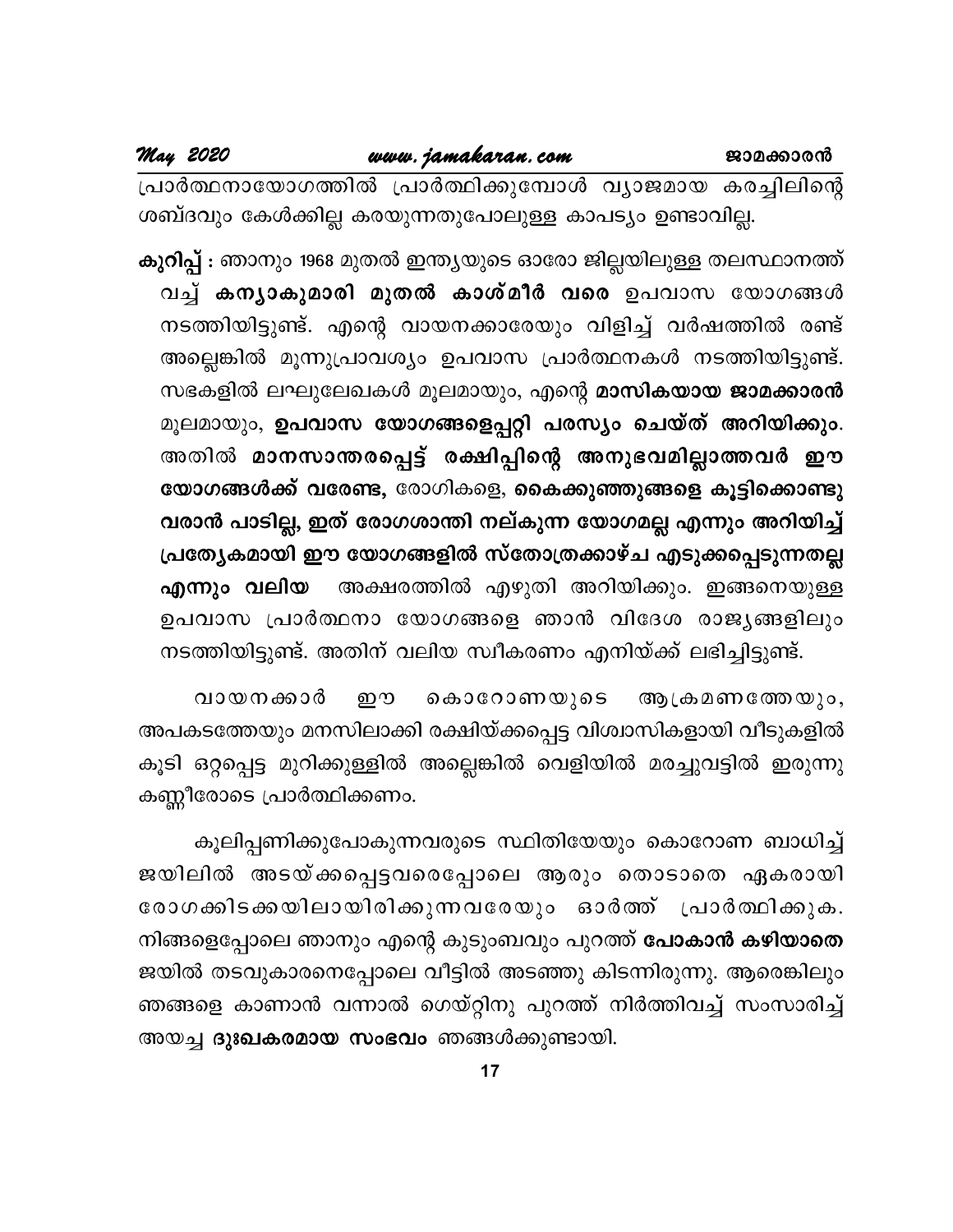□ ഒരുദിവസം കൂടി നില്ക്കാതെ ശുശ്രൂഷയിൽ ഓരോ ആഴ്ചയും ഓടിക്കൊണ്ടിരിക്കുന്ന എനിയ്ക്ക് ഈ ദിവസങ്ങൾ എന്നെ ഞാൻ തന്നെ പരിശോധിച്ചു നോക്കുവാനും വേദവചനത്തെ ധ്യാനിക്കുവാനും എനിയ്ക്ക് വളരെ പ്രയോജനമായിരുന്നു.

□ ഈ ഞെരുക്കമായ സാഹചര്യത്തിൽ എന്റെ സ്നേഹമുള്ള വായനക്കാർ ബാങ്ക് വഴിയായും, MO വഴിയായും നിങ്ങൾ എനിയ്ക്ക് അയച്ചു തന്ന സ്തോത്രക്കാഴ്ചകളെക്കുറിച്ച് നിങ്ങളുടെ ഇമെയിൽ മൂലമായി ഞാൻ അറിഞ്ഞു. എന്നാൽ ബാങ്കിൽ ചെന്ന് പരിശോധിയ്ക്കാൻ കഴിഞ്ഞില്ല. ശുശ്രൂഷയിൽ എന്നെ സഹായിച്ച എല്ലാവർക്കും നന്ദി.

### നന്ദി!

ഈ പ്രത്യേക ദിവസങ്ങളിൽ <mark>തമിഴ്നാട്ടിൽ</mark> നിന്നും <mark>കേരളം</mark> പോലെയുള്ള അന്യസംസ്ഥാനത്തിൽ നിന്നും **വിദേശ രാജ്യങ്ങളിൽ** നിന്നും എന്നെയും എന്റെ കുടുംബത്തേയും ഫോണിൽ കൂടി അന്വേഷിച്ച എന്റെ സ്നേഹഹൃദയങ്ങൾക്ക് മനസു നിറഞ്ഞ നന്ദി പറയുന്നു.

അതിരാവിലെ, പകലിൽ, രാത്രി നേരങ്ങളിൽ, ഫോണിൽ കൂടെ എന്നെ വിളിച്ച് നിങ്ങൾ സുഖമായിരിക്കുന്നുവോ എന്നും എന്റെ ആരോഗ്യനില എങ്ങനെയുണ്ടെന്നും ഇപ്പോൾ നിങ്ങൾക്ക് എന്താണ് ആവശ്യമുള്ളതെന്നും ദയവായി പറയൂ എന്ന് അന്വേഷിച്ചപ്പോൾ ഞാൻ സന്തോഷത്താൽ മനസുരികിപ്പോയി. കർത്താവ് തന്ന ഇങ്ങനെയുള്ള സ്നേഹം നിറഞ്ഞ വിശ്വാസികൾക്കായി ഞാൻ ദൈവത്തെ സ്തുതിയ്ക്കുന്നു.

അതുപോലെ, ചില അച്ചൻമാർ, ബിഷപ്പുമാർ, പാസ്റ്റർമാർ ഇങ്ങനെ ശുശൂഷയിലുള്ളവരും ഫോണിൽ വിളിച്ച് എനെ എന്റെ ആരോഗ്യത്തെക്കുറിച്ചും എന്റെ ആവശ്യങ്ങളെക്കുറിച്ചും അന്വേഷിച്ചു. ഏവർക്കും നന്ദി പറയുന്നു.

കുറിപ്പ്!

കൊറോണ മുഖാന്തരം ഉണ്ടായ നന്മകൾ എന്റെ വീട്ടിൽ രാവിലെ മുതൽ രാത്രി വരെ പല സ്ഥലങ്ങളിലിരുന്നും വിശ്വാസികൾ എന്നെ ഫോണിൽ വിളിച്ച് കൊണ്ടിരിക്കുന്നു. പള്ളി അടഞ്ഞു കിടക്കുന്നതുകൊണ്ട് യോഗങ്ങൾ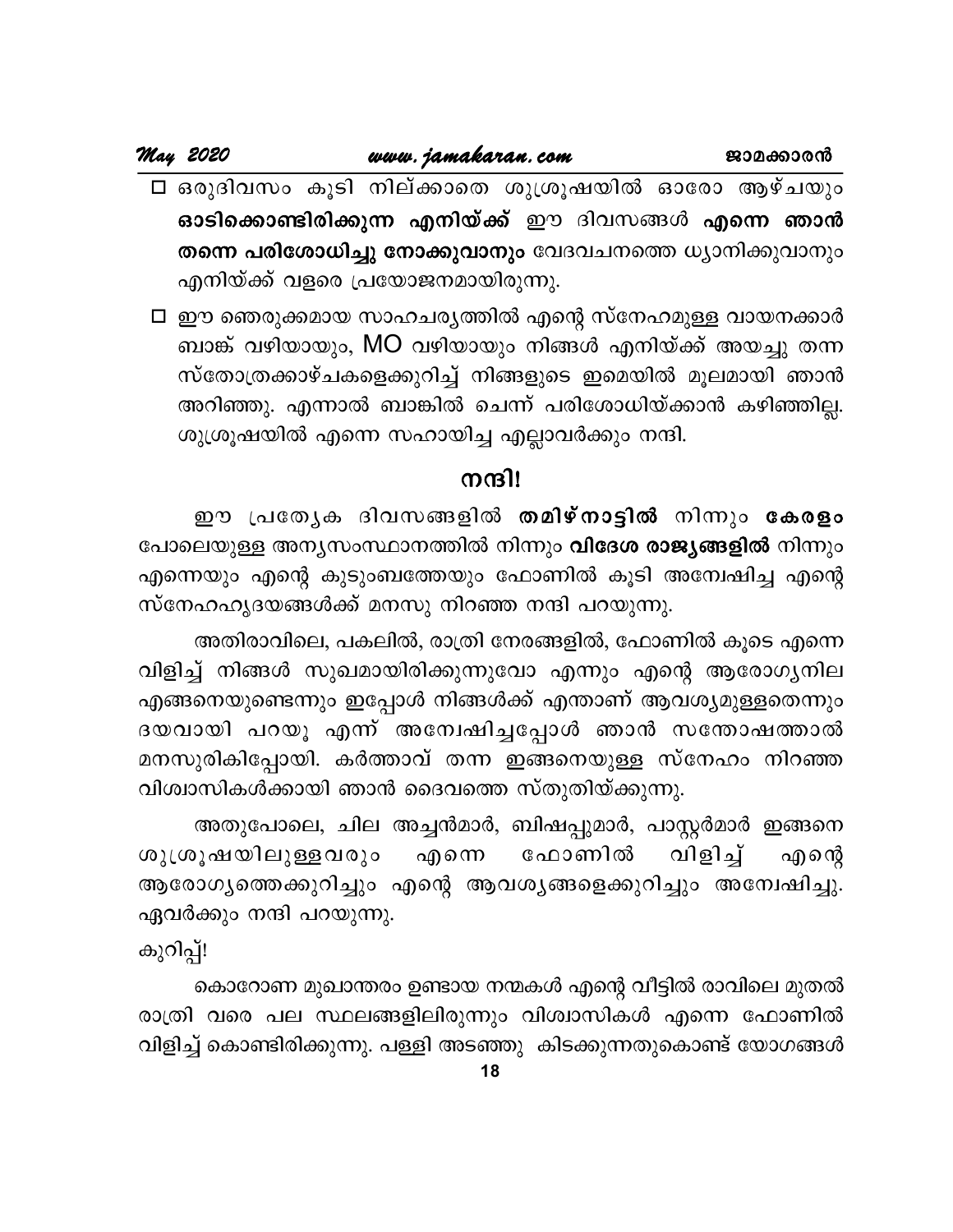## www.jamakaran.com

May 2020

<u>എല്ലാം നവംബർ, ഡിസംബർ മാസത്തിലേയ്ക്ക് മാറ്റി വച്ചിരിക്കുന്നു.</u> അതുകൊണ്ട് വിശ്വാസികൾ എന്നോട് ചോദിക്കാൻ ആഗ്രഹിച്ച ആത്മീയ ചോദൃങ്ങളെ ഫോൺ വഴിയായി ഞാൻ വേദപുസ്തകത്തിന്റെ അടിസ്ഥാനത്തിൽ മറുപടി പറഞ്ഞ് ആലോചന നല്കി ഫോൺ വഴിയായി സ്പീക്കറിലിട്ട് കുടുംബത്തിലുള്ള എല്ലാവരും കേൾക്കാൻ തക്കവണ്ണം ഞാൻ അവർക്കുവേണ്ടി പ്രാർത്ഥിക്കാൻ എനിക്ക് സാധിച്ചു. ഫോൺ മൂലമായുള്ള ദൈവവേല എന്റെ മനസിനും കേൾക്കുന്ന വിശ്വാസികൾക്കും വളരെ തൃപ്തിയും ആശ്വാസവും നല്കി. പകൽ മുഴുവനും ഈ ഫോൺ വഴിയായുള്ള ദൈവവേലയാണ് ഞാൻ ഇപ്പോൾ ചെയ്തുകൊണ്ടിരിക്കുന്നത്.

ധ്യാനത്തിലും ഞാൻ കൂടുതൽ ബൈബിൾ  $w$ 20 മറ്റുള്ളവർക്കുവേണ്ടി എഴുതിവച്ചിട്ടുള്ള പ്രാർത്ഥനാ വിഷയങ്ങൾക്കു വേണ്ടി പ്രാർത്ഥിക്കുന്നതിലും കൂടുതൽ സമയം ചെലവു ചെയ്യുന്നത് എന്റെ ആത്മാവിന് വലിയ തൃപ്തിയും സമാധാനവും ഉണ്ടാക്കി.

2–ാമതായി മാസികയ്ക്കുവേണ്ടി വായനക്കാർക്ക് ആവശ്യമായ ദൂതു നല്കുവാൻ പല പ്രധാനപ്പെട്ട വേദപുസ്തക വിഷയങ്ങളെക്കുറിച്ച് എഴുതുവാനും അവസരം ലഭിച്ചതിൽ ഞാൻ ദൈവത്തെ സ്തുതിക്കുന്നു. പല പുതിയ പുതിയ വിഷയങ്ങളെക്കുറിച്ച് വായനക്കാർക്കുവേണ്ടി എഴുതുവാൻ പരിശുദ്ധാത്മാവ് എന്നെ പ്രേരിപ്പിക്കുന്നു. றை ദിവസങ്ങൾക്കായി ഞാൻ ദൈവത്തെ സ്തുതിയ്ക്കുന്നു.

- Dr. Pushparaj

| <b>ONLINE BANKING (NEFT)</b>                     |                                                                 |  |  |  |  |  |  |  |
|--------------------------------------------------|-----------------------------------------------------------------|--|--|--|--|--|--|--|
| Dr. M.G.E. PUSHPARAJ, SALEM - 636 005. INDIA     |                                                                 |  |  |  |  |  |  |  |
| <b>STATE BANK OF INDIA (SALEM-1970)</b>          |                                                                 |  |  |  |  |  |  |  |
| A/C No: 10764116842                              | SWIFT CODE - SBININBB637-10764116842                            |  |  |  |  |  |  |  |
|                                                  | IFSC CODE - IFSC SBIN0001970 -10764116842                       |  |  |  |  |  |  |  |
| <b>CANARA BANK - SALEM</b> (SURAMANGALAM BRANCH) |                                                                 |  |  |  |  |  |  |  |
|                                                  | A/C No: 1219101013622. SWIFT CODE - CNRB0001219 -1219101013622. |  |  |  |  |  |  |  |
|                                                  | IFSC CODE - IFSC CNRB0001219-1219101013622.                     |  |  |  |  |  |  |  |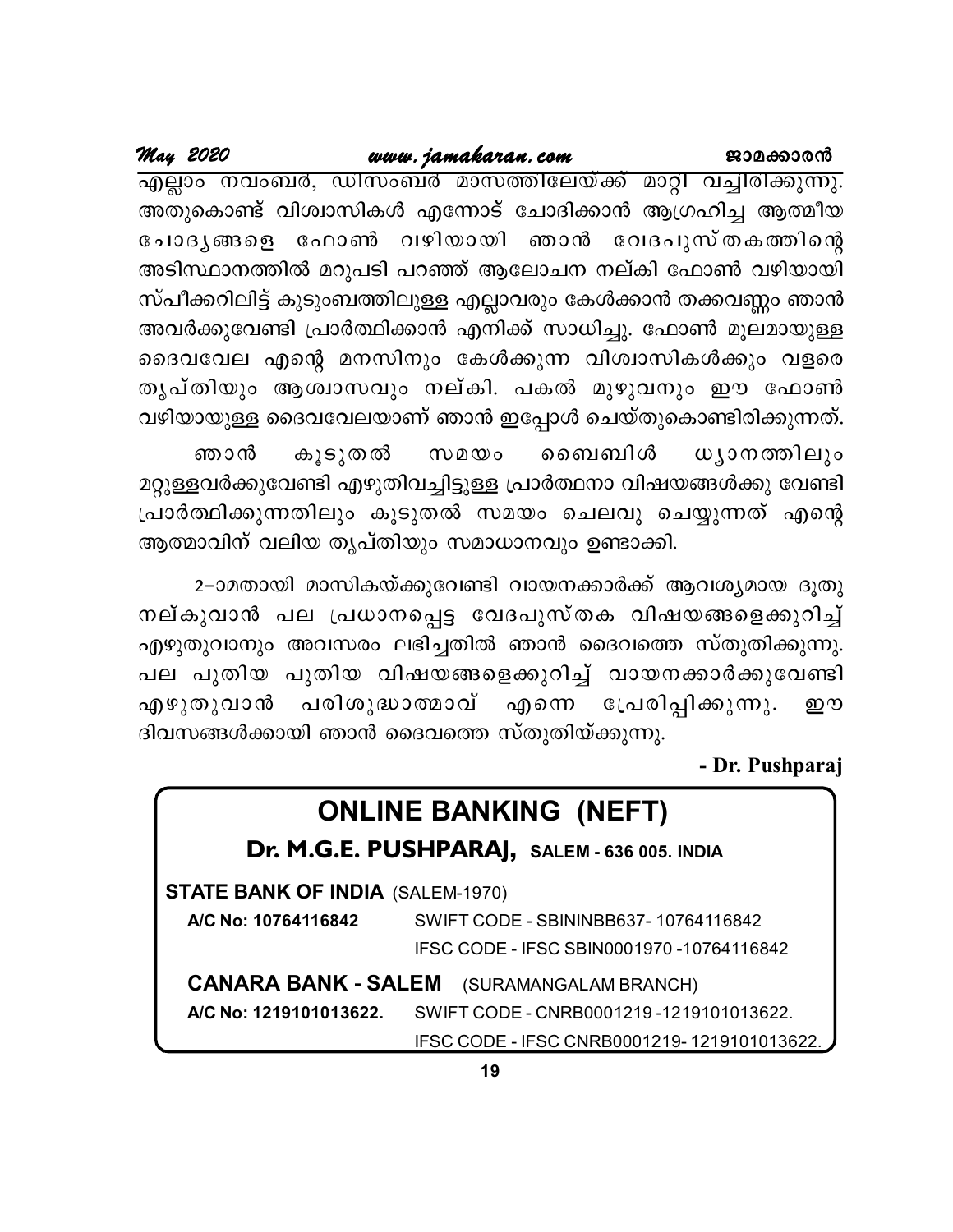## **OFFERING DETAILS**

- □ ഈ ശുശ്രൂഷയ്ക്കുവേണ്ട കാണിക്ക അയച്ചു തന്ന് സഹായിച്ചു കൊണ്ടിരിക്കുന്ന വായനക്കാർക്ക് എല്ലാവർക്കും എന്റെ നന്ദി അറിയിക്കുന്നു. നിങ്ങൾ NEFT മൂലമായി എന്റെ ബാങ്ക് അക്കൗണ്ടിൽ പണം അയച്ചിരുന്നു, ചിലർ Western Money മൂലമായി കാണിക്ക അയച്ചു തന്നിരുന്നു.
- $\Box$  ബാങ്ക് മുഖാന്തിരം പണം അയക്കുമ്പോൾ എന്റെ പേര്  $\rm\,M~G~E$ PUSHPARAJ എന്ന് ഓരോ ഇൻഷ്യലിനും കുത്ത് ഇടാതെ എഴുതി അയക്കുമ്പോൾ മാത്രമേ കമ്പ്യൂട്ടർ അല്ലെങ്കിൽ മൊബൈൽ പേര് സ്വീകരിക്കുകയുള്ളൂ. കുത്ത് ഇട്ടാൽ സ്വീകരിക്കുകയില്ല. അതേ സമയം ഓരോ ഇൻഷ്യലിനും Space വിടണം ( $M G E$ ) ചിലർ ഇതിൽ പ്രയാസപ്പെട്ടതുകൊണ്ടാണ് ഇവിടെ എഴുതുന്നത്.
- രസീതോ. മറുപടിയോ □ നിങ്ങൾ അയച പണ*ത്തി*ന് എഴുതിഅറിയിക്കാൻ പറ്റിയില്ല. കാരണം തുടർച്ചയായി ശുശ്രൂഷയിൽ ആയിരുന്നതുകൊണ്ടാണ് ദയവായി ക്ഷമിക്കുമല്ലോ.

## **WESTERN UNION & MONEY GRAM**

□ വിദേശ നാടുകളിൽ നിന്നും Western Union മൂലം പണം അയക്കുന്നവർക്ക് അല്ലെങ്കിൽ Money Gram മൂലം കാണിക്ക അയക്കുന്നവർക്ക് അതാതു നാടുകളുടെ ബാങ്കുകളിൽ എന്റെ ആദൃത്തെ പേര്, നടുക്കത്തെ പേര്, അവസാനത്തെ പേര് ചോദിക്കുന്നു. അതുകൊണ്ട് എന്റെ മാതാപിതാക്കൾ തീവണ്ടി നീളത്തിന് എനിക്ക് വച്ച പേര് ഇവിടെ നിങ്ങൾക്കായി എഴുതുന്നു. ഈ പേരാണ് എന്റെ പാസ്പോട്ടിലുള്ളത്. ഇത് നിങ്ങൾ എഴുതി വച്ചു കൊള്ളു. Manickam George Edmund Pushparaj. ഇത് നിങ്ങളുടെ ഇഷ്ടത്തിന് പിരിച്ചെഴുതിക്കൊള്ളു.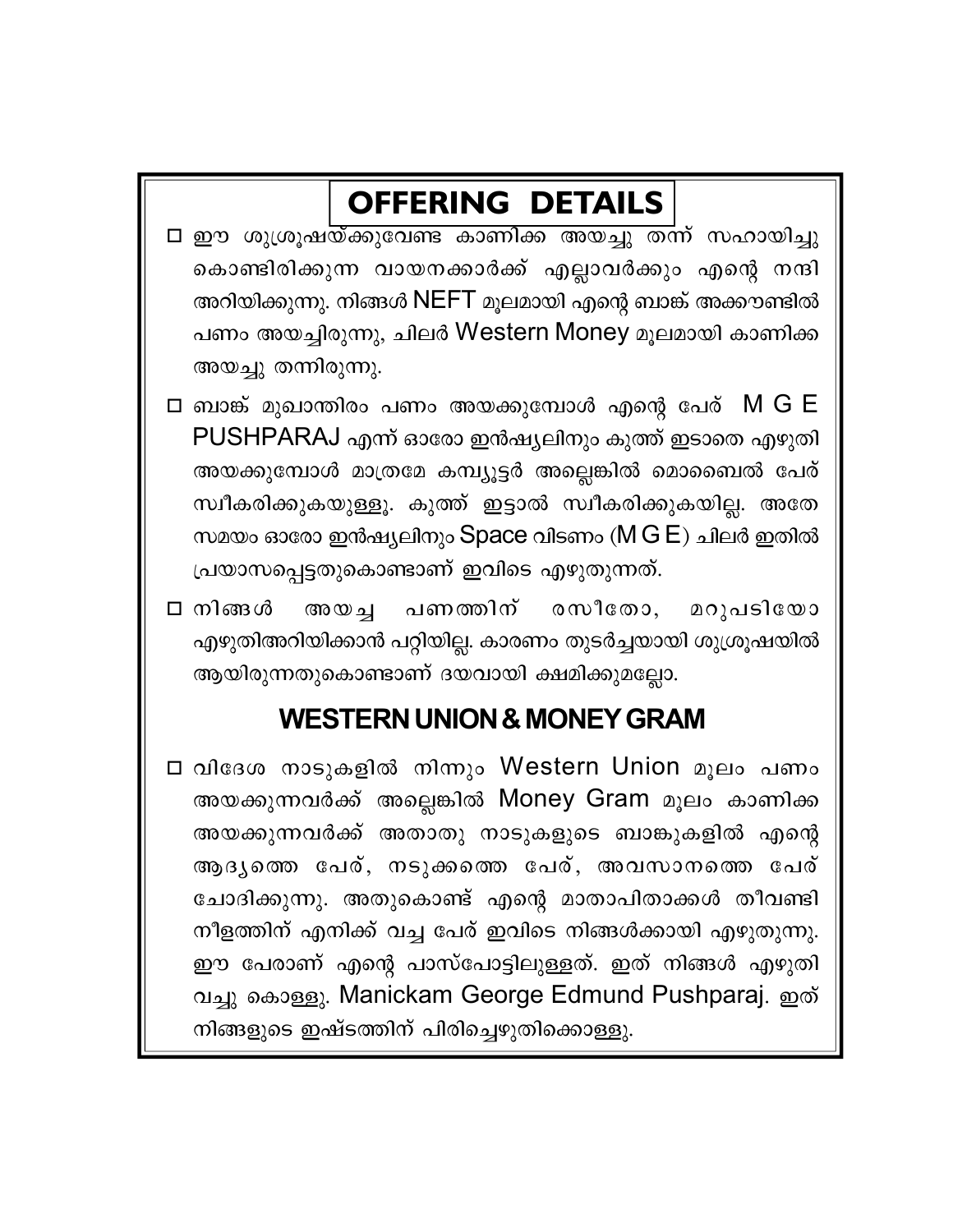# കന്നിമാസത്തിൽ മാത്രം പട്ടികൾക്ക് രതി അതുപോലെ

അച്ചൻമാർക്ക് നമ്മുടെ മാസത്തിലും 365 ദിവസങ്ങളിലും രതിയുണ്ട് എന്ന് മാർത്തോമാ മെത്രാപോലീത്ത പട്ടികൾക്ക് അച്ചൻമാരെ താരതമൃപ്പെടുത്തിയ പ്രസംഗം

## (കുറിപ്പ്)

(താഴെയുള്ള കത്ത് **ഇംഗ്ലീഷിൽ** നിന്നും തമിഴിലേയ്ക്ക് തർജിമ ചെയ്യപ്പെട്ടതാണ്)

ബഹുമാനപ്പെട്ട ഡോക്ടർ അവർകൾക്ക് യേശുക്രിസ്തുവിൻ നിസ്തുലൃനാമത്തിൽ ആശംസകൾ അറിയിക്കുന്നു. ഏകദേശം 32



വലിയ മെത്രാപ്പോലീത്ത

വർഷങ്ങൾക്കുമുമ്പ് (കോട്ടയം) മാങ്ങാനം ഹോരേബ് മാർത്തോമ കൺവൻഷനിൽ ഡോക്ടർ പുഷ്പരാജ് അവർകളുടെ പ്രസംഗം ഉണ്ടായിരുന്നു. എന്റെ മാതാപിതാക്കൻമാരോടുകൂടെ ഞങ്ങൾ ചങ്ങനാശ്ശേരിയിൽ നിന്നും കുടുംബമായി ഡോക്ടറുടെ പ്രസംഗം കേൾക്കാനായി സംബന്ധിച്ചിരുന്നു. അപ്പോൾ സഹോദരൻ മാ<mark>ത്തുക്കുട്ടി</mark> (CF WORKER)(Bro. മാത്യു) ഡോക്ടറുടെ പ്രസംഗത്തെ പരിഭാഷ ചെയ്തു. രണ്ടാമത്തെ ദിവസത്തെ കൺവൻഷനിൽ എന്റെ അപ്പച്ചൻ ഡോക്ടറുടെ പ്രസംഗം കേട്ട് കുടി നിർത്തി അന്നുമുതൽ എന്റെ വീട്ടിൽ വലിയ സമാധാനവും സന്തോഷവും ഉണ്ടായി. അന്നു ഞാൻ കൊച്ചു പയ്യനാണ്. അവിടെ നടന്ന ഡോക്ടറുടെ പ്രാർത്ഥനയിൽ ധാരാളം പേർക്ക് രോഗസൗഖ്യം ഉണ്ടായത് അച്ചൻ വിളിച്ചു പറഞ്ഞു ദൈവത്തെ സ്തുതിച്ചു. അന്നു മുതൽ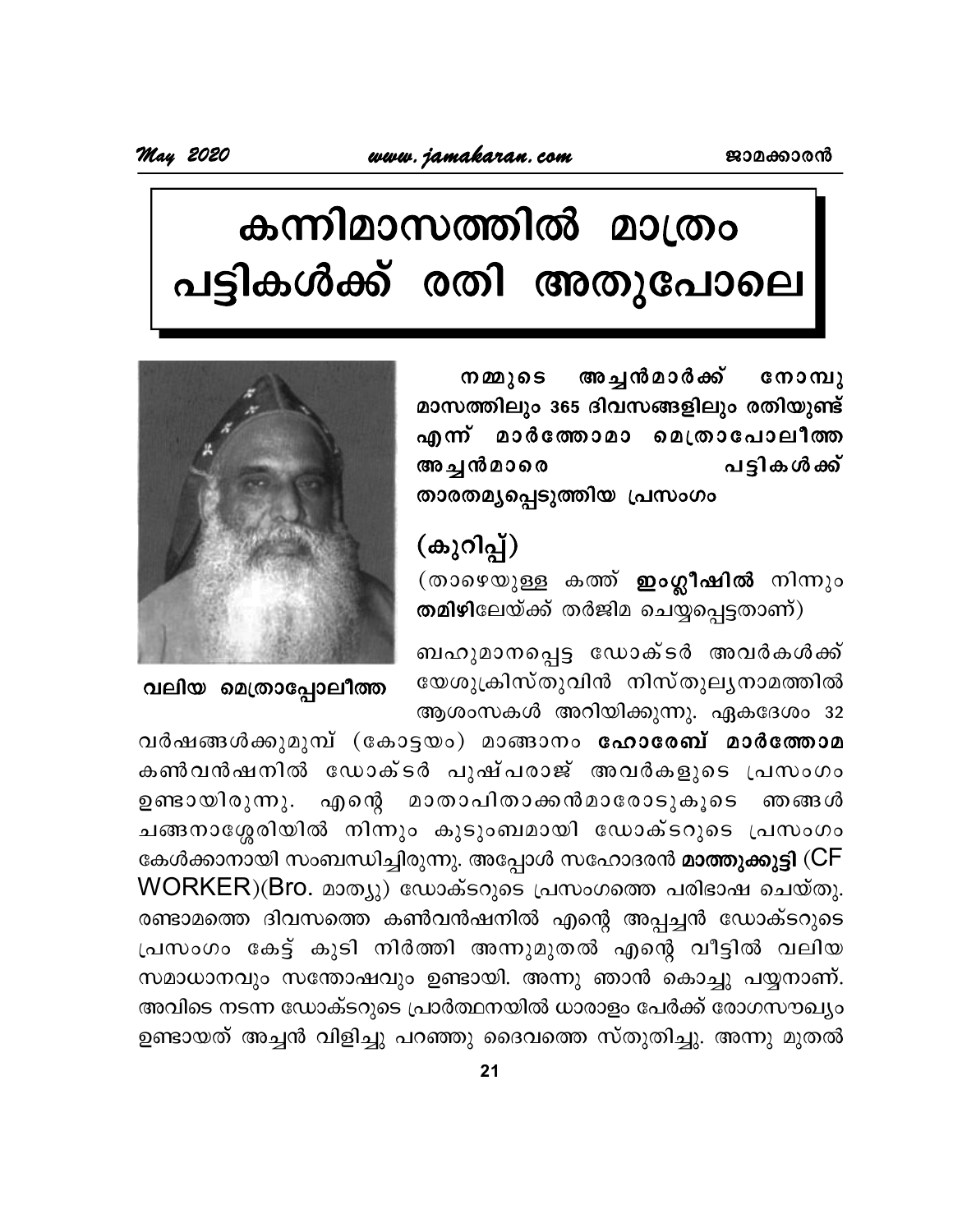| ജാമക്കാരന്ദ |  |  |  |
|-------------|--|--|--|
|             |  |  |  |

May 2020

<u>ഞങ്ങളുടെ കുടുംബം ഡോക്ടറുടെ മാസികയായ മലയാള **ജാമക്കാരന്റെ**</u> (കാവൽക്കാരൻ) വായനക്കാരായി മാറി. അതിന് ശേഷം ഞാനും പഠിച്ച് ഡിഗ്രിവാങ്ങി മാർത്തോമാ സഭാശുശ്രൂഷകനായി പ്രവർത്തിച്ചു.

ഡോക്ടർ ഞങ്ങളുടെ തിരുമേനിമാരെക്കുറിച്ച് ജാമക്കാരനിൽ മോശമായി വിമർശിച്ച് എഴുതിയിരുന്നു. കോഴഞ്ചേരി മാർത്തോമാ പള്ളിയുടെ **യുവജനസഖ്യത്തിലുള്ളവർ** തിരുമേനിയെക്കുറിച്ച് അച്ചടിച്ച് ഇറക്കിയ ലഘുലേഖയെ ജാമക്കാരൻ അതുപോലെ എടുത്ത് പരസ്യപ്പെടുത്തി. അതിന്റെ തലക്കെട്ട് കുറുക്കൻ സ്വർഗ്ഗത്തിലെത്തി യാലും കോഴിപിടുത്തം നിർത്തുമോ? എന്നതായിരുന്നു. പക്ഷെ ആ മോശമായ വിവരങ്ങൾ ഡോക്ടറുടെ മാസികയിൽ പരസ്യപ്പെടുത്തിയത് ഡോക്ടറെ സ്നേഹിക്കുന്ന ഞങ്ങൾക്ക് വളരെ മനഃപ്രയാസം ഉണ്ടാക്കി. അതുകൊണ്ട് ഡോക്ടറുടെ മാസിക വായിക്കുന്നതിലും ഞങ്ങൾക്ക് വെറുപ്പുണ്ടായി. അന്നുമുതൽ ഞാൻ നിങ്ങളുടെ മാസിക വായിക്കുന്നത് നിർത്തി. പക്ഷെ എന്റെ അമ്മച്ചിയ്ക്ക് മാത്രം ഡോക്ടറോട് വലിയ ബഹുമാനമുണ്ട്. തുടർന്ന് അമ്മച്ചിയും, അപ്പച്ചനും മാത്രം ഡോക്ടറുടെ മാസിക വായിക്കും. അമ്മച്ചി മരിച്ചതിന് ശേഷം ആരും ജാമക്കാരൻ വായിക്കാറില്ല. എന്നാലും ഇന്നുവരെ ജാമക്കാരൻ എന്റെ വീട്ടിലേയ്ക്ക് തുടർന്ന് വന്നുകൊണ്ടിരിക്കുന്നു.

ഞങ്ങളുടെ തിരുമേനിയുടെ ലൈംഗിക ബലഹീനതയെക്കുറിച്ച് അച്ചൻമാരായ ഞങ്ങൾക്കെല്ലാവർക്കും അറിയാം. എന്നാലും CSI ക്കാരനായ ഡോക്ടർ പുഷ്പരാജ് ഞങ്ങളുടെ തിരുമേനിമാരെക്കുറിച്ച് വിമർശിച്ചെഴുതാൻ എന്താണവകാശം? മാർത്തോമാ സഭകളിൽ ഞങ്ങൾക്ക് കമ്മറ്റിയുണ്ട്. ബിഷപ്പുമാർ തെറ്റു ചെയ്താൽ ചോദിക്കാൻ ഞങ്ങളുടെ സഭയിൽ **വലിയ** തിരുമേനിയും, സഭാ ഭാരവാഹികളും ഉണ്ട്. പക്ഷെ ഞങ്ങളുടെ തിരുമേനിയെക്കുറിച്ചുള്ള പാപവിവരങ്ങളെ ലോകം മുഴുവൻ അറിയുവാൻ തക്കവണ്ണം എന്തുകൊണ്ടാണ് ഡോക്ടറുടെ മാസികയിൽ അത് പരസ്യപ്പെടുത്തിയത് എന്ന ചോദ്യം ഞങ്ങളുടെ എല്ലാവരുടേയും മനസിലും ഉണ്ടായിരുന്നു. അതുകൊണ്ടാണ് മാർത്തോമാ സഭയിലെ ഭൂരിപക്ഷ അച്ചൻമാർക്കും ഡോക്ടറുടമേൽ വെറുപ്പുണ്ടായത്.

അന്നത്തെക്കാലത്ത് ഡോക്ടർ എവിടെപ്പോയി പ്രസംഗിച്ചാലും ഞങ്ങളുടെ അച്ചൻമാർ കുടുംബമായി വന്ന് സംബന്ധിക്കുന്നത്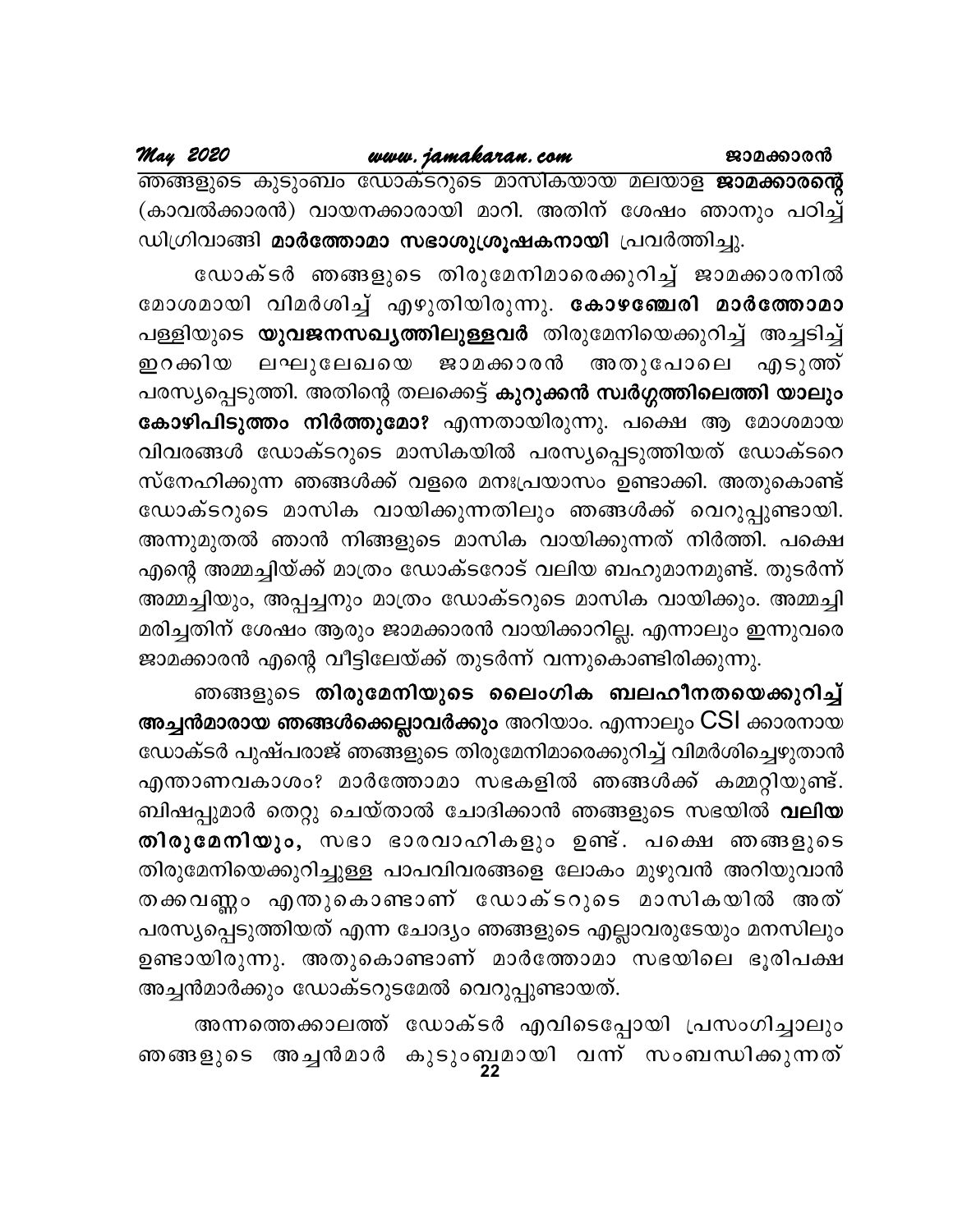### www.jamakaran.com

പതിവായിരുന്നു. ആ കാലത്ത് ഡോക്ടറുടെ യോഗത്തിൽ പങ്കുകൊണ്ട ചെറു പയ്യനായ ഞാൻ ഡോക്ടറെ ദൂരത്തിൽ നിന്നുമാണ് കാണുന്നത്. യോഗം കഴിഞ്ഞശേഷം വലിയ ഒരു ആൾക്കൂട്ടം ഡോക്ടറുടെ അടുത്ത് പ്രാർത്ഥിക്കാൻ സ്റ്റേജിലേയ്ക്ക് കയറിപ്പോകുന്നത് ഞാൻ കണ്ടു. അന്ന് ഡോക്ടറുടെ കൈയ്യിൽ **തൊടുവാനും, പ്രാർത്ഥിക്കാനും** ഞാനും എന്റെ മാതാപിതാക്കളും ആഗ്രഹിച്ചു. രാത്രി യോഗത്തിൽ അത് സാധിക്കാത്തതുകൊണ്ട് ഞായറാഴ്ച രാവിലെ പള്ളി ആരാധനയിൽ ഡോക്ടർ പ്രസംഗം ചെയ്തു കഴിഞ്ഞ ഉടനെ അച്ചൻമാരുടെ മുറിയിൽ ഡോക്ടർ വന്ന് ഇരുന്നപ്പോൾ ഞങ്ങളും വരിവരിയായി ഡോക്ടറുടെ അടുത്ത് വന്ന് പ്രാർത്ഥിച്ചു. അന്ന് എന്റെ തലയിൽ കൈവച്ച് പ്രാർത്ഥിച്ചപ്പോൾ ഡോക്ടർ **പ്രവചിച്ചതുപോലെ** തന്നെ ഇന്ന് ഞാൻ പട്ടക്കാരനായി മാറി. അമേരിക്കയിൽ ചെന്ന് സെമിനാരിയിലെ ഡോക്ടർ പഠനം കഴിഞ്ഞ് നാട്ടിലേക്ക് മടങ്ങി വന്ന് എന്റെ പ്രവർത്തനം തുടങ്ങി. അന്ന് ഡോക്ടർ എന്നെക്കുറിച്ച് പറഞ്ഞ പ്രവചനത്തെ ഇപ്പോഴും ഞാൻ ഓർക്കുന്നു. എന്റെ അമ്മച്ചി ആ വിവരങ്ങളെ തന്റെ ബൈബിളിൽ എഴുതി വച്ചിരിക്കുന്നു. 48 വർഷങ്ങൾക്കുമുമ്പ് ഓരോരോ പ്രസംഗത്തിന് ശേഷം ഡോക്ടർ തന്റെ വിലാസത്തെ രണ്ട് വരികളിൽ ഡോക്ടർ പുഷ്പരാജ്, സേലം 5 എന്ന് പറഞ്ഞ ആ അഡ്രസ്സ് ഇപ്പോഴും ഞങ്ങളുടെ മനസ്സിലുണ്ട്. അതിനുശേഷം ഡോക്ടറുടെ പ്രസംഗത്തെ തർജിമയില്ലാതെ പ്രസംഗിക്കുന്നത് 1978–ാം വർഷം ഒരു അച്ചൻ കേസറ്റിലാക്കി എന്റെ കൈകളിൽ തന്നു. മലയാളം എഴുതാനോ, വായിക്കാനോ, സംസാരിക്കാനോ അറിയാത്ത ഡോക്ടർ അപ്പോൾ തമിഴ്കലർന്ന മലയാളത്തിൽ എത്ര ശക്തിയായി പ്രസംഗിക്കുന്നു എന്നറിഞ്ഞപ്പോൾ ദൈവത്തെ സ്തുതിച്ചു.

പക്ഷെ ഞങ്ങളുടെ തിരുമേനിമാരുടെ ലൈംഗിക വിവരങ്ങളെയും, ഗൾഫിലും, കേരളത്തിലും ഉള്ള അച്ചൻമാരുടെ ഭാരൃമാരോടും കൊച്ചുപിള്ളേരോടും തെറ്റായി പെരുമാറിയ വിവരങ്ങളേയും എഴുതിയത് ഡോക്ടറുടെമേൽ വലിയ വെറുപ്പുണ്ടാക്കി. കത്തോലിക്കാ സഭക്കാരുടെ വിശ്വാസം പോലെ പത്രോസിന്റെ കൈയ്യിൽ ഏൽപ്പിച്ച <mark>സഭയുടെ താക്കോൽ</mark> തുടർന്ന് ന ട*ത്ത*ുന്ന തിരുമേനിമാരുടെ കയ്യിൽ സഭയെ ഏല് പിക്കുന്നതുപോലുള്ള വിശ്വാസം ഞങ്ങൾക്കുള്ളിലും ഉണ്ട്. 23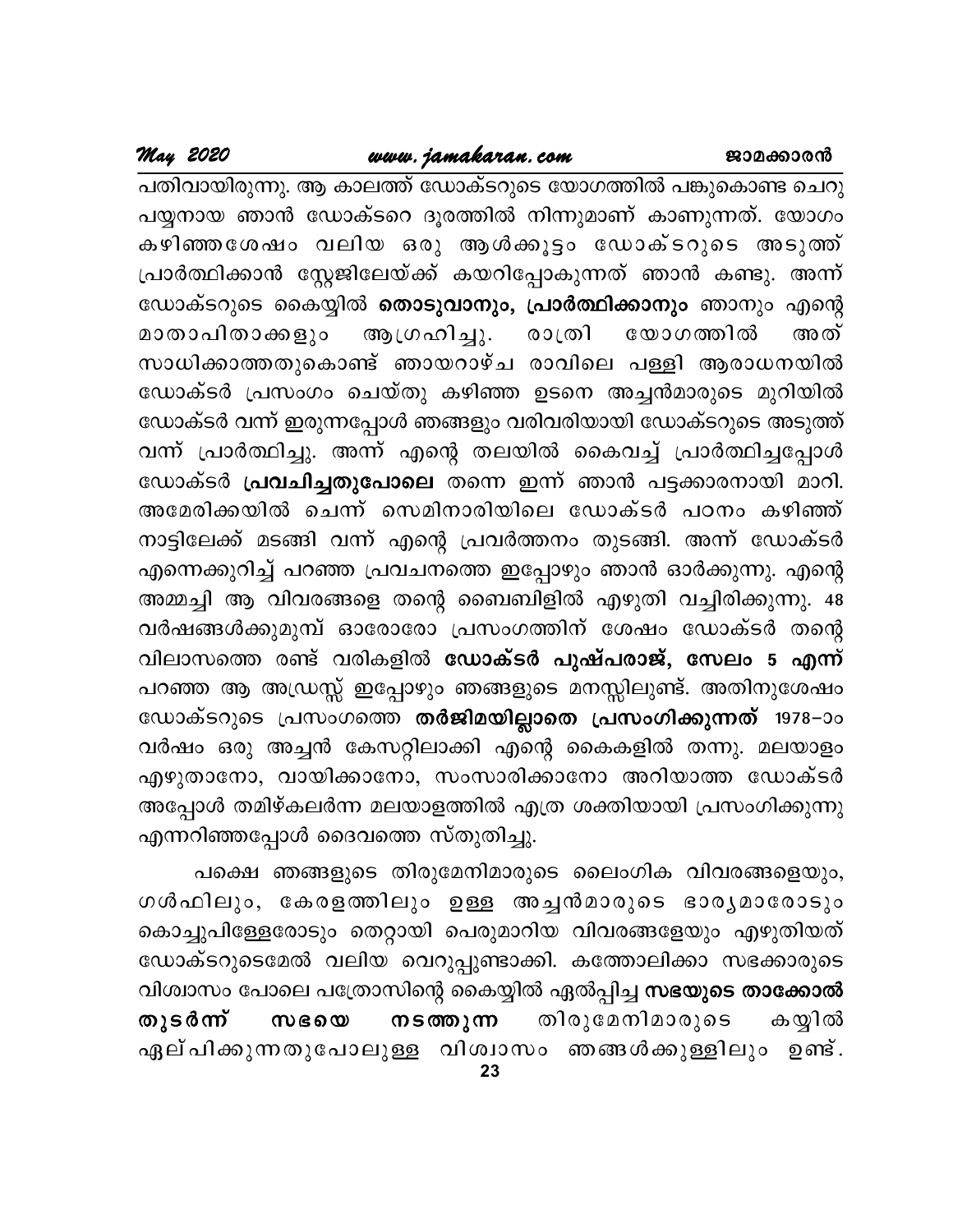അതുകൊണ്ടാണ് ഞങ്ങളുടെ തിരുമേനിമാരെ പത്രോസിന് തുലൃരായി ഞങ്ങൾ ബഹുമാനിക്കുന്നത് <mark>അവർ എത്ര തെറ്റു ചെയ്താലും ഞങ്ങൾ</mark> അത് കാര്യമാക്കുന്നില്ല. പക്ഷെ ഇപ്പോൾ കാലങ്ങൾ മാറിക്കൊണ്ടുവരുന്നു. സഭയിലും വലിയ വൃത്യാസങ്ങൾ വന്നുകൊണ്ടിരിക്കുന്നു. ഈ അടുത്ത കാലത്ത് നടന്ന സംഭവം അതിന് സാക്ഷിയാണ്.

ഞങ്ങൾ മാർത്തോമാ സഭയുടെ പട്ടക്കാരുടെ വാർഷിക കോൺഫറൻസ് 2018 നവംബർ 27–30 വരെ കേരളത്തിൽ <mark>ചരൽക്കുന്ന</mark> എന്ന സ്ഥലത്ത് നടന്നു. അപ്പോൾ ഇപ്പോഴുള്ള ഞങ്ങളുടെ മെത്രാപ്പോലീത്താ തിരുമേനിയുടെ ഉത്ഘാടന പ്രസംഗം നടന്നു. ആ പ്രസംഗം മുഴുവനും പിന്നാലെ കന്നിമാസത്തിൽ പട്ടിയുടെ അലയുന്ന ആൺപട്ടികളെക്കുറിച്ചായിരുന്നു. തുടർന്ന് അദ്ദേഹം പ്രസംഗിച്ചത് പട്ടിയ്ക്ക് – രതി കന്നിമാസത്തിൽ മാത്രമാണെന്നും അതുവരെയുള്ള 11 മാസങ്ങൾ **ആൺപട്ടിയ്ക്ക് നോമ്പ്** എന്നും പറഞ്ഞു. നമ്മുടെ സഭകളിൽ ചാമ്പൽ ബുധനാഴ്ച മുതൽ ക്രിസ്ത്യാനികളും പ്രത്യേകമായി അച്ചൻമാരും 40 ദിവസങ്ങൾ ഒടുക്ക ദിവസങ്ങളാകുന്നു ൈകകൊള്ളുന്ന (നോമ്പുദിവസങ്ങൾ). അച്ചൻമാരെ പട്ടികളുടെ കന്നിമാസത്തിലെ രതിയോടു താരതമൃപ്പെടുത്തി, പെൺപട്ടിയെത്തേടി അലയുന്ന <mark>ആൺപട്ടിയോട് സമമാക്കി</mark> സംസാരിച്ചത് പട്ടക്കാരായ ഞങ്ങളുടെ ഹൃദയത്തെ കീറി വേദനപ്പെടുത്തി. അവിടെക്കൂടിയിരുന്ന എല്ലാ മാർത്തോമാ അച്ചൻമാർക്കും അപമാനമായിത്തീർന്നു. അച്ചൻമാരായ ഞങ്ങൾ ഓരോ വർഷവും 40 നോമ്പു ദിവസങ്ങളെ വളരെ ഭയഭക്തിയോടെ ഇറച്ചിയും, മീനും ഒഴിവാക്കി പ്രാർത്ഥനയോടുകൂടി അനുഷ്ഠിച്ചു വരുന്നു. പക്ഷെ വലിയ തിരുമേനി അവർകൾ ഇതിനെ വളരെ നിസാരമാക്കി ഞങ്ങളെ അപമാനിച്ച് സംസാരിച്ചത് ഞങ്ങൾക്ക് സഹിക്കാൻ കഴിഞ്ഞില്ല. മറ്റ് തിരുമേനിമാരെക്കാൾ ഉയർന്ന സ്ഥാന ത്തുള്ള മെത്രാപ്പോലീത്ത അവർകൾ ഇങ്ങനെ സംസാരിക്കും എന്ന് ഞങ്ങൾ പ്രതീക്ഷിച്ചില്ല. ആ സ്ഥലത്ത് ഒത്തിരി മാധൃമപ്രവർത്തകരും ഉണ്ടായിരുന്നു. അവർ ഞങ്ങളെക്കുറിച്ച് എന്ത് വിചാരിക്കും? അച്ചൻമാർ പെൺപട്ടികളെ തേടി ഓടുന്ന അളവിന് അത്ര മോശമായവരാണോ? പ്രസംഗിച്ച ഈ മെത്രാപ്പോലീത്ത ഒരുകാലത്ത് അച്ചനായിരുന്നതിനു ശേഷമാണല്ലോ ബിഷപ്പിന്റെ സ്ഥാനം ലഭിച്ചത്. തുടർന്ന്<br>24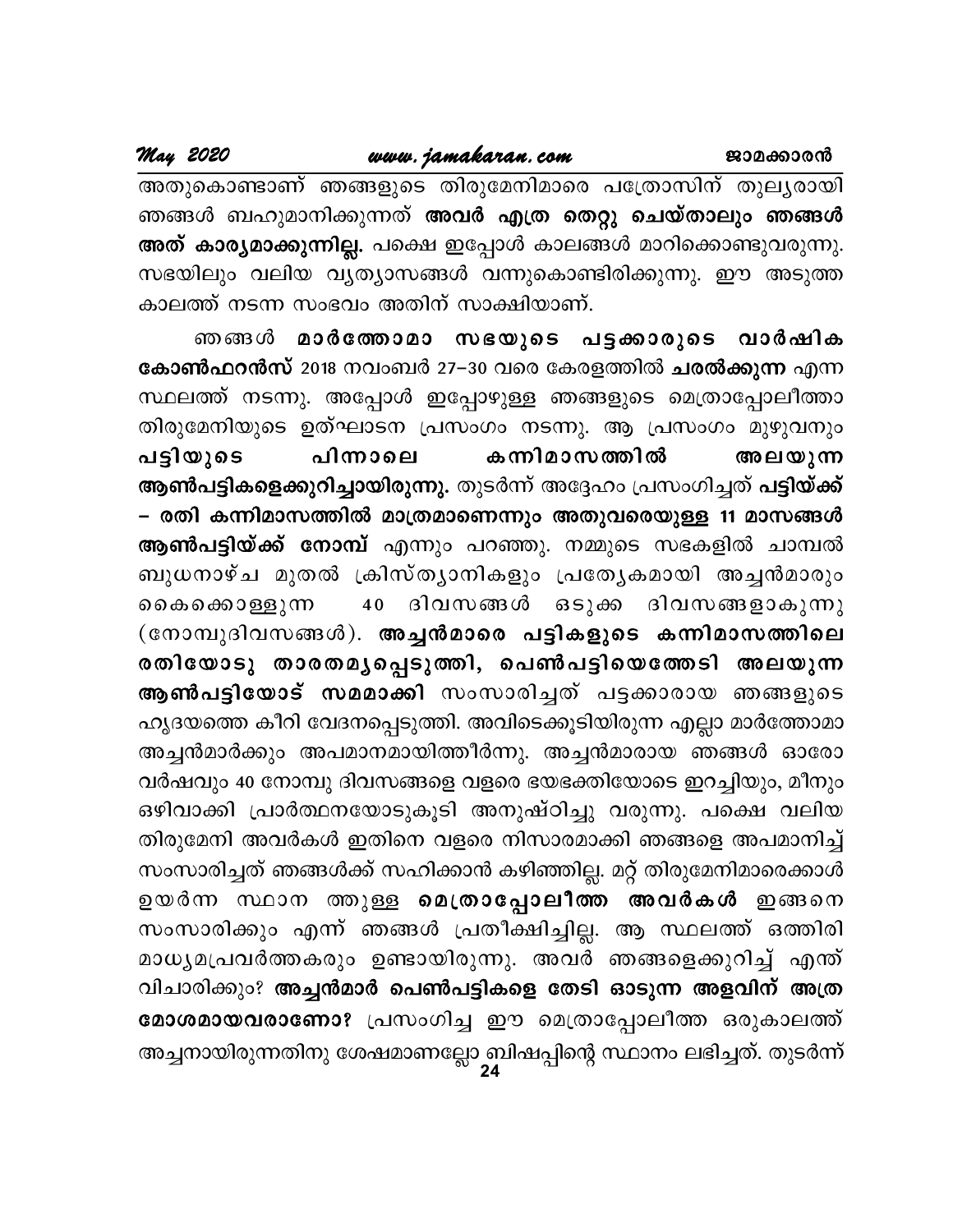## www.jamakaran.com

May 2020

അദ്ദേഹം പ്രസംഗിച്ചത് പട്ടിക്ക് വർഷത്തിൽ ഒരു പ്രാവശ്യം മാത്രമാണ് രതിയുണ്ടാകുന്നത്. പക്ഷെ മനുഷ്യർക്കും, അച്ചൻമാർക്കും 365 ദിവസവും രതിയുണ്ടാകുന്നു. ഈ മോഹം മാർത്തോമാ പട്ടക്കാരിൽ ഞാൻ കണ്ടു വരുന്നു. ഇവരെക്കുറിച്ച് പല കേസുകളും പരാതികളും അരമനയ്ക്ക് വന്നുകൊണ്ടിരിക്കുന്നു എന്നു പറഞ്ഞ് തന്റെ പ്രസംഗം അവസാനിപ്പിച്ചു.

അവസാനമായി റവ. ഡോ. കെ.വി. മാത്യു അച്ചൻ (ബൈബിൾ കോളേജ് മുൻ പ്രിൻസിപ്പലായിരുന്നു, റിട്ടയർ ചെയ്തു) അദ്ദേഹം അവസാന പ്രസംഗം ചെയ്തു. ആ മാനൃദ്ദേഹം പ്രസംഗിക്കുമ്പോൾ പൊതുവായി നമ്മുടെ മാർത്തോമാ സഭകളിൽ വലിയ മാനസാന്തരം ഉണ്ടാകേണ്ടത് വളരെ ആവശ്യമാണ്. അതോടുകൂടെ മാർത്തോമ സഭകളുടെ ഉയർന്ന സ്ഥാനത്തുള്ള വലിയ തിരുമേനിയായ മെത്രാപ്പോലീത്തക്ക് ആദ്യം മാനസാന്തരം ഉണ്ടാകേണ്ടത് വളരെ ആവശ്യമാണ് എന്ന് പറഞ്ഞ ഉടനെ തന്നെ വലിയ തിരുമേനിയായ മെത്രാപ്പോലീത്തയ്ക്ക് ദേഷ്യം വന്നു. ഉടനെ തന്റെ കസേരയിൽ നിന്നും എഴുന്നേറ്റ് അവസാന പ്രാർത്ഥനയും, ആശീർവാദവും പറയാതെ സ്റ്റേജ് വിട്ട് താഴെ ഇറങ്ങി ശബ്ദത്തോടെ എന്നെ മാനസാന്തരപ്പെടണം എന്നു പറഞ്ഞ സെമിനാരിയിലെ അച്ചനും കുടുംബവും ആദ്യം മാനസാന്തരപ്പെടട്ടെ അതിനുശേഷം എന്നെ ഉപദേശിയ്ക്കാൻ വരട്ടെ എന്നു പറഞ്ഞുകൊണ്ട് കാറിൽ കയറിപ്പോയി.

മാർത്തോമാ സഭാ ചരിത്രത്തിൽ ആദൃമായി ഞങ്ങൾ കണ്ട ഞെട്ടലുണ്ടാക്കിയ സംഭവമാണിത്. ഈ സംഭവം എന്റെ മനസിനേയും മാറ്റി, എന്റെ രണ്ടു കണ്ണുകളും തുറപ്പിച്ചം. ബൈബിൾ സെമിനാരി പ്രിൻസിപ്പാൾ അവർകൾ വലിയ മെത്രാപ്പോലീത്ത അവർകളെ മാനസാന്തരപ്പെടണം എന്ന് എല്ലാവരുടെ മുമ്പിൽ വച്ച് പരസ്യമായി പറഞ്ഞ പ്രസംഗമാണ് എന്നെ വൃത്യാസപ്പെടുത്തിയത്.

ഇപ്പോഴാണ് ഡോക്ടർ പുഷ്പരാജ് അവർകൾ ജാമക്കാരനിൽ തിരുമേനിയെക്കുറിച്ച് എഴുതിയ വിമർശനങ്ങൾ സതൃമെന്ന് എനിയ്ക്ക് മനസിലായത്. ഹൃദയത്തിൽ നിറഞ്ഞു കവിയുന്നതല്ലോ വായ് പ്രസ്താവിക്കുന്നത് (ലൂക്കാ. 6:45) എന്നു യേശു പറഞ്ഞത് വളരെ സത്യമാണ്. ഞങ്ങളുടെ മെത്രാപ്പോലീത്താ അവർകളുടെ ഹൃദയത്തിൽ കാമവികാരം ഉണ്ടായിരുന്നതുകൊണ്ടല്ലേ അച്ചൻമാരെ ആൺപട്ടി കളോടു<br>25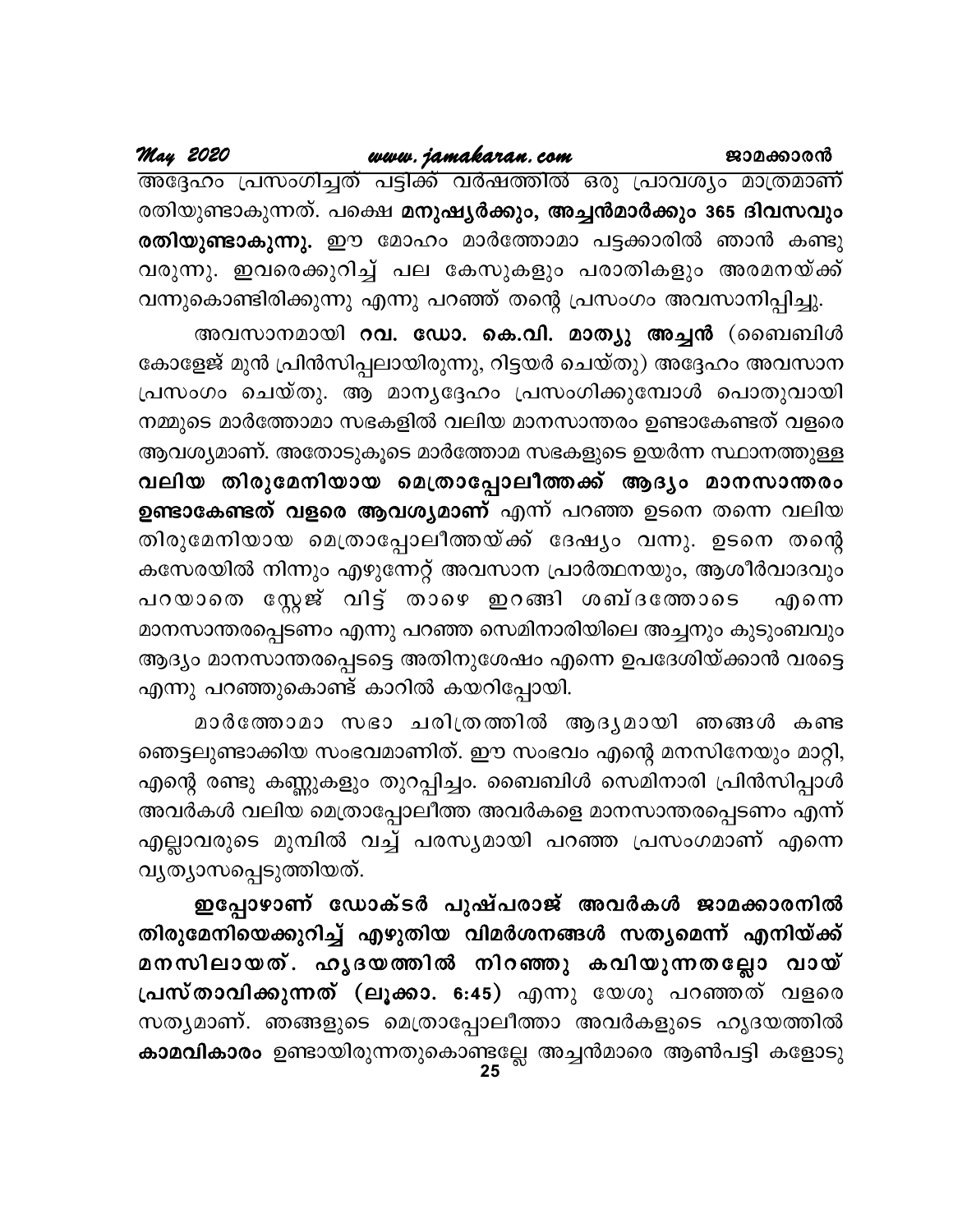## www.jamakaran.com

### May 2020

താരതമ്യപ്പെടുത്തി പെൺ പട്ടികളോടുകൂടെ തിരിയുന്നത് ഉദാഹരണമായി പറഞ്ഞത്. വാസ്തവത്തിൽ പറയുകയാണെങ്കിൽ അദ്ദേഹം അച്ചനായും ബിഷപ്പായും പ്രവർത്തിച്ചിരുന്ന കാലത്ത് ചെയ്ത പാപത്തെ ഞങ്ങൾ ആരും ചെയ്തിട്ടില്ല. റിട്ടേടായ പല അച്ചൻമാർ ആ വിവരങ്ങളെ ഞങ്ങളോട് പങ്കുവച്ചു.

ഡോക്ടർ പുഷ്പരാജ് അവർകൾ 2011 – ഡിസംബർ

മാസം ജാമക്കാരൻ മാസികയിൽ **ഐറേനിയസ്** തിരുമേനിയെയും ഇപ്പോഴത്തെ തിരുമേനിയെയും കുറിച്ച് എഴുതിയ വിവരങ്ങൾ സതൃമാണെന്ന് മനസിലായി. ഇദ്ദേഹത്തെക്കുറിച്ച് തിരുവനന്തപുരത്ത് എയർപോട്ടിൽ വച്ച് എടുത്ത ഫോട്ടോ സഹിതമുള്ള പല പരാതികൾ അന്നത്തെ വലിയ തിരുമേനിയായ അലക്സാണ്ടർ മെത്രാപ്പോലീത്ത അവർകൾക്ക് അയയ്ക്കപ്പെട്ട



Rt. Rev. Dr. Mar Ireanious

കത്തുകളുടെ കോപ്പി അന്ന് ആ ആഫീസിൽ ജോലിചെയ്തിരുന്ന അച്ചൻ വഴിയായി പലരുടെയും കൈകളിൽ ഞാൻ കണ്ടു. ഡോക്ടർ പുഷ്പരാജ് അവർകളോട് ഞാൻ മാപ്പ് ചോദിക്കുന്നു. ഇത്ര വർഷങ്ങൾ ഡോക്ടറോട് പിണങ്ങിയതിനേയും വെറുത്തതിനേയും കുറിച്ച് ഞാൻ ലജ്ജിക്കുന്നു. ഞാൻ ഡോക്ടർക്കുവേണ്ടി പ്രാർത്ഥിക്കുന്നുണ്ട്. ഡോക്ടർ കേരളത്തിൽ എവിടെ പ്രസംഗിച്ചാലും ദയവായി എന്നെ അറിയിക്കണം. തീർച്ചയായും ഞങ്ങൾ കുടുംബമായി നേരിട്ട് ഡോക്ടറെ വന്ന് കാണും. ഡോക്ടറെ കാണാൻ എനിയ്ക്ക് കൊതിയാവുന്നു. യു ട്യൂബിലും, വെബ്സൈറ്റിലും ഡോക്ടറുടെ പ്രസംഗം ഞാൻ കേൾക്കാറുണ്ട്.

മാർത്തോമാ സഭാ അച്ചൻമാരെ പട്ടികളോട് താരതമ്യം ചെയ്ത വലിയ തിരുമേനിയുടെ പ്രസംഗവിവരം മാർത്തോമാ വിശ്വാസികൾ അറിഞ്ഞിട്ടില്ല. അതുകൊണ്ടാണ് ഞാൻ ഈ വിവരത്തെ ജാമക്കാരൻ വഴിയായി പരസ്യപ്പെടുത്തുവാൻ എഴുതിയത്.

മാർത്തോമാ സഭയിലുള്ള ആയിരക്കണക്കിലുള്ള വിശ്വാസികളും ഇതറിയട്ടെ. ഡോക്ടർ പുഷ്പരാജ് അവർകൾ ഈ 80–ാം വയസിലും അന്ന് ഹോരേബ് കൺവൻഷനിൽ കണ്ടതുപോലെ തന്നെ ബാല്യക്കാരനെപ്പോലെ ഉള്ളത് ടിവി പ്രസംഗം വഴിയായി കണ്ടു ദൈവത്തെ സ്തുതിച്ചു. ഡോക്ടർ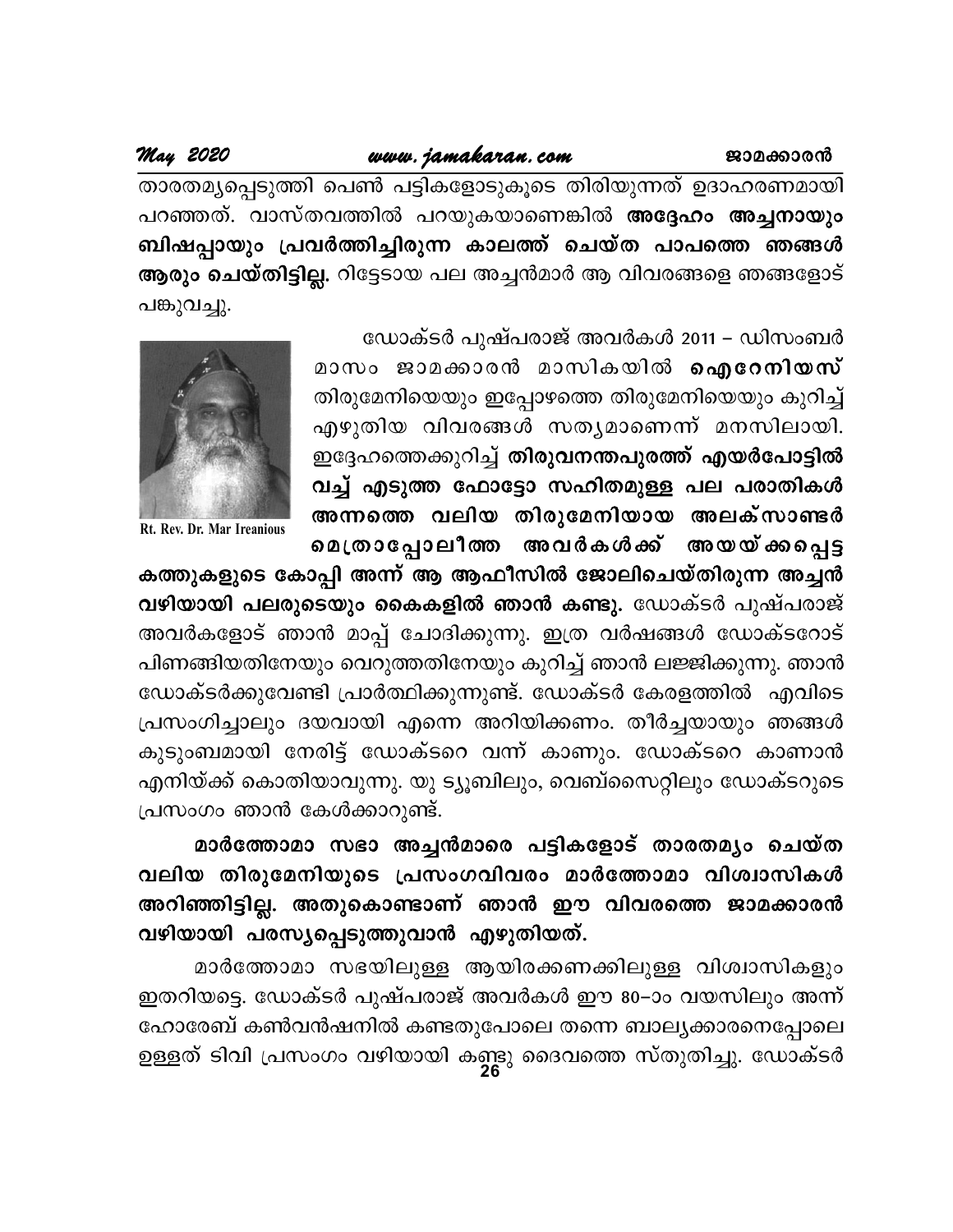അവർകൾ നീണ്ട ആയുസോടും, ആരോഗൃത്തോടും ജീവിച്ച് സഭകൾ വചനത്തിലേയ്ക്ക് തിരിയാനും പഴയനിയമ പ്രവാചകൻമാരെപ്പോലെ കുറവുകളേയും, കുറ്റങ്ങളേയും ചൂണ്ടിക്കാണിക്കുന്ന കാവൽക്കാരന്റെ ദൈവവേലയെ ധൈര്യമായി തുടർന്ന് ചെയ്യണമെന്ന് അഭ്യർത്ഥിച്ചു <mark>കൊള്ളുന്നു.</mark> ഞങ്ങൾ അച്ചൻമാർ എല്ലാവരും ഡോക്ടറുടെ പിൻപിലുണ്ട് എന്നുള്ളത് ഞാൻ അറിയിക്കുന്നു. എന്റെ മക്കൾ വളർന്ന് അമേരിക്കയിലും നാട്ടിലും കുടുംബത്തോട് സാക്ഷിയായി ജീവിക്കുന്നു. തുടർന്ന് ഞങ്ങൾക്കായും കുടുംബത്തിന് വേണ്ടിയും പ്രാർത്ഥിക്കണം എന്നു അഭ്യർത്ഥിച്ചു കൊണ്ട് പ്രാർത്ഥനയോടെ ഈ കത്ത് ചുരുക്കുന്നു.

## മാർത്തോമാ സഭയിലുള്ള ജാമക്കാരൻ വായനക്കാരായ അച്ചൻമാർക്കും സഭാവിശ്വാസികൾക്കും ഉള്ള വിലയേറിയ ആലോചന

മെത്രാപ്പോലീത്ത (അദ്ദേഹത്തിന്റെ പഴയ പേർ Rt. Rev. Dr. Mar Ireanios) നോമ്പുകാല 40 ദിവസങ്ങളും - കന്നിമാസത്തിൽ പട്ടികൾക്കുണ്ടാകുന്ന രതിയെ പട്ടക്കാരോട് താരതമൃപ്പെടുത്തി പ്രസംഗിച്ചതിനാൽ ഭൂരിപക്ഷ അച്ചൻമാരും മനഃപ്രയാസത്തോട് കഴിയുന്ന ഈ അവസരത്തിൽ മാർത്തോമാ സഭകളിലുള്ള ബിഷപ്പുമാരുടെ ഇടയിലും, അച്ചൻമാരുടെ ഇടയിലും, സഭാപാരമ്പരൃങ്ങളിലും, ചടങ്ങുകളിലും വചനത്തിന്റെ അടിസ്ഥാനത്തിൽ ചില മാറ്റങ്ങൾ വരുത്തുന്നത് നമ്മുടെ ദൈവത്തിന് പ്രിയമായിരിക്കുമെന്ന് ഞാൻ വിശ്വസിക്കുന്നു.

ഇത് എരിതീയിൽ എണ്ണ ഒഴിക്കുന്നതുപോലെ ഞാൻ നിങ്ങളെ ഇളക്കി വിടുന്നതായി കരുതരുത്. പല വർഷങ്ങൾക്കുമുമ്പ് ഇതുപോലെ 'ഒരു വിപ്ലവം' മാർത്തോമാ സഭയിൽ ഉണ്ടായനുകൊണ്ട ചിലരെക്കൊണ്ട് സെന്റ്. തോമസ് ഇവാഞ്ചലിക്കൽ ചർച്ചുകളിൽ ഉണ്ടായതുകൊണ്ട് ആ സഭയിലുള്ള ബിഷപ്പുമാർ കല്യാണം കഴിച്ചു. ഇന്ന് ആ സഭകൾ വചനത്തിൽ വളർന്നു പെരുകാൻ തുടങ്ങി. മാർത്തോമാ പാരമ്പര്യ ചടങ്ങുകളിൽ താത്പര്യമില്ലാത്ത കുടുംബക്കാർ പലരും മാർത്തോമാ സഭകളെ വിട്ട് സി.എസ്.ഐ. സഭയിലും സെന്റ്. തോമസ് ഇവാഞ്ചലിക്കൽ ചർച്ചുകളിലും അംഗങ്ങളായി മാറി.

അതുപോലുള്ള ഒരു അവസരം ഇപ്പോൾ മാർത്തോമാ സഭകൾക്ക് ലഭിച്ചിരിക്കുന്നു. ചില അച്ചൻമാരോട് ഞാൻ ഫോണിൽ സംസാരിച്ച പ്പോൾ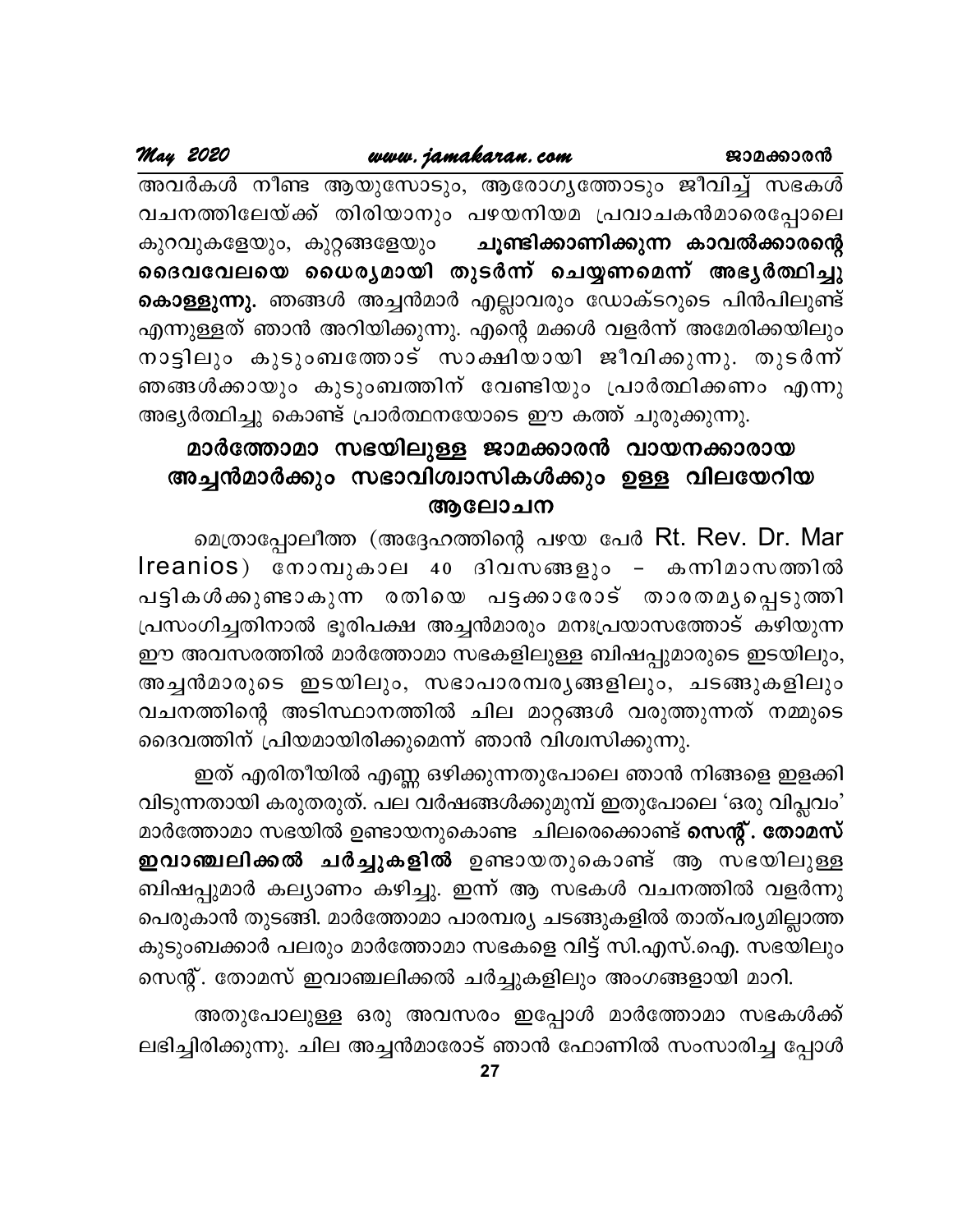മാർത്തോമാ സഭാ വിശ്വാസികളും അച്ചൻമാരിൽ ചിലരും മാർത്തോമാ സഭക്കുള്ളിൽ വിപ്ലവകരമായ ഒരു മാറ്റം ഉണ്ടാകാൻ ആഗ്രഹിക്കുന്നു എന്ന് ഞാൻ അറിഞ്ഞതിന് ശേഷമാണ് ഈ ആലോചനകളെ എന്റെ വായനക്കാർക്ക് മാത്രമായി പുറത്തുവിടുന്നത്.

യഹസ്ക്കേൽ 3:17−21 നീ (ഡോ. പുഷ്പരാജിനെ അല്ലെങ്കിൽ വലിയ തിരുമേനിയെ) പ്രബോധിപ്പിച്ചില്ലെങ്കിൽ അവർ സ്വന്തപാപത്തിൽ മരിക്കും. അവന്റെ രക്തമോ ഞാൻ നിന്നോടു ചോദിക്കും.

ചില ബിഷപ്പുമാർ അച്ചന്മാരായിരിക്കുമ്പോൾ തന്നെ തന്റെ മാതാപിതാക്കൾ മൂലമായോ, സഹോദരൻമാർ മൂലമായോ അവരുടെ പാപത്തെ ചൂണ്ടിക്കാണിക്കപ്പെട്ട് മുന്നറിയിപ്പ് നല്കപ്പെട്ടിരുന്നു. ശുശ്രൂഷ ചെയ്ത ഇടങ്ങളിലെല്ലാം ശിംശോനെപ്പോലെ പാപചിന്ത ഉള്ളവരായി ജീവിച്ചിരുന്നു. ഇങ്ങനെയുള്ള ബിഷപ്പുമാരുടെ പിൻബലം ഇവർക്ക് **സഹായം** ചെയ്യുന്ന അച്ചൻമാരാണ്. ഇങ്ങനെയുള്ള അച്ചൻമാർ പാപം ചെയ്യുന്ന വൃക്തിക്ക് നാം സഹായം ചെയ്യുന്നു എന്ന ചിന്തയില്ലാതെ സീനിയർ അച്ചൻമാരായിരിക്കുന്നു. തങ്ങൾക്ക് പല ആവശ്യങ്ങളും ബിഷപ്പിൽ നിന്നും ലഭിക്കുന്നതുകൊണ്ട് നന്ദിയുള്ള മനസ്സോടുകൂടെ ബിഷപ്പ് ഇലക്ഷൻ വന്നപ്പോൾ മേലെ കുറിപ്പിട്ട തെറ്റു ചെയ്ത അച്ചനെ ബിഷപ്പു പദവിയിൽ കൊണ്ടുവന്നു.

ഞാൻ (ഡോ. പുഷ്പരാജ്) കേരളത്തിൽ ആനപറമ്പ് എന്ന സ്ഥലത്തുള്ള മാർത്തോമ കൺവൻഷനിൽ പ്രസംഗിയ്ക്കാൻ വന്നപ്പോൾ ആനപ്പറമ്പ് മാർത്തോമാ സഭ അച്ചനായ **റവ. അബ്രഹാം ലിങ്കൻ** എന്ന രോഗശാന്തി വരം ലഭിച്ച പ്രാർത്ഥിക്കുന്ന ഒരു നല്ല അച്ചൻ ഉണ്ടായിരുന്നു. അദ്ദേഹം എന്നെ കാണാനും കൺവൻഷനിൽ പങ്കെടുക്കാനും വന്നിരുന്നു. അന്നു മുതൽ ഞങ്ങൾ അടുത്ത ആത്മീയ സുഹൃത്തുക്കളായി മാറി. മാർത്തോമാ സഭകളിൽ അബ്രഹാം ലിങ്കൻ അച്ചനെ എല്ലാവർക്കും വളരെ ഇഷ്ടമാണ്. അദ്ദേഹത്തോട് എല്ലാവർക്കും വളരെ ബഹുമാനമുണ്ട്. അതോടുകൂടെ അദ്ദേഹം ഒരു കൺവൻഷൻ പ്രാസംഗികനായും കേരളം മുഴുവനും അറിയപ്പെട്ടു. അതുകൊണ്ട് അടുത്തു വന്ന ബിഷപ്പ് ഇലക്ഷനിൽ അബ്രഹാം ലിങ്കനച്ചൻ അടുത്ത ബിഷപ്പായി വരുമെന്ന് എല്ലാവരും പ്രതീക്ഷിച്ചിരുന്നു. എന്നാൽ അദ്ദേഹം തോറ്റുപോയി.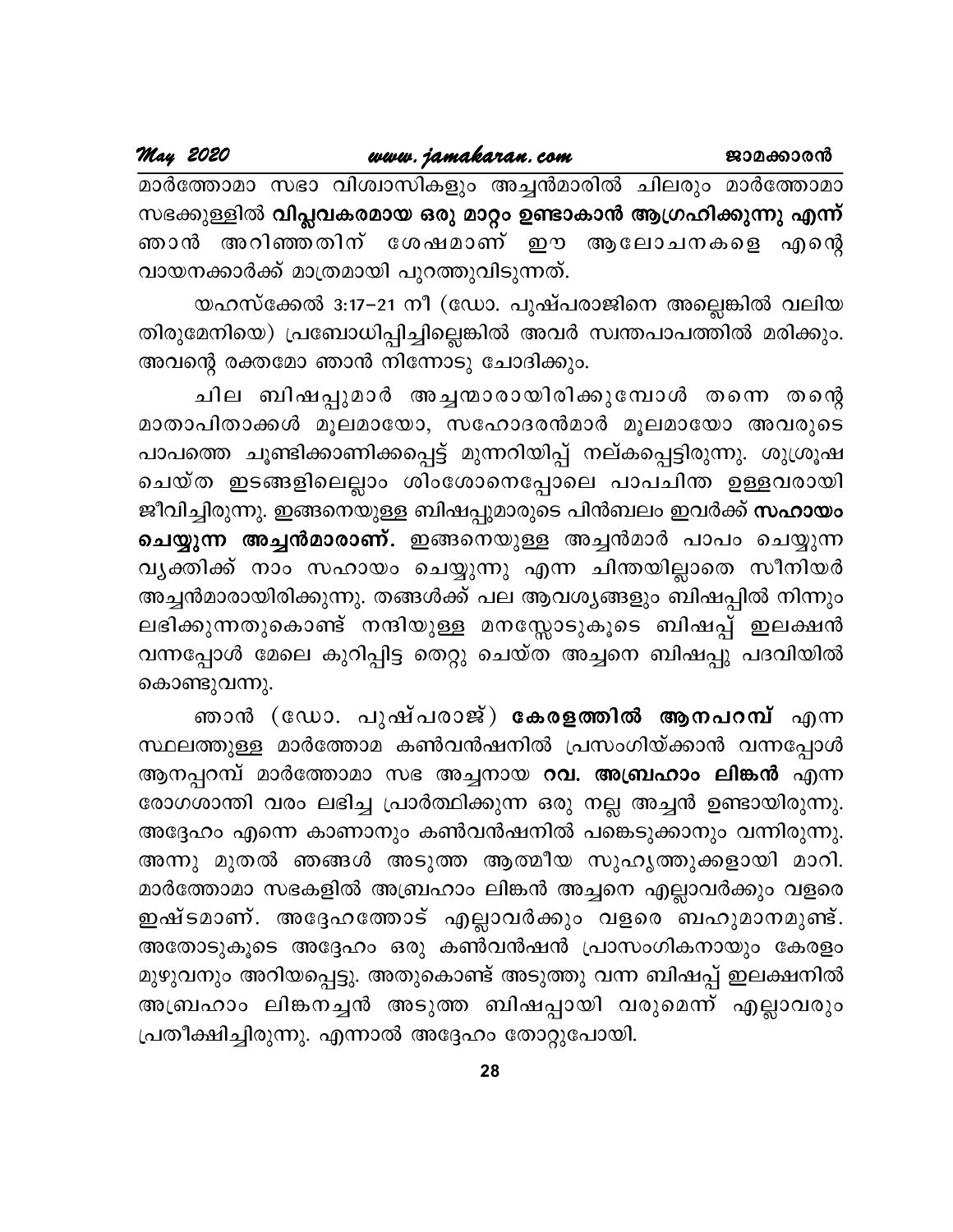മാത്രമല്ല മൂന്നുപ്രാവശ്യം നടന്ന ഇലക്ഷനിലും അദ്ദേഹം തോറ്റുപോയി. അദ്ദേഹം തോറ്റുപോകാൻ കാരണമായത് **ഒരു ബിഷപ്പായിരുന്നു.** ഈ അച്ചന് എതിരായി പ്രവർത്തിച്ച ബിഷപ്പ് അവർകൾക്ക് ഭൂരിപക്ഷ അച്ചൻമാരുടെ സഹായം വലിയ ബലമായിരുന്നു. അച്ചൻമാർ പലർക്കും അബ്രഹാം ലിങ്കൻ അച്ചനെ വലിയ ബഹുമാനവും മര്യാദയും ഉണ്ടായിരുന്നു. എന്നാൽ മേലെ കുറിപ്പിട്ട ബിഷപ്പിന്റെ നിർബന്ധം കാരണമായി. ബിഷപ്പിൻമേലുള്ള പേടി കാരണമാവും ഭൂരിപക്ഷം അച്ചൻമാർ അബ്രഹാം ലിങ്കൻ അച്ചനെ തോല്പിച്ചു.

അബ്രഹാം അച്ചൻ രോഗക്കിടക്കയിൽ ആയിരുന്നപ്പോൾ റവ. പി.വി. ജോർജ്ജ് അച്ചൻ അവർകൾ (മാങ്ങാനം) എന്നെ അദ്ദേഹത്തിനടുക്കലേക്ക് പി.വി. വിളിച്ചുകൊണ്ടുപോയി. ജോർജ്ജ് റവ. അച്ചനെ പുറത്തിരുത്തിയതിനുശേഷം എന്നോട് താൻ ബിഷപ്പ് ഇലക്ഷനിൽ എങ്ങനെ തോറ്റു എന്ന വിവരത്തെയും, ബിഷപ്പ് ഇലക്ഷനിൽ തനിയ്ക്ക് എതിരായി ബലം പ്രയോഗിച്ച ആ ബിഷപ്പിനെപ്പറ്റിയുള്ള പല രഹസ്യങ്ങളേയും മാർത്തോമാ സഭ ബിഷപ്പ് ഇലക്ഷൻ സി.എസ്.ഐ. സഭയുടെ ബിഷപ്പ് ഇലക്ഷൻ പോലെ അല്ല എന്നതിനെക്കുറിച്ചും എന്നോട് വിശദീകരിച്ചു.

അന്നത്തെ വലിയ മെത്രാപ്പോലീത്ത പാപം ചെയ്യുന്ന ബിഷപ്പുമാരെ വിളിച്ച് അപലപിക്കാനോ, ശിക്ഷിക്കാനോ തയ്യാറായില്ല. അദ്ദേഹത്തിന് പേടിയായിരുന്നു. പാപവിവരം അടങ്ങിയ പരാതികൾ വന്നപ്പോൾ തന്നെ അവരെ ശിക്ഷിച്ചിരുന്നെങ്കിൽ മാർത്തോമാ സഭയുടെ നേതൃത്വ സ്ഥാനത്ത് നല്ല ദൈവഭയമുള്ള ബിഷപ്പുമാരെ ലഭിക്കുമായിരുന്നു.

 $\Box$  ഇതിനെല്ലാം മുഖ്യകാരണം മാർത്തോമാ സഭാ ബിഷപ്പുമാർ കല്യാണം കഴിയ്ക്കാത്തതാണ്. ഇന്ന് ഓർത്തഡോക്സ് ബിഷപ്പുമാരും പല നാടുകളിലുള്ള <mark>കത്തോലിക്കാ ബിഷപ്പുമാരും</mark> ലൈംഗിക പാപത്തിൽ കുടുങ്ങി ഇപ്പോൾ ജയിലിൽ കിടക്കുന്നതിന്റെ കാരണവും വിവാഹം കഴിയ്ക്കാത്തവരെ ബിഷപ്പായി അഭിഷേകം ചെയ്തതു തന്നെയാണ്.

### സ്വന്ത കുടുംബത്തെ ഭരിപ്പാൻ അറിയാത്തവർ ദൈവസഭയെ എങ്ങനെ പരിപാലിക്കും (1 തിമൊ. 3:5).

ബൈബിൾ കോളേജ് സെമിനാരി മുൻ പ്രിൻസിപ്പാൾ അവർകൾ വലിയ തിരുമേനി ആദ്യം മാനസാന്തരഉപ്പഭടണം എന്ന് ധൈര്യത്തോടെ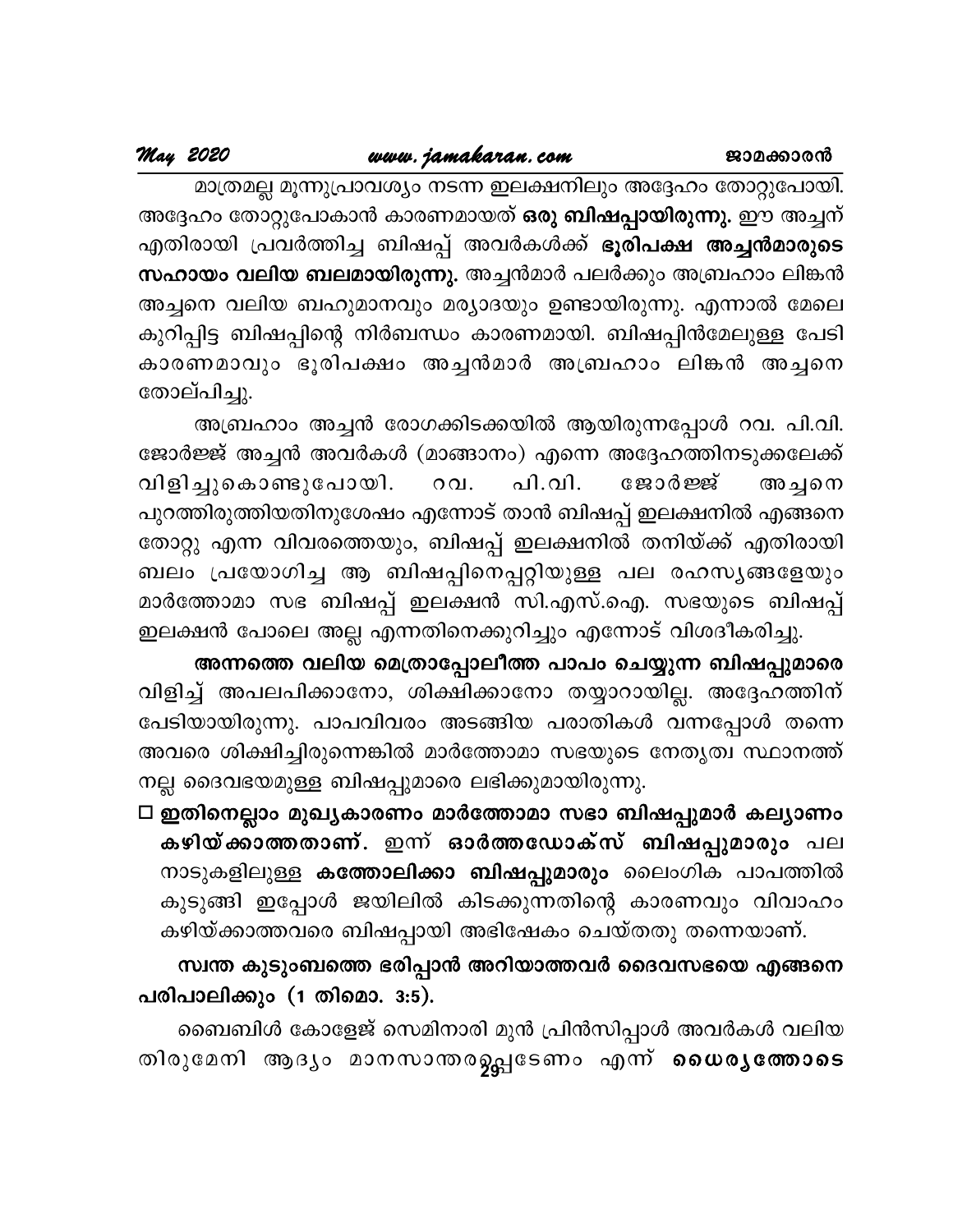പ്രസംഗിച്ചതുപോലെ മാർത്തോമാ സഭയിൽ ആത്മീയ വിപ്ലവം ഉണ്ടാകണമെങ്കിൽ ആദ്യം വലിയ മെത്രാപ്പോലീത്തയിൽ നിന്നും മാനസാന്തരം തുടങ്ങണം.

ഞാൻ പറയാൻ ആഗ്രഹിക്കുന്നത് എന്തെന്നാൽ ഇപ്പോഴുള്ള ബിഷപ്പുമാരും, മെത്രാപ്പോലീത്ത തുടങ്ങിയവർ എപ്പോഴും പോലെ പ്രവർത്തിക്കട്ടെ. എന്നാൽ ഇനിയുള്ള ബിഷപ്പു തിരഞ്ഞെടുപ്പുകളിൽ വിവാഹം ചെയ്തവരും ആരും കുറ്റം പറയാത്ത നല്ല പേരുള്ളവരും പ്രത്യേകിച്ച് മരിച്ച അബ്രഹാം ലിങ്കനച്ചനെപ്പോലെ പ്രാർത്ഥിയ്ക്കുന്ന ആത്മീയരായ അച്ചൻമാരെ ബിഷപ്പായി തിരഞ്ഞെടുത്ത് പുതിയ ഒരു അദ്ധ്യായം തുടങ്ങണം.

ഇപ്പോഴുള്ള മെത്രാപ്പോലീത്ത ജീവനോടെ ഉള്ളതുവരെ ഈ പുതിയ ഏർപ്പാട് നടപ്പിലാക്കാൻ കഴിയില്ല. എന്നാൽ ദൈവത്താൽ ഇത് സാധ്യമാകും. ഇതിന് വേണ്ടി മാർത്തോമാ സഭാവിശ്വാസികളും അച്ചൻമാരും പ്രാർത്ഥിക്കണം. ഇത് കഠിനമായതാണ്. പക്ഷെ ദൈവത്താൽ സാധ്യമാണ്.

അടുത്തത് മാർത്തോമാ സഭാ ആരാധനകളിൽ ആവശ്യമില്ലാത്ത ചടങ്ങുകൾ. ധൂപം കാണിക്കൽ, ബൈബിളിൽ ഇല്ലാത്ത ഉപദേശങ്ങളെ എല്ലാവരും ചേർന്ന് ഏകമനസ്സോടുകൂടെ നീക്കം ചെയ്യണം. ഇവയെല്ലാം ആദ്യം നിറവേറ്റിയാൽ മറ്റുള്ള നല്ല പുതിയ നിയമസഭയുടെ നടപടി ക്രമങ്ങൾ താനേ സഭയ്ക്കുള്ളിൽ വന്നു ചേരും. ഇങ്ങനെ ഞാൻ എഴുതിയതിനെക്കുറിച്ച് മാർത്തോമാ സഭയിലുള്ള യാഥാസ്ഥിതികർ (പഴയ ആളുകൾ) പാരമ്പര്യ ഉപദേശത്തെ വിടാൻ മനസില്ലാത്ത എല്ലാവരും വളരെ അധികം ശക്തിയോടെ ഇതിനെ എതിർക്കുമെന്ന് എനിയ്ക്കറിയാം.

മുമ്പ് ബിഷപ്പ് റൈറ്റ്. റവ. മാർ ഐറേനിയോസ് അവർകളുടെ പാപകാര്യങ്ങളെക്കുറിച്ച് ജാമക്കാരനിൽ പരസ്യപ്പെടുത്തിയപ്പോൾ എന്റെ മേൽ **മാനനഷ്ടക്കേസ്** കൊടുക്കാൻ ശ്രമിച്ചതുപോലെ ഇപ്പോഴും എന്റെ മേൽ കോടതിയിൽ കേസു കൊടുക്കാൻ ഒരുപക്ഷെ ശ്രമിക്കാം.

മാർത്തോമാ സഭകൾ വചനത്തിൽ ശക്തിയായി വളർന്ന് കർത്താവിന്റെ രണ്ടാമത്തെ വരവിൽ എടുക്കപ്പെടണമെങ്കിൽ വീണ്ടും ഞാൻ എഴുതിയ ഈ വിഷയത്തെക്കുറിച്ച് ഓരോരുത്തരും സംസാരിച്ച് പ്രാർത്ഥിച്ച് നല്ല ഒരു തീരുമാനം എടുക്കുവിൻ. ഇത്ലുപോലെ ശ്രമിയ്ക്കുന്ന നിങ്ങൾക്കും,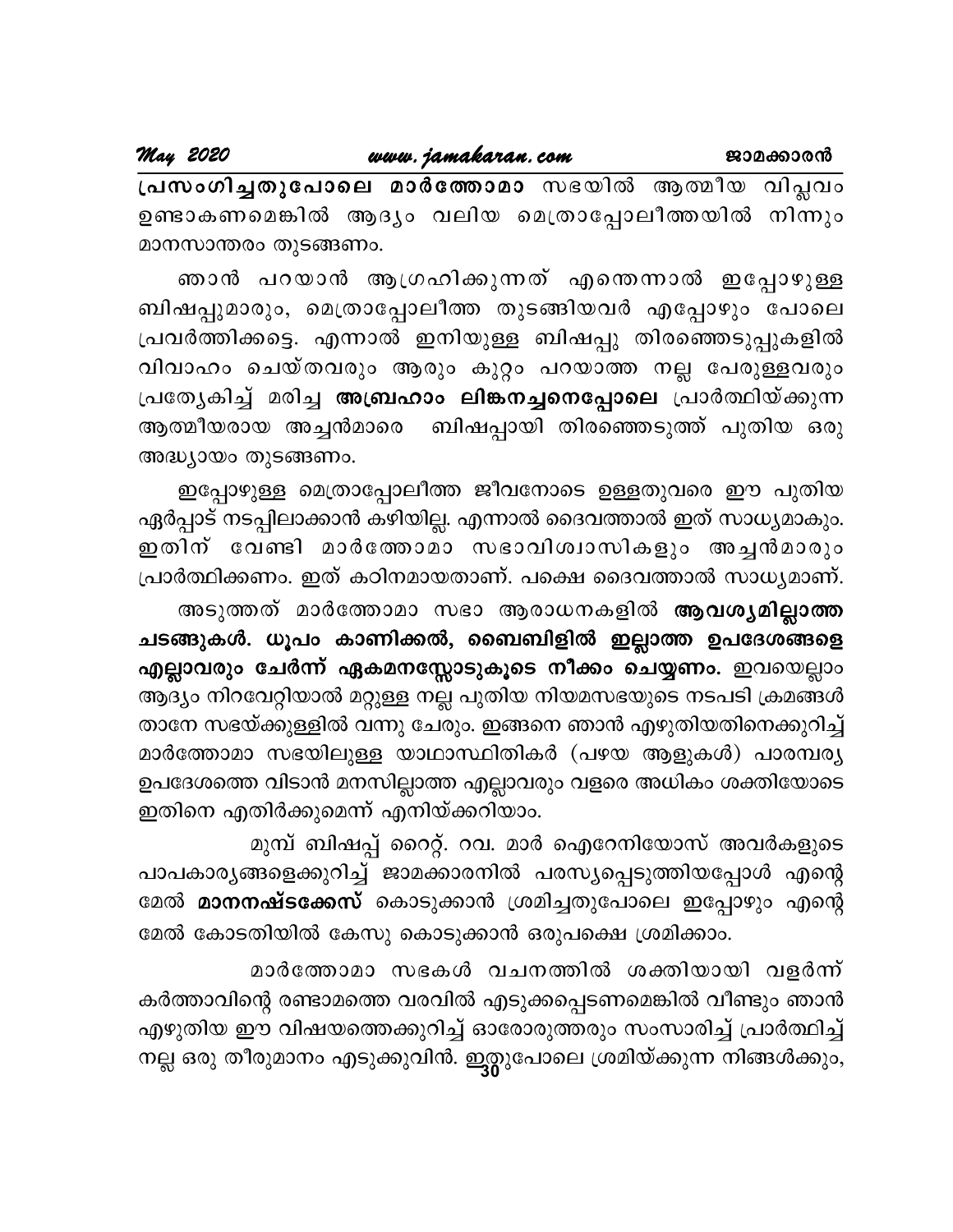മെത്രാപ്പോലീത്തക്കും ഇടയിൽ കോപം പ്രശ്നമായി മാറും. ഇതിനായി പരിശ്രമിക്കുന്ന പലരേയും സഭയിൽ നിന്നും പുറത്താക്കാനും സാധ്യതയുണ്ട്. പേടിക്കേണ്ട; കർത്താവിന്റെ ശരീരമായ സഭയ്ക്കുവേണ്ടി വേദവചനത്തിന്റെ അടിസ്ഥാനത്തിൽ നിങ്ങൾ പരിശ്രമിക്കുന്നതുകൊണ്ട് മാർട്ടിൻ ലൂഥർ കണ്ട വലിയ ഒരു വിപ്ലവം തീർച്ചയായും മാർത്തോമാ സഭയിലും ഉണ്ടാകും.

നിങ്ങൾക്ക് പിൻവരുന്ന സന്തതി നിങ്ങളെ വാഴ്ത്തും. നമ്മുടെ ദൈവത്തിനും അത് പ്രസാദകരമായിരിക്കും.

□ മാർത്തോമാ സഭയിൽ എനിയ്ക്കായി പ്രാർത്ഥിക്കുകയും എന്നെ കാണിക്കായാൽ സഹായിക്കുന്ന എല്ലാ വിശ്വാസികൾക്കും അച്ചൻമാർക്കും പ്രത്യേകിച്ച് എന്റെ വായനക്കാർക്കും എല്ലാവിധ ആശംസകളും നന്ദിയും രേഖപ്പെടുത്തുന്നു.

മാർത്തോമാ സഭകളെ തകർക്കാൻ വേണ്ടിയല്ല ഞാൻ ഇത് എഴുതിയത്. സഭ ഉടഞ്ഞുപോകാതിരിക്കാനും, സഭയിലുള്ള വിശ്വാസികൾ പുറത്തുപോകാതിരിക്കാനും സഭാവചനത്തിൽ അതിശക്തിയോടെ ബലപ്പെടാൻ വേണ്ടിയുമാണ് ഈ ആലോചനകളെ ഞാൻ ഇവിടെ എഴുതിയത്.

സഭാ തലവൻമാരുടെ യോഗ്യതയും – ശിക്ഷയും

നമ്മുടെ ക്രിസ്തീയ സഭാതലവന്മാർക്ക് വേദവചന അടിസ്ഥാനത്തിൽ ചില യോഗൃതകൾ ഉണ്ട്. ചില നിയമങ്ങളും ഉണ്ട്. ആ യോഗൃതയില്ലാത്തവരെ സഭാപ്രമാണികൾ, അച്ചൻമാർ, ബിഷപ്പുമാർ അഥവാ മണ്ഡലം അവരെ തിരഞ്ഞെടുക്കാം (1തിമൊ. 3:2–7). പക്ഷെ ദൈവം അത് അംഗീകരിക്കുന്നില്ല. ഈ വചനത്തിൽ അദ്ധ്യക്ഷൻ

ഈ വാക്കിന് ഇംഗ്ലീഷ് ബൈബിളിൽ

(KJV) A **Bishop** then must be blameless, the husband of one wife, vigilant, sobar of good behaviour.

(TEV) A church leader must be a man without fault

(NIV) The overseer

A bishop (RSV)

(JERUSALAMBIBLE) The President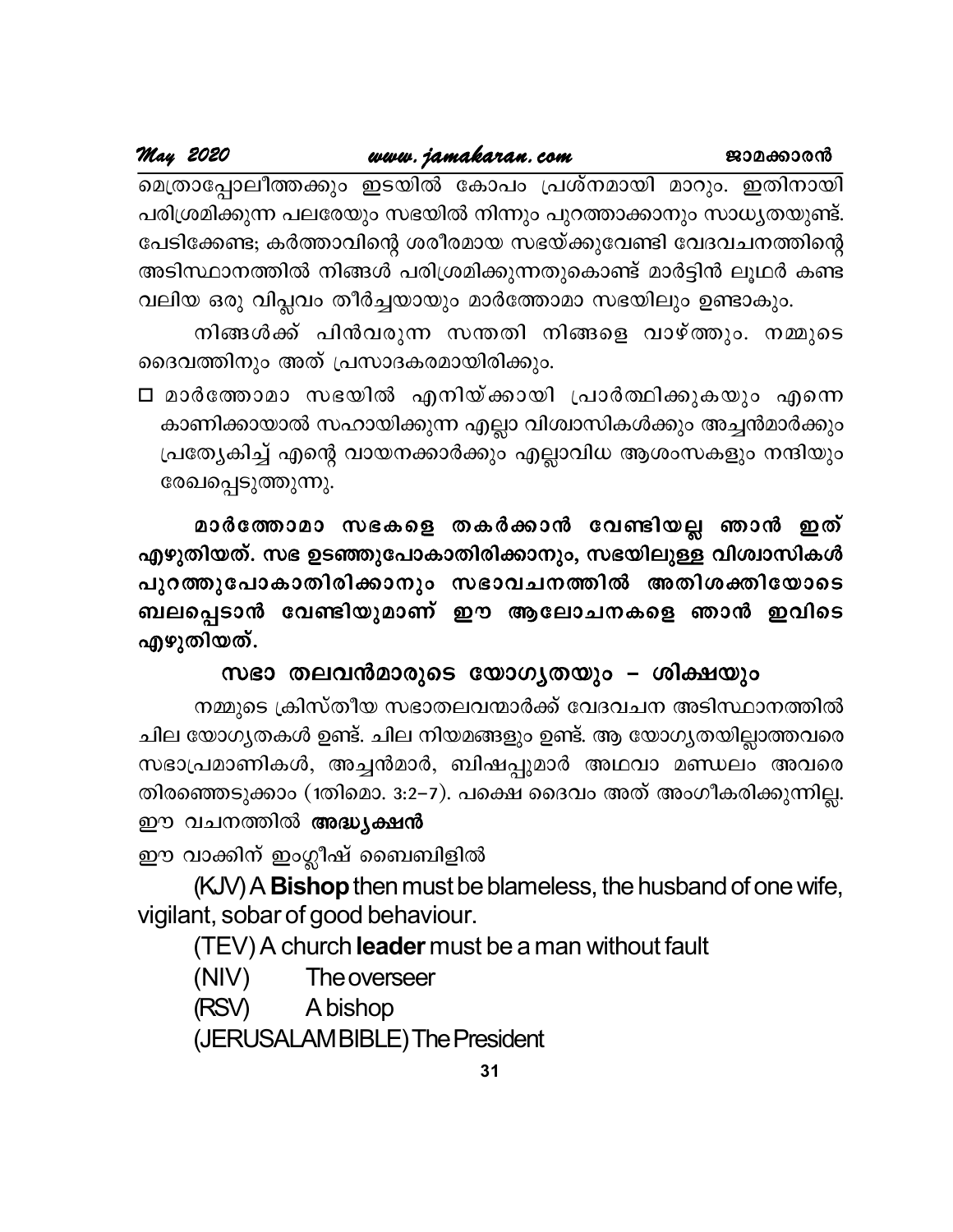ഇങ്ങനെ പല ബൈബിൾ തർജിമകളിൽ ബിഷപ്പ് എന്നു തന്നെ സൂചിപ്പിച്ച അവരുടെ യോഗ്യതകളെക്കുറിച്ച് എഴുതിയിട്ടുണ്ട്.

## ബൈബിളിൽ പറയുന്ന യോഗൃത ഇല്ലാത്തവരെ ബിഷപ്പാക്കിയാൽ അതിന്റെ അനന്തരഫലം എന്തായിരിക്കും?

□ ദാവീദ് രാജാവ് ഇസ്രായേൽ ജനങ്ങൾക്ക് രാജാവും തലവനുമായിരുന്നു. പക്ഷെ ദാവീദു ചെയ്ത പാപത്താലും, അവൻ ചെയ്ത തെറ്റുകളാലും ജനങ്ങളാണ് ബാധിയ്ക്കപ്പെട്ടത്. ദൈവത്തിന്റെ കോപം ജനങ്ങളുടെ മേൽ വന്നു. 70000 പേർ മഹാമാരി ബാധകളാൽ കൊല്ലപ്പെട്ടു.

ഒരു തലവൻ ചെയ്ത തെറ്റിന്റെ ബാധിപ്പ് സഭാമക്കളുടെ മേലാണ് വരുന്നത്. മാത്രമല്ല ജനങ്ങൾക്ക് കിട്ടുന്ന അനുഗ്രഹങ്ങളും നഷ്ടപ്പെടും. ഒരു സഭ തലവൻ (അദ്ധ്യക്ഷൻ) യോഗ്യതയില്ലാതെ സഭയുടെ ചുമതലയോ <mark>ബിഷപ്പ് പദവിയോ</mark> സ്വീകരിക്കുമെങ്കിൽ അത് ബിഷപ്പിനേപ്പോലെ **അദ്ധ്യക്ഷ** സ്ഥാനത്തിലുള്ളവർക്ക് തന്നെ അത് ആപത്തായും, രോഗമായും, ശിക്ഷയായും ബാധിക്കും.

ഉസിയാ രാജാവ് കർത്താവിന്റെ ദേവാലയത്തിൽ ദൈവത്തിന് ശുശ്രൂഷ  $\Box$ ചെയ്യാൻ ആഗ്രഹിച്ച് ദേവാലയത്തിൽ ചെന്ന് ധൂപപീഠത്തിൻമേൽ കയറി ധൂപം കാണിയ്ക്കാൻ ശ്രമിച്ചു. അപ്പോൾ പുരോഹിതൻമാർ രാജാവിനെ തടസ്സം ചെയ്തു. പുരോഹിതൻമാർക്കു മാത്രമേ ധൂപം കാണിയ്ക്കാനുള്ള അവകാശമുള്ളു എന്ന് രാജാവിനെ പ്രബോധിപ്പിച്ചു. പക്ഷെ രാജാവ് അതിന് കൂട്ടാക്കിയില്ല. ഞാൻ സ്നേഹിക്കുന്ന എന്റെ ദൈവത്തിന് ശുശ്രൂഷ ചെയ്യുന്നതിന് എന്താണ് തെറ്റ്? എന്നുള്ള ചിന്തയിൽ അവൻ ധൂപകലശം കൈയ്യിലെടുത്തു. ഉടൻ തന്നെ ദൈവകോപം രാജാവിന്റെ മേലിറങ്ങി. രാജാവിന്റെ <mark>നെറ്റിമേൽ കുഷ്ഠം പൊങ്ങി</mark> എന്ന് ബൈബിൾ പറയുന്നു. ആ കാലത്ത് കുഷ്ഠരോഗം ബാധിച്ചാൽ ആദ്യം അതിനെ പുരോഹിതന് കാണിക്കണം (ലേവ്യ 13) പുരോഹിതൻ അത് കണ്ട ഉടനെ അവനെ പാളയത്തിന് പുറത്താക്കും. അതുകൊണ്ടാണ് അന്ന് നയമാൻ തന്റെ കുഷ്ഠം മറ്റുള്ളവർ കാണാതിരിയ്ക്കാൻ തന്നത്താൻ മൂടി മറച്ചിരുന്നു. നയമാനെപ്പോലെ തന്നെ നാട്ടിലും പലരും കുഷ്ഠരോഗം കാണാത്തവിധം മറച്ച് ജീവിച്ചിരുന്നു. പക്ഷെ ഈ രാജാവിന്റെ വിഷയത്തിൽ കുഷ്ഠം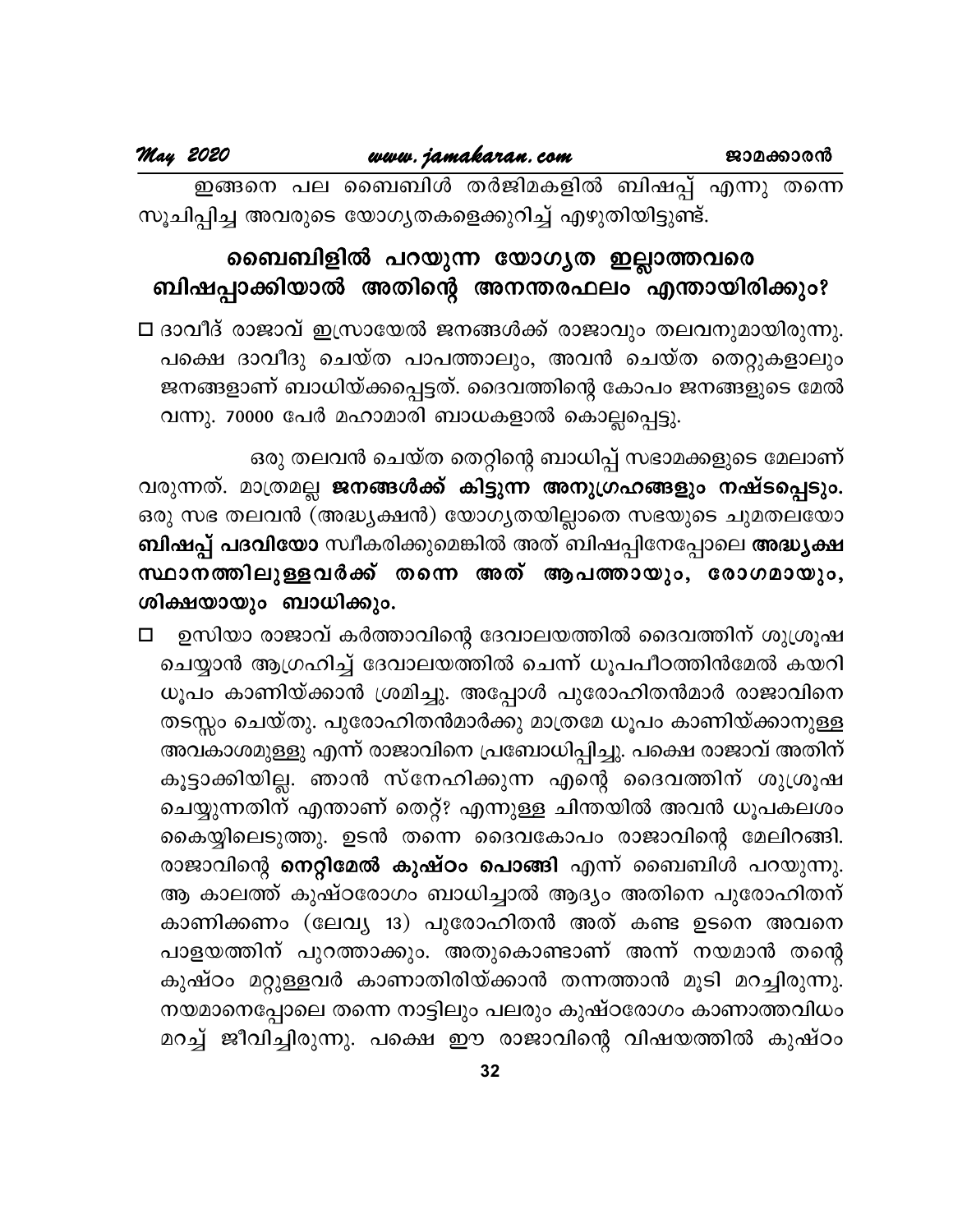## www.jamakaran.com

ശരീരത്തിൽ ഉണ്ടായിട്ടില്ല. പുരോഹിതൻ മുതൽ എപ്പോഴും പരസ്യമായി കാണത്തക്കവിധത്തിൽ ദൈവം നെറ്റിയിൽ കുഷ്ഠം ഉണ്ടാക്കി. ഇപ്പോൾ രാജാവ് തന്റെ കൊട്ടാരത്തിലേക്കു മടങ്ങിപ്പോകാൻ കഴിയാതെ പാളയത്തിന് പുറത്തു പോകേണ്ടി വന്നു. ഈ രാജാവ് കൊല ചെയ്തിട്ടില്ല. വേറെ തെറ്റുകൾ ഒന്നും ചെയ്തിട്ടില്ല. ദേവാലയത്തിലെ ശുശ്രൂഷ മാത്രമേ ചെയ്തിട്ടുള്ളു. അതുതന്നെ ദൈവത്തെ കോപപ്പെടുത്തി. ഇതെല്ലാ നേതാക്കൾക്കും, ബിഷപ്പുമാർക്കും, അച്ചൻമാർക്കും മുന്നറിയിപ്പാണ്. യോഗൃതയില്ലാതെ ൈദവവേല ചെയ്യുവാൻ ബിഷപ്പോ, മെത്രാപ്പോലീത്തയോ, അച്ചൻമാരോ അല്ലെങ്കിൽ എന്നെ പോലെ (ഡോ. പുഷ്പരാജ്) ദൈവവേല ചെയ്താൽ ഉസിയാ രാജാവിനും ദാവീദ് രാജാവിനും സംഭവിച്ചതുപോലെ തന്നെ സംഭവിക്കും (യിര. 22:21). **നിന്റെ** ശുഭകാലത്ത് ഞാൻ നിന്നോട് സംസാരിച്ചു. നീയോ ഞാൻ കേൾക്കയില്ല എന്നു പറഞ്ഞു. എന്റെ വാക്ക് അനുസരിയ്ക്കാതിരിക്കുന്നതു ബാല്യം മുതൽ നിനക്കുള്ള ശീലം. ഇതു വായിക്കുന്ന മാർത്തോമാ സഭയിലുള്ളവർ ദയവായി എന്റെ മേൽ കോപപ്പെടരുത്. പ്രഘോഷിക്കുന്നതും അറിയിക്കുന്നതുമാണ് ദൈവം എന്റെ കൈയ്യിലേല്പിച്ച മാസിക ദൈവവേല (ജാമക്കാരൻ). അതുകൊണ്ടാണ് എന്റെ മാസികയ്ക്ക് ദൈവം ജാമക്കാരൻ എന്ന് പേർ നല്കിയത് (കാവൽക്കാരൻ). (ലേവി. 5:1,2) ഈ വചനപ്രകാരമാണ് ഞാൻ ഇപ്പോഴും എന്റെ മാസിക എഴുതിക്കൊണ്ടിരിക്കുന്നത്. എല്ലാ സഭകളിലും എന്റെ വായനക്കാർ ഉണ്ട്. ആ വായനക്കാർക്ക് വേണ്ടിയാണ് ഈ മാസികാ ശുശ്രൂഷ ഞാൻ ചെയ്യുന്നത്. ഇതുകാരണം പലരുടെയും വെറുപ്പ് ഞാൻ സമ്പാദിച്ചു. ശത്രുക്കളുടെ എണ്ണവും വർദ്ധിച്ചു. പല സഭകളുടെ പാസ്റ്റർമാരും, ബിഷപ്പുമാരും, മോഡറേറ്റർമാരും എന്നെ വെറുക്കാൻ തുടങ്ങി.

സെമിനാരി മുൻ പ്രിൻസിപ്പാൾ അച്ചൻ അവർകൾ ഇത്ര ധൈര്യമായി മെത്രാപ്പോലീത്തായുടെ മുഖത്തു നോക്കി പറഞ്ഞ ധൈര്യത്തെ ഞാൻ അഭിനന്ദിക്കുന്നു. അതോടുകൂടെ അദ്ദേഹത്തിനെക്കുറിച്ച് എനിയ്ക്ക്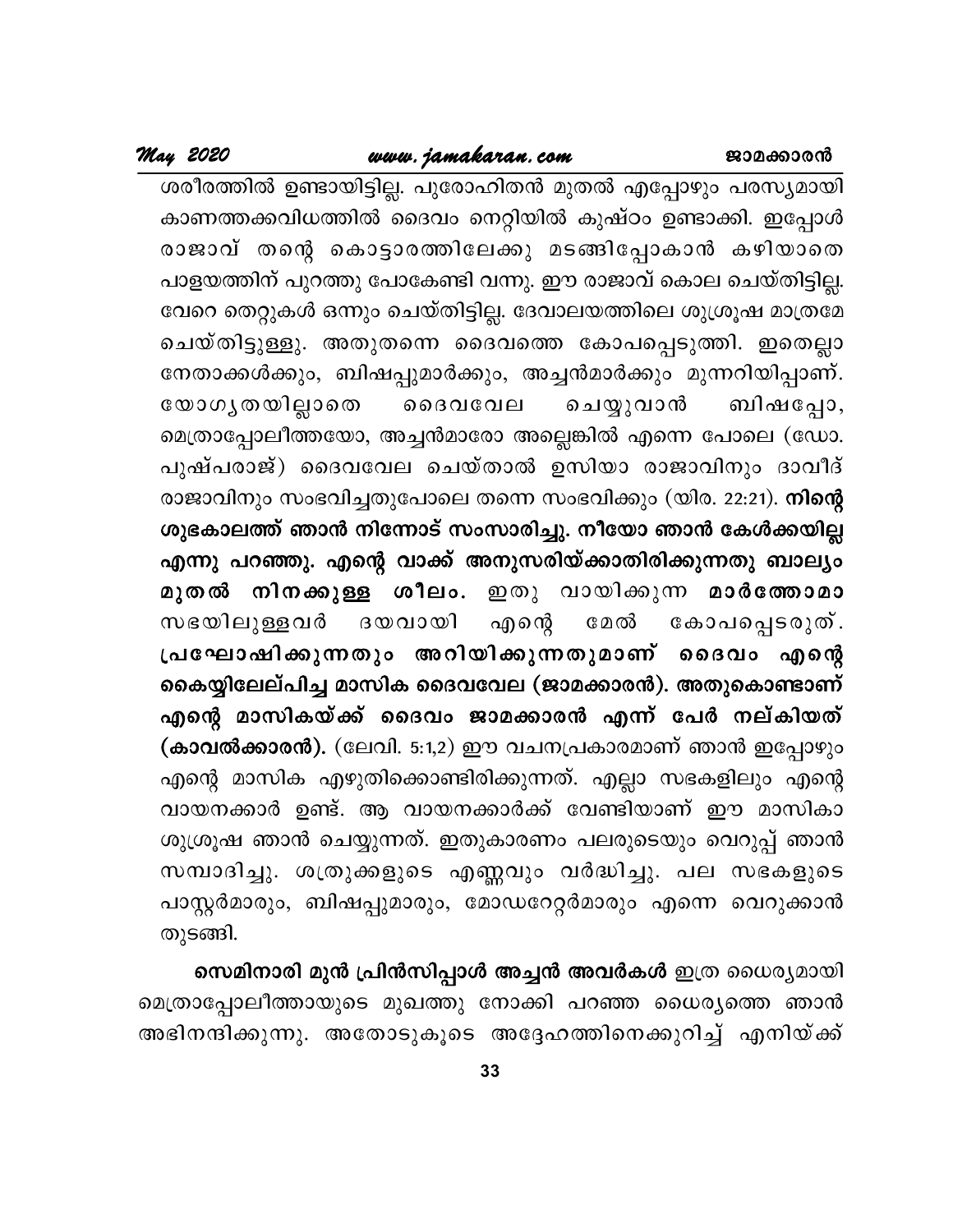അഭിമാനം തോന്നുന്നു. സി.എസ്.ഐ., മാർത്തോമാ, പെന്തക്കോസ്തുസഭ തുടങ്ങി സഭകളിൽ പ്രിൻസിപ്പാൾ അച്ചനെപ്പോലെ നട്ടെല്ലുവർ എഴുന്നേൽക്കണം. അവരുടെ കുറവുകളേയും ചൂണ്ടിക്കാണി ക്കണം. അപ്പോൾ നമ്മുടെ സഭകൾ എല്ലാം നന്നാവും. ദൈവവേല ക്കാരെക്കുറിച്ചോ സഭാനേതാക്കൻമാരെ പോലുള്ളവരെക്കുറിച്ചോ കുറ്റം ചൂണ്ടിക്കാണിച്ചാൽ അവർക്ക് മിര്യാമിനെപ്പോലെ കുഷ്ഠം ഉണ്ടാകുമെന്നു പേടിപ്പിച്ച് പറയുന്ന വായ് അവർ അടയ്ക്കും. നിങ്ങൾ അത് കാര്യമാക്കേണ്ട!

(ഉത്തമഗീതം 2:15) മുന്തിരിത്തോട്ടം നശിപ്പിക്കുന്ന കുറുക്കൻമാരെ പിടിച്ച് പുറത്താക്കണം അപ്പോഴാണ് സഭയായ മുന്തിരിത്തോട്ടം ക്രിസ്തുവിൽ ശക്തിപ്രാപിച്ച് വളരുന്നത്.

ഞാൻ എഴുതിയതിന്റെ പരിണിതഫലം എന്താണെന്നുള്ളതിനെ ക്കുറിച്ച്  $\Box$ ചിന്തിക്കുന്നില്ല. <mark>പരിശുദ്ധാത്മാവ്</mark> എന്നെ ഞാൻ ഏതു വിഷയത്തെക്കുറിച്ച് എഴുതുവാൻ പ്രേരിപ്പിക്കുന്നുവോ അത് ഞാൻ തീർച്ചയായും ചെയ്യും.

എന്നെ കോടതിയിൽ കൊണ്ടു പോയി നിർത്തിയാലും ശരി അടിയാൾകളെ കൊണ്ട് വധിയ്ക്കാൻ ശ്രമിച്ചാലും ശരി, എന്നെ എഴുതാൻ പ്രേരിപ്പിച്ച എന്റെ ദൈവം അറിയാതെ എനിക്കൊന്നും ഭവിയ്ക്കയില്ല. അങ്ങനെ ഭാവിച്ചാലും അത് കർത്താവ് അനുവദിച്ചതായിരിക്കും. ആ അനുഭവങ്ങളെ ഞാൻ 1964–ാം വർഷം മുതൽ തന്നെ അഭിമുഖീകരിക്കാൻ തുടങ്ങി 52–വർഷങ്ങൾ ആയി ദൈവവേല ചെയ്ത് എന്റെ ഈ 80–ാം വയസിലും സകല ആരോഗൃത്തോടും, ബലത്തോടും, ധൈരൃത്തോടും ദൈവവേല ചെയ്യാൻ ദൈവം കൃപ നല്കിക്കൊണ്ടിരിക്കുന്നു. കാലേബ് അന്ന് പറഞ്ഞതുപോലെ എന്റെ 40–ാം വയസിലുള്ള അതേ ബലം തന്നെ ഈ 80–ാം വയസിലും എനിയ്ക്കുണ്ട് എന്നു പറഞ്ഞ ആ വാക്കിന്റെ ആ ധൈര്യം എന്നെ ഇപ്പോഴും ബലപ്പെടുത്തിക്കൊണ്ടിരിക്കുന്നു.

## കർത്താവിന്റെ വേലയെ ഉദാസീനതയോടെ ചെയ്യുന്നവൻ ശപിക്കപ്പെട്ടവൻ (യിരെ. 48:10)

ഇതു വായിക്കുന്നവർ തങ്ങളുടെ അഭിപ്രായങ്ങളെ എനിയ്ക്ക് എഴുതി അറിയിക്കണം. അതിൽ നിങ്ങളുടെ മേൽവിലാസം എഴുതിയാലും ശരി, വിലാസം എഴുതാതെ ഊമക്കത്തായാല്ലും ശരി ഞാൻ അത് പ്രതീക്ഷിക്കുന്നു.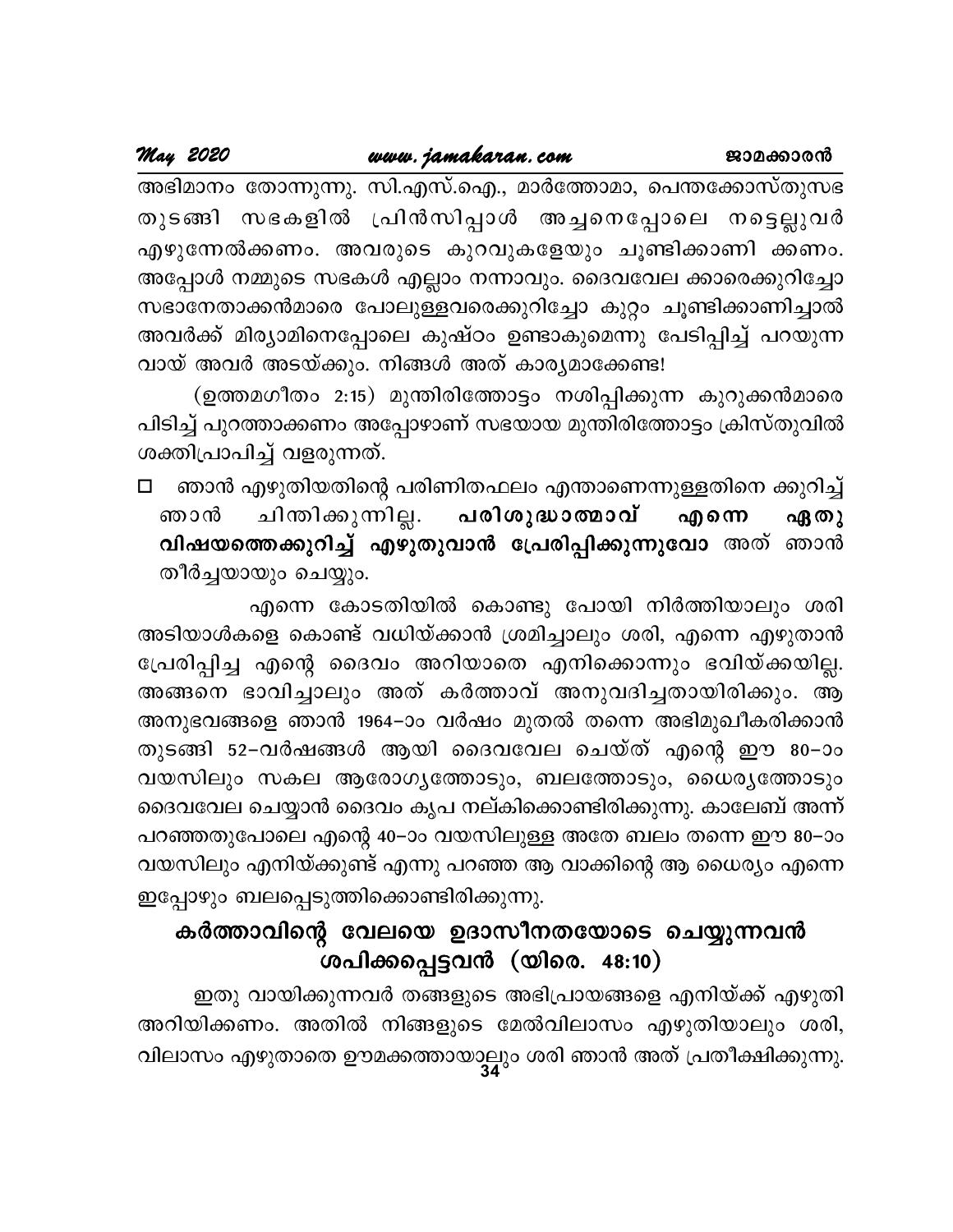## *May 2020 [www.jamakaran.com](http://www.jamakaran.com)*  **Pma¡mc³**

സി.എസ്.ഐ. ദക്ഷിണകേരള മഹാഇടവക ബിഷപ്പും, ഇപ്പോൾ സി.എസ്.ഐ. മോഡറെറ്ററായി പദവിയിലുള്ള മോസ്റ്റ് റവ. ധർമ്മരാജ് റസാലം അവർകൾമേൽ പോലീസ് ക്രൈംബ്രാഞ്ച് എഫ്.ഐ.ആർ. ഫയൽ ചെയ്തു

> ബിഷപ്പ് ധർമ്മരാജ് റസാലം അവർകളുടെയും അന്നത്തെ ഡയോസിസ് സെക്രട്ടറിയും ഭാരവാഹികളുമായ മൂന്നുപേരുടെയും (ബിഷപ്പ് സെക്രട്ടറി, Mr. D.L. Polson, Mr. D. ലോറൻസ്) പേരുകളിൽ സാമ്പത്തിക തട്ടിപ്പ് നടത്തിയതായി പരാതി ഉണ്ടായതിന്റെ പേരിൽ അന്വേഷണം നടത്തി. ഈ കേസ് തിരുവനന്തപുരം മ്യൂസിയം പോലീസ് സ്റ്റേഷനിൽ നിന്ന് കേരള ക്രൈംബ്രാഞ്ച് പോലീസ് എഫ്.ഐ.ആർ. ഫയൽ ചെയ്തു നടപടി എടുത്തു എന്ന് ടി.വി. വാർത്തയിൽ



(ന്യൂസ് ചാനൽ 24) പരസ്യപ്പെടുത്തി എന്നുള്ള ദുഃഖവാർത്ത വായനക്കാരെ അറിയിക്കുന്നു.

ഇതു സംബന്ധിച്ച് പിഴയടക്കാനുള്ള പണം ഡയോസിസിൽ നിന്ന് എടുക്കാൻ ബിഷപ്പ് നിർബന്ധിച്ചപ്പോൾ ഇപ്പോഴുള്ള ദക്ഷിണകേരള സി.എസ്.ഐ. ഡയോസിസ് ട്രഷറർ അച്ചനും മറ്റു ഭാരവാഹികളും സമ്മതിച്ചില്ല. അതുകൊണ്ട് ട്രഷറർ അച്ചനെ ഡയോസിസ് ട്രഷറർ പദവിയിൽ നിന്ന് നീക്കിയതായി വാർത്തകൾ വന്നിരിക്കുന്നു. ട്രഷറർ അച്ചൻ ഡയോസിസ് ജനങ്ങളാൽ തിരഞ്ഞെടുക്കപ്പെട്ടവരാണ്. അവരെ ട്രഷറർ പദവിയിൽ നിന്ന് നീക്കുവാൻ ബിഷപ്പിന് അധികാരം ഇല്ല എന്ന് നിയമോപദേശകർ പറയുന്നു എന്ന വാർത്തകളും പറയപ്പെടുന്നു.

ഇത് എല്ലാ സി.എസ്.ഐ. ഡയോസിസ് ജനങ്ങൾക്കും യേശുക്രിസ്തുവിനും അപമാനം ഉണ്ടാക്കുന്ന വാർത്തയാണ്. ഇതിന് വേണ്ടി നാം എല്ലാവരും പ്രാർത്ഥിയ്ക്കണം.